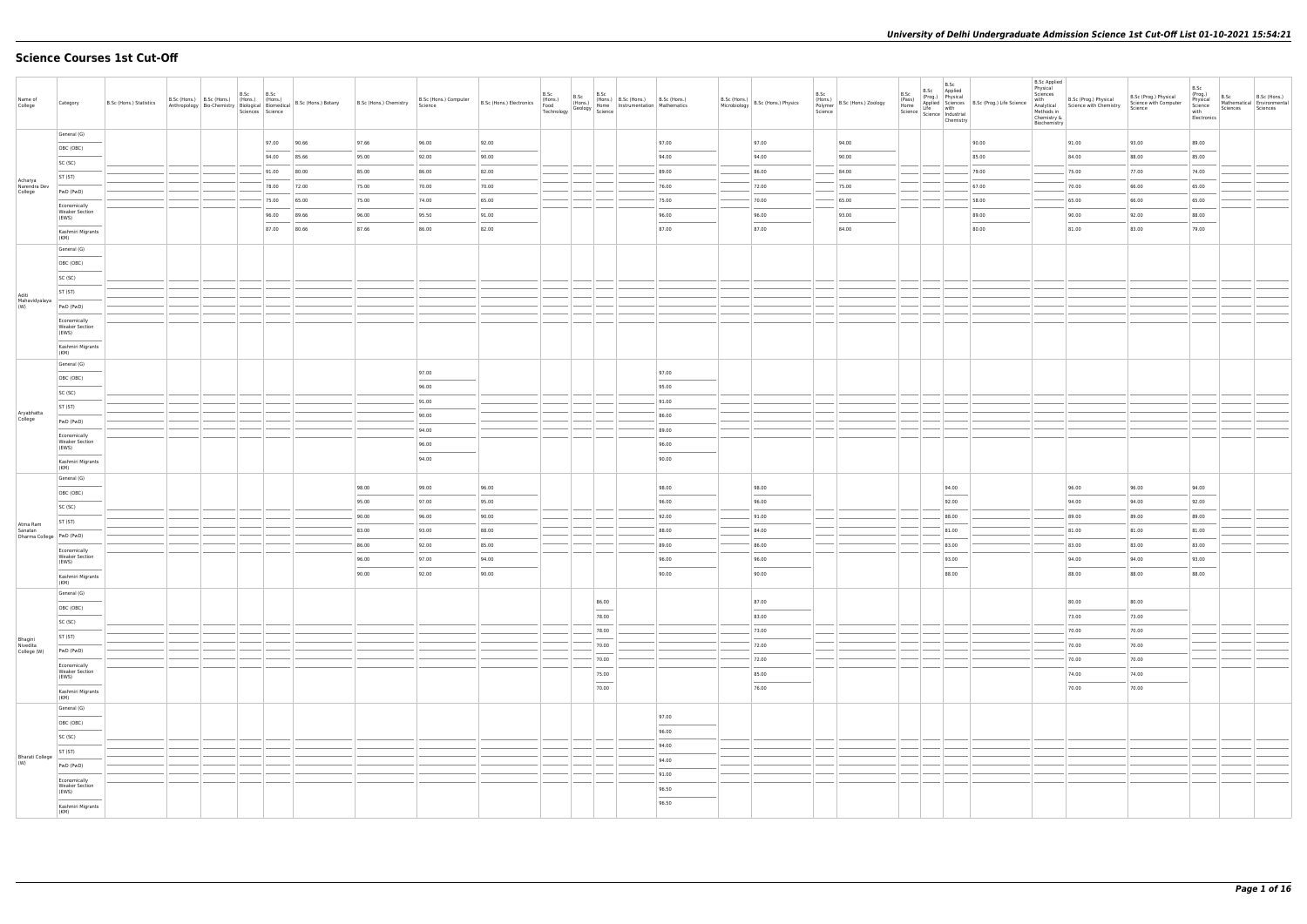| Name of<br>College                     | Category                                       | B.Sc (Hons.) Statistics |       | B.Sc | B.Sc<br>Sciences Science |                | B.Sc (Hons.) B.Sc (Hons.) (Hons.) (Hons.) B.Sc (Hons.) Botany B.Sc (Hons.) Chemistry Anthropology Bio-Chemistry Biological Biomedical B.Sc (Hons.) Botany | B.Sc (Hons.) Computer<br>Science<br>Science<br>Technology |                | B.Sc<br>B.Sc<br>(Hons.) | B.Sc | (Hons.) B.Sc (Hons.) B.Sc (Hons.)<br>Home   Instrumentation   Mathematics<br>$\frac{1}{\sqrt{2}}$ Geology $\frac{1}{\sqrt{2}}$ Science |                |       | B.Sc (Hons.) B.Sc (Hons.) Physics | B.Sc<br>(Hons.)<br>Polymer<br>Science | B.Sc (Hons.) Zoology | B.Sc<br>(Pass)<br>Home<br>Science | B.Sc<br>B.Sc Applied<br>Science Industrial<br>Chemistry | Prog.) Physical<br>Applied Sciences B.Sc (Prog.) Life Science<br>Life with | B.Sc Applied<br>Physical<br>Sciences<br>with<br>Analytical<br>Methods in<br>Chemistry &<br>Biochemistry | B.Sc (Prog.) Physical<br>Science with Chemistry | B.Sc (Prog.) Physical<br>Science with Computer<br>Science | B.Sc<br>(Prog.)<br>Physical<br>Science<br>with<br>Electronics | B.Sc<br>Sciences | B.Sc (Hons.)<br>Mathematical Environmental<br>Sciences |
|----------------------------------------|------------------------------------------------|-------------------------|-------|------|--------------------------|----------------|-----------------------------------------------------------------------------------------------------------------------------------------------------------|-----------------------------------------------------------|----------------|-------------------------|------|----------------------------------------------------------------------------------------------------------------------------------------|----------------|-------|-----------------------------------|---------------------------------------|----------------------|-----------------------------------|---------------------------------------------------------|----------------------------------------------------------------------------|---------------------------------------------------------------------------------------------------------|-------------------------------------------------|-----------------------------------------------------------|---------------------------------------------------------------|------------------|--------------------------------------------------------|
|                                        | General (G)                                    |                         |       |      | 99.00                    | 94.66          | 95.00                                                                                                                                                     | 98.50                                                     | 94.66          | 97.00                   |      | 94.00                                                                                                                                  |                | 97.00 | 97.33                             |                                       | 94.66 95.00          |                                   |                                                         |                                                                            |                                                                                                         |                                                 |                                                           |                                                               |                  |                                                        |
|                                        | OBC (OBC)                                      |                         |       |      | 96.00                    | 92.66          | 93.00                                                                                                                                                     | 96.50                                                     | 92.66          | 95.00                   |      | 92.00                                                                                                                                  |                | 95.00 | 95.33                             |                                       | 92.66 93.00          |                                   |                                                         |                                                                            |                                                                                                         |                                                 |                                                           |                                                               |                  |                                                        |
|                                        | SC (SC)                                        |                         |       |      | 95.00                    | 90.66          | 90.00                                                                                                                                                     | 95.50                                                     | 90.66          | 93.00                   |      | 90.00                                                                                                                                  |                | 93.00 | 93.33                             |                                       | 90.66 90.00          |                                   |                                                         |                                                                            |                                                                                                         |                                                 |                                                           |                                                               |                  |                                                        |
| Bhaskaracharya   ST (ST)<br>College of |                                                |                         |       |      | 92.00                    | 88.66          | 88.00                                                                                                                                                     | 93.50                                                     | 88.66          | 91.00                   |      | 88.00                                                                                                                                  |                | 91.00 | 90.33                             |                                       | 88.66 88.00          |                                   |                                                         |                                                                            |                                                                                                         |                                                 |                                                           |                                                               |                  |                                                        |
| Applied<br>Sciences                    | PwD (PwD)                                      |                         |       |      | 95.00                    | 93.66          | 93.00                                                                                                                                                     | 95.50                                                     | 93.66          | 95.00                   |      | 92.00                                                                                                                                  |                | 95.00 | 95.33                             |                                       | 93.66 93.00          |                                   |                                                         |                                                                            |                                                                                                         |                                                 |                                                           |                                                               |                  |                                                        |
|                                        | Economically<br><b>Weaker Section</b><br>(EWS) |                         |       |      | 98.66                    | 94.00          | 94.00                                                                                                                                                     | 98.00                                                     | 94.00          | 96.66                   |      | 93.66                                                                                                                                  |                | 96.66 | 96.66                             |                                       | 94.00 94.00          |                                   |                                                         |                                                                            |                                                                                                         |                                                 |                                                           |                                                               |                  |                                                        |
|                                        | Kashmiri Migrants                              |                         |       |      | 98.00                    | 93.66          | 93.00                                                                                                                                                     | 95.50                                                     | 93.66          | 95.00                   |      | 92.00                                                                                                                                  |                | 95.00 | 95.33                             |                                       | 93.66 93.00          |                                   |                                                         |                                                                            |                                                                                                         |                                                 |                                                           |                                                               |                  |                                                        |
|                                        | (KM)<br>General (G)                            |                         |       |      |                          |                |                                                                                                                                                           |                                                           |                |                         |      |                                                                                                                                        |                |       |                                   |                                       |                      |                                   |                                                         |                                                                            |                                                                                                         |                                                 |                                                           |                                                               |                  |                                                        |
|                                        | OBC (OBC)                                      |                         |       |      |                          |                |                                                                                                                                                           | 94.00                                                     |                |                         |      |                                                                                                                                        |                |       |                                   |                                       |                      |                                   |                                                         |                                                                            |                                                                                                         |                                                 |                                                           |                                                               |                  |                                                        |
|                                        | SC (SC)                                        |                         |       |      |                          |                |                                                                                                                                                           | 89.50                                                     |                |                         |      |                                                                                                                                        |                |       |                                   |                                       |                      |                                   |                                                         |                                                                            |                                                                                                         |                                                 |                                                           |                                                               |                  |                                                        |
|                                        | ST (ST)                                        |                         |       |      |                          |                |                                                                                                                                                           | 85.50                                                     |                |                         |      |                                                                                                                                        |                |       |                                   |                                       |                      |                                   |                                                         |                                                                            |                                                                                                         |                                                 |                                                           |                                                               |                  |                                                        |
| College of<br>Vocational<br>Studies    | PwD (PwD)                                      |                         |       |      |                          |                |                                                                                                                                                           | 84.50                                                     |                |                         |      |                                                                                                                                        |                |       |                                   |                                       |                      |                                   |                                                         |                                                                            |                                                                                                         |                                                 |                                                           |                                                               |                  |                                                        |
|                                        | Economically                                   |                         |       |      |                          |                |                                                                                                                                                           | 84.00                                                     |                |                         |      |                                                                                                                                        |                |       |                                   |                                       |                      |                                   |                                                         |                                                                            |                                                                                                         |                                                 |                                                           |                                                               |                  |                                                        |
|                                        | <b>Weaker Section</b><br>(EWS)                 |                         |       |      |                          |                |                                                                                                                                                           | 91.50                                                     |                |                         |      |                                                                                                                                        |                |       |                                   |                                       |                      |                                   |                                                         |                                                                            |                                                                                                         |                                                 |                                                           |                                                               |                  |                                                        |
|                                        | Kashmiri Migrants<br>(KM)                      |                         |       |      |                          |                |                                                                                                                                                           | 86.00                                                     |                |                         |      |                                                                                                                                        |                |       |                                   |                                       |                      |                                   |                                                         |                                                                            |                                                                                                         |                                                 |                                                           |                                                               |                  |                                                        |
|                                        | General (G)                                    |                         | 96.00 |      |                          | 94.00          | 97.66                                                                                                                                                     |                                                           |                |                         |      |                                                                                                                                        | 97.50          |       | 98.00                             |                                       | 97.00                |                                   |                                                         | 95.00                                                                      |                                                                                                         |                                                 |                                                           |                                                               |                  |                                                        |
|                                        | OBC (OBC)                                      |                         | 94.00 |      |                          | 92.00          | 97.00                                                                                                                                                     |                                                           |                |                         |      |                                                                                                                                        | 96.00          |       | 96.00                             |                                       | 93.00                |                                   |                                                         | 93.00                                                                      |                                                                                                         |                                                 |                                                           |                                                               |                  |                                                        |
|                                        | SC (SC)                                        |                         | 90.00 |      |                          | 88.00          | 91.00                                                                                                                                                     |                                                           |                |                         |      |                                                                                                                                        | 91.75          |       | 91.00                             |                                       | 90.00                |                                   |                                                         | 88.00                                                                      |                                                                                                         |                                                 |                                                           |                                                               |                  |                                                        |
| Daulat Ram<br>College (W)              | ST (ST)                                        |                         | 90.00 |      |                          | 85.00          | 90.00                                                                                                                                                     |                                                           |                |                         |      |                                                                                                                                        | 90.00          |       | 91.00                             |                                       | 90.00                |                                   |                                                         | 87.00                                                                      |                                                                                                         |                                                 |                                                           |                                                               |                  |                                                        |
|                                        | PwD (PwD)                                      |                         | 90.00 |      |                          | 91.00          | 90.00                                                                                                                                                     |                                                           |                |                         |      |                                                                                                                                        | 92.50          |       | 92.00                             |                                       | 95.00                |                                   |                                                         | 88.00                                                                      |                                                                                                         |                                                 |                                                           |                                                               |                  |                                                        |
|                                        | Economically<br><b>Weaker Section</b><br>(EWS) |                         | 94.00 |      |                          | 93.00          | 97.66                                                                                                                                                     |                                                           |                |                         |      |                                                                                                                                        | 97.00          |       | 98.00                             |                                       | 97.00                |                                   |                                                         | 95.00                                                                      |                                                                                                         |                                                 |                                                           |                                                               |                  |                                                        |
|                                        | Kashmiri Migrants<br>(KM)                      |                         | 94.00 |      |                          | 91.00          | 95.00                                                                                                                                                     |                                                           |                |                         |      |                                                                                                                                        | 95.00          |       | 96.00                             |                                       | 94.00                |                                   |                                                         | 92.00                                                                      |                                                                                                         |                                                 |                                                           |                                                               |                  |                                                        |
|                                        | General (G)                                    |                         |       |      |                          |                |                                                                                                                                                           |                                                           |                |                         |      |                                                                                                                                        |                |       |                                   |                                       |                      |                                   |                                                         |                                                                            |                                                                                                         |                                                 |                                                           |                                                               |                  |                                                        |
|                                        | OBC (OBC)                                      |                         |       |      |                          | 96.00          | 98.00                                                                                                                                                     | 100                                                       | 95.00          |                         |      |                                                                                                                                        | 97.50          |       | 99.00                             |                                       | 96.00                |                                   |                                                         | 94.00                                                                      |                                                                                                         | 95.00                                           | 96.00                                                     |                                                               | 96.00            |                                                        |
|                                        | SC (SC)                                        |                         |       |      |                          | 92.00          | 93.00                                                                                                                                                     | 98.00                                                     | 91.00          |                         |      |                                                                                                                                        | 95.50          |       | 97.00                             |                                       | 92.00                |                                   |                                                         | 90.00                                                                      |                                                                                                         | 92.00                                           | 92.00                                                     |                                                               | 93.00            |                                                        |
| Deen Dayal                             | ST (ST)                                        |                         |       |      |                          | 85.00          | 85.00                                                                                                                                                     | 93.00                                                     | 86.00          |                         |      |                                                                                                                                        | 90.50          |       | 92.00                             |                                       | 89.00                |                                   |                                                         | 85.00                                                                      |                                                                                                         | 78.00                                           | 80.00                                                     |                                                               | 85.00            |                                                        |
| Upadhyaya<br>College                   | PwD (PwD)                                      |                         |       |      |                          | 78.00          | 77.00                                                                                                                                                     | 83.00                                                     | 74.00          |                         |      |                                                                                                                                        | 81.00          |       | 85.00                             |                                       | 78.00                |                                   |                                                         | 77.00                                                                      |                                                                                                         | 75.00                                           | 75.00                                                     |                                                               | 75.00            |                                                        |
|                                        | Economically<br><b>Weaker Section</b>          |                         |       |      |                          | 75.00<br>92.00 | 75.00<br>96.00                                                                                                                                            | 75.00<br>97.00                                            | 75.00<br>92.00 |                         |      |                                                                                                                                        | 75.00<br>96.50 |       | 80.00<br>97.00                    |                                       | 75.00<br>95.00       |                                   |                                                         | 70.00<br>92.00                                                             |                                                                                                         | 70.00<br>92.00                                  | 70.00<br>93.00                                            |                                                               | 70.00<br>93.50   |                                                        |
|                                        | (EWS)<br>Kashmiri Migrants                     |                         |       |      |                          | 86.00          | 88.00                                                                                                                                                     | 90.00                                                     | 85.00          |                         |      |                                                                                                                                        | 87.50          |       | 89.00                             |                                       | 86.00                |                                   |                                                         | 84.00                                                                      |                                                                                                         | 85.00                                           | 86.00                                                     |                                                               | 86.00            |                                                        |
|                                        | (KM)<br>General (G)                            |                         |       |      |                          |                |                                                                                                                                                           |                                                           |                |                         |      |                                                                                                                                        |                |       |                                   |                                       |                      |                                   |                                                         |                                                                            |                                                                                                         |                                                 |                                                           |                                                               |                  |                                                        |
|                                        | OBC (OBC)                                      |                         |       |      |                          |                |                                                                                                                                                           |                                                           |                |                         |      |                                                                                                                                        |                |       |                                   |                                       |                      |                                   |                                                         |                                                                            |                                                                                                         |                                                 |                                                           |                                                               |                  |                                                        |
|                                        | SC (SC)                                        |                         |       |      |                          |                |                                                                                                                                                           |                                                           |                |                         |      |                                                                                                                                        |                |       |                                   |                                       |                      |                                   |                                                         |                                                                            |                                                                                                         |                                                 |                                                           |                                                               |                  |                                                        |
| Delhi College of                       | ST (ST)                                        |                         |       |      |                          |                |                                                                                                                                                           |                                                           |                |                         |      |                                                                                                                                        |                |       |                                   |                                       |                      |                                   |                                                         |                                                                            |                                                                                                         |                                                 |                                                           |                                                               |                  |                                                        |
| Arts and<br>Commerce                   | PwD (PwD)                                      |                         |       |      |                          |                |                                                                                                                                                           |                                                           |                |                         |      |                                                                                                                                        |                |       |                                   |                                       |                      |                                   |                                                         |                                                                            |                                                                                                         |                                                 |                                                           |                                                               |                  |                                                        |
|                                        | Economically<br><b>Weaker Section</b>          |                         |       |      |                          |                |                                                                                                                                                           |                                                           |                |                         |      |                                                                                                                                        |                |       |                                   |                                       |                      |                                   |                                                         |                                                                            |                                                                                                         |                                                 |                                                           |                                                               |                  |                                                        |
|                                        | (EWS)<br>Kashmiri Migrants                     |                         |       |      |                          |                |                                                                                                                                                           |                                                           |                |                         |      |                                                                                                                                        |                |       |                                   |                                       |                      |                                   |                                                         |                                                                            |                                                                                                         |                                                 |                                                           |                                                               |                  |                                                        |
|                                        | (KM)<br>General (G)                            |                         |       |      |                          |                |                                                                                                                                                           |                                                           |                |                         |      |                                                                                                                                        |                |       |                                   |                                       |                      |                                   |                                                         |                                                                            |                                                                                                         |                                                 |                                                           |                                                               |                  |                                                        |
|                                        | OBC (OBC)                                      |                         |       |      |                          |                |                                                                                                                                                           |                                                           |                |                         |      |                                                                                                                                        |                |       |                                   |                                       |                      |                                   |                                                         |                                                                            |                                                                                                         |                                                 |                                                           |                                                               |                  |                                                        |
|                                        | SC (SC)                                        |                         |       |      |                          |                |                                                                                                                                                           |                                                           |                |                         |      |                                                                                                                                        |                |       |                                   |                                       |                      |                                   |                                                         |                                                                            |                                                                                                         |                                                 |                                                           |                                                               |                  |                                                        |
| Department of                          | ST (ST)                                        |                         |       |      |                          |                |                                                                                                                                                           |                                                           |                |                         |      |                                                                                                                                        |                |       |                                   |                                       |                      |                                   |                                                         |                                                                            |                                                                                                         |                                                 |                                                           |                                                               |                  |                                                        |
| Germanic and<br>Romance<br>Studies     | PwD (PwD)                                      |                         |       |      |                          |                |                                                                                                                                                           |                                                           |                |                         |      |                                                                                                                                        |                |       |                                   |                                       |                      |                                   |                                                         |                                                                            |                                                                                                         |                                                 |                                                           |                                                               |                  |                                                        |
|                                        | Economically                                   |                         |       |      |                          |                |                                                                                                                                                           |                                                           |                |                         |      |                                                                                                                                        |                |       |                                   |                                       |                      |                                   |                                                         |                                                                            |                                                                                                         |                                                 |                                                           |                                                               |                  |                                                        |
|                                        | <b>Weaker Section</b><br>(EWS)                 |                         |       |      |                          |                |                                                                                                                                                           |                                                           |                |                         |      |                                                                                                                                        |                |       |                                   |                                       |                      |                                   |                                                         |                                                                            |                                                                                                         |                                                 |                                                           |                                                               |                  |                                                        |
|                                        | Kashmiri Migrants<br>(KM)                      |                         |       |      |                          |                |                                                                                                                                                           |                                                           |                |                         |      |                                                                                                                                        |                |       |                                   |                                       |                      |                                   |                                                         |                                                                            |                                                                                                         |                                                 |                                                           |                                                               |                  |                                                        |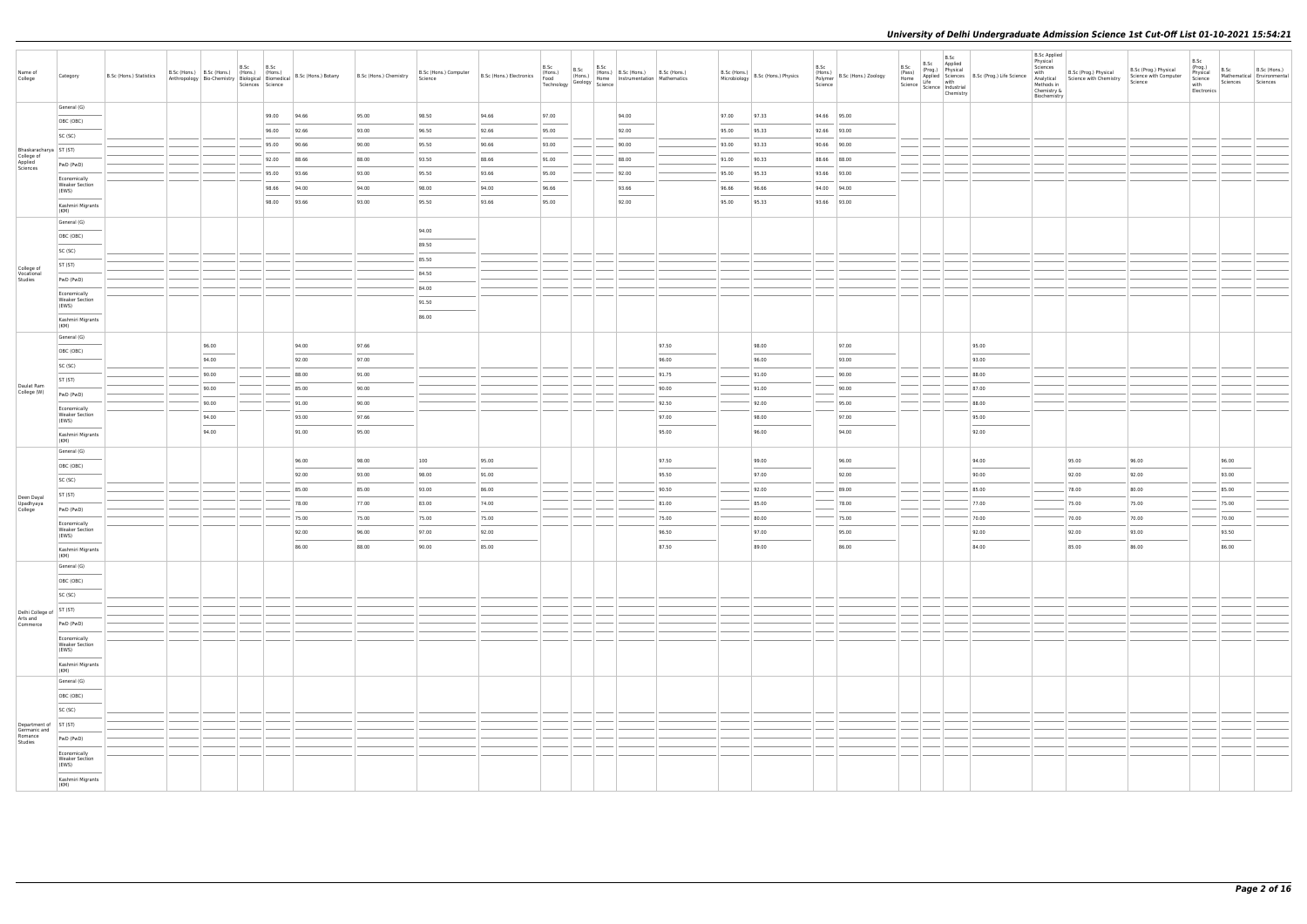| Name of<br>College                  | Category                                       | B.Sc (Hons.) Statistics |       | B.Sc | B.Sc<br>Sciences Science |                | Anthropology   Bio-Chemistry   Biological   Biomedical   B.Sc (Hons.) Botany   B.Sc (Hons.) Chemistry | B.Sc (Hons.) Computer<br>Science | B.Sc (Hons.) Electronics<br>Food<br>Technology | B.Sc | B.Sc  | B.Sc<br>(Hons.) B.Sc (Hons.) B.Sc (Hons.)<br>(Hons.)   (Hons.)   B.J. (Hons.)   Charles   Mathematics<br>$\frac{1}{\sqrt{2}}$ Geology $\frac{1}{\sqrt{2}}$ Science |                |                | B.Sc (Hons.) B.Sc (Hons.) Physics | B.Sc<br>(Hons.)<br>B.Sc (Hons.) Zoology<br>Polymer<br>Science | B.Sc<br>(Pass)<br>Home | B.Sc<br>B.Sc Applied<br>$\left  \frac{\text{Since}}{\text{Science}} \right  \frac{\text{Line}}{\text{Science}} \left  \frac{\text{mean}}{\text{The vertical}} \right $<br>Chemistry | Processor Physical<br>Applied Sciences B.Sc (Prog.) Life Science<br>Life with | <b>B.Sc Applied</b><br>Physical<br>Sciences<br>with<br>Methods in<br>Chemistry &<br>Biochemistry | B.Sc (Prog.) Physical<br>Analytical Science with Chemistry | B.Sc (Prog.) Physical<br>Science with Computer<br>Science | B.Sc<br>(Prog.)<br>B.Sc<br>Physical<br>Science<br>Sciences<br>with<br>Electronics | B.Sc (Hons.)<br>Mathematical Environmental<br>Sciences |
|-------------------------------------|------------------------------------------------|-------------------------|-------|------|--------------------------|----------------|-------------------------------------------------------------------------------------------------------|----------------------------------|------------------------------------------------|------|-------|--------------------------------------------------------------------------------------------------------------------------------------------------------------------|----------------|----------------|-----------------------------------|---------------------------------------------------------------|------------------------|-------------------------------------------------------------------------------------------------------------------------------------------------------------------------------------|-------------------------------------------------------------------------------|--------------------------------------------------------------------------------------------------|------------------------------------------------------------|-----------------------------------------------------------|-----------------------------------------------------------------------------------|--------------------------------------------------------|
|                                     | General (G)                                    |                         | 93.00 |      |                          | 92.00          | 95.00                                                                                                 |                                  |                                                |      |       |                                                                                                                                                                    | 96.00          |                | 98.00                             | 94.00                                                         |                        |                                                                                                                                                                                     | 89.00 91.00                                                                   |                                                                                                  | 90.00                                                      | 91.00                                                     |                                                                                   |                                                        |
|                                     | OBC (OBC)                                      |                         | 91.00 |      |                          | 90.00          | 92.00                                                                                                 |                                  |                                                |      |       |                                                                                                                                                                    | 94.00          |                | 95.00                             | 92.00                                                         |                        | 87.00 89.00                                                                                                                                                                         |                                                                               |                                                                                                  | 88.00                                                      | 89.00                                                     |                                                                                   |                                                        |
|                                     | SC (SC)                                        |                         | 86.00 |      |                          | 85.00          | 84.00                                                                                                 |                                  |                                                |      |       |                                                                                                                                                                    | 91.00          |                | 88.00                             | 86.00                                                         |                        |                                                                                                                                                                                     | 79.00 85.00                                                                   |                                                                                                  | 80.00                                                      | 85.00                                                     |                                                                                   |                                                        |
| Deshbandhu<br>College               | ST (ST)                                        |                         | 80.00 |      |                          | 79.00          | 75.00                                                                                                 |                                  |                                                |      |       |                                                                                                                                                                    | 82.00          |                | 82.00                             | 80.00                                                         |                        | 65.00 80.00                                                                                                                                                                         |                                                                               |                                                                                                  | 66.00                                                      | 80.00                                                     |                                                                                   |                                                        |
|                                     | PwD (PwD)                                      |                         | 85.00 |      |                          | 84.00          | 85.00                                                                                                 |                                  |                                                |      |       |                                                                                                                                                                    | 87.00          |                | 87.00                             | 86.00                                                         |                        | 70.00 82.00                                                                                                                                                                         |                                                                               |                                                                                                  | 71.00                                                      | 82.00                                                     |                                                                                   |                                                        |
|                                     | Economically<br><b>Weaker Section</b><br>(EWS) |                         | 92.00 |      |                          | 91.00          | 94.00                                                                                                 |                                  |                                                |      |       |                                                                                                                                                                    | 95.00          |                | 96.00                             | 92.00                                                         |                        |                                                                                                                                                                                     | 88.00 90.00                                                                   |                                                                                                  | 89.00                                                      | 90.00                                                     |                                                                                   |                                                        |
|                                     | Kashmiri Migrants                              |                         | 88.00 |      |                          | 85.00          | 85.00                                                                                                 |                                  |                                                |      |       |                                                                                                                                                                    | 87.00          |                | 88.00                             | 84.00                                                         |                        |                                                                                                                                                                                     | 79.00 81.00                                                                   |                                                                                                  | 80.00                                                      | 85.00                                                     |                                                                                   |                                                        |
|                                     | (KM)                                           |                         |       |      |                          |                |                                                                                                       |                                  |                                                |      |       |                                                                                                                                                                    |                |                |                                   |                                                               |                        |                                                                                                                                                                                     |                                                                               |                                                                                                  |                                                            |                                                           |                                                                                   |                                                        |
|                                     | General (G)<br>OBC (OBC)                       |                         |       |      |                          |                |                                                                                                       |                                  |                                                |      |       |                                                                                                                                                                    |                |                |                                   |                                                               |                        |                                                                                                                                                                                     |                                                                               |                                                                                                  |                                                            |                                                           |                                                                                   |                                                        |
|                                     | SC (SC)                                        |                         |       |      |                          |                |                                                                                                       |                                  |                                                |      |       |                                                                                                                                                                    |                |                |                                   |                                                               |                        |                                                                                                                                                                                     |                                                                               |                                                                                                  |                                                            |                                                           |                                                                                   |                                                        |
|                                     | ST (ST)                                        |                         |       |      |                          |                |                                                                                                       |                                  |                                                |      |       |                                                                                                                                                                    |                |                |                                   |                                                               |                        |                                                                                                                                                                                     |                                                                               |                                                                                                  |                                                            |                                                           |                                                                                   |                                                        |
| Dr. Bhim Rao<br>Ambedkar<br>College | PwD (PwD)                                      |                         |       |      |                          |                |                                                                                                       |                                  |                                                |      |       |                                                                                                                                                                    |                |                |                                   |                                                               |                        |                                                                                                                                                                                     |                                                                               |                                                                                                  |                                                            |                                                           |                                                                                   |                                                        |
|                                     | Economically                                   |                         |       |      |                          |                |                                                                                                       |                                  |                                                |      |       |                                                                                                                                                                    |                |                |                                   |                                                               |                        |                                                                                                                                                                                     |                                                                               |                                                                                                  |                                                            |                                                           |                                                                                   |                                                        |
|                                     | <b>Weaker Section</b><br>(EWS)                 |                         |       |      |                          |                |                                                                                                       |                                  |                                                |      |       |                                                                                                                                                                    |                |                |                                   |                                                               |                        |                                                                                                                                                                                     |                                                                               |                                                                                                  |                                                            |                                                           |                                                                                   |                                                        |
|                                     | Kashmiri Migrants<br>(KM)                      |                         |       |      |                          |                |                                                                                                       |                                  |                                                |      |       |                                                                                                                                                                    |                |                |                                   |                                                               |                        |                                                                                                                                                                                     |                                                                               |                                                                                                  |                                                            |                                                           |                                                                                   |                                                        |
|                                     | General (G)                                    |                         |       |      |                          | 94.66          | 97.00                                                                                                 | 98.00                            |                                                |      |       |                                                                                                                                                                    | 96.50          |                | 97.00                             | 95.00                                                         |                        |                                                                                                                                                                                     | 94.00                                                                         |                                                                                                  | 94.00                                                      | 96.33                                                     |                                                                                   |                                                        |
|                                     | OBC (OBC)                                      |                         |       |      |                          | 93.00          | 95.00                                                                                                 | 96.00                            |                                                |      |       |                                                                                                                                                                    | 95.50          |                | 95.00                             | 94.00                                                         |                        |                                                                                                                                                                                     | 92.00                                                                         |                                                                                                  | 92.00                                                      | 94.00                                                     |                                                                                   |                                                        |
|                                     | SC (SC)                                        |                         |       |      |                          | 89.00          | 90.00                                                                                                 | 94.00                            |                                                |      |       |                                                                                                                                                                    | 92.00          |                | 90.00                             | 90.00                                                         |                        |                                                                                                                                                                                     | 89.00                                                                         |                                                                                                  | 89.00                                                      | 92.00                                                     |                                                                                   |                                                        |
| Dyal Singh<br>College               | ST (ST)                                        |                         |       |      |                          | 84.00          | 84.00                                                                                                 | 92.00                            |                                                |      |       |                                                                                                                                                                    | 90.00          |                | 84.00                             | 85.00                                                         |                        |                                                                                                                                                                                     | 83.00                                                                         |                                                                                                  | 83.00                                                      | 90.00                                                     |                                                                                   |                                                        |
|                                     | PwD (PwD)                                      |                         |       |      |                          | 70.00          | 72.00                                                                                                 | 80.00                            |                                                |      |       |                                                                                                                                                                    | 77.00          |                | 72.00                             | 72.00                                                         |                        |                                                                                                                                                                                     | 70.00                                                                         |                                                                                                  | 70.00                                                      | 80.00                                                     |                                                                                   |                                                        |
|                                     | Economically<br><b>Weaker Section</b><br>(EWS) |                         |       |      |                          | 93.66          | 96.00                                                                                                 | 97.00                            |                                                |      |       |                                                                                                                                                                    | 95.50          |                | 96.00                             | 94.00                                                         |                        |                                                                                                                                                                                     | 93.00                                                                         |                                                                                                  | 93.00                                                      | 95.33                                                     |                                                                                   |                                                        |
|                                     | Kashmiri Migrants                              |                         |       |      |                          | 85.00          | 87.00                                                                                                 | 91.00                            |                                                |      |       |                                                                                                                                                                    | 90.00          |                | 87.00                             | 85.00                                                         |                        |                                                                                                                                                                                     | 84.00                                                                         |                                                                                                  | 84.00                                                      | 92.00                                                     |                                                                                   |                                                        |
|                                     | (KM)<br>General (G)                            |                         |       |      |                          |                |                                                                                                       |                                  |                                                |      |       |                                                                                                                                                                    |                |                |                                   |                                                               |                        |                                                                                                                                                                                     |                                                                               |                                                                                                  |                                                            |                                                           |                                                                                   |                                                        |
|                                     | OBC (OBC)                                      |                         |       |      |                          |                |                                                                                                       |                                  |                                                |      |       |                                                                                                                                                                    |                |                |                                   |                                                               |                        |                                                                                                                                                                                     |                                                                               |                                                                                                  |                                                            |                                                           |                                                                                   |                                                        |
|                                     | SC (SC)                                        |                         |       |      |                          |                |                                                                                                       |                                  |                                                |      |       |                                                                                                                                                                    |                |                |                                   |                                                               |                        |                                                                                                                                                                                     |                                                                               |                                                                                                  |                                                            |                                                           |                                                                                   |                                                        |
|                                     | ST (ST)                                        |                         |       |      |                          |                |                                                                                                       |                                  |                                                |      |       |                                                                                                                                                                    |                |                |                                   |                                                               |                        |                                                                                                                                                                                     |                                                                               |                                                                                                  |                                                            |                                                           |                                                                                   |                                                        |
| Dyal Singh<br>College<br>(Evening)  | PwD (PwD)                                      |                         |       |      |                          |                |                                                                                                       |                                  |                                                |      |       |                                                                                                                                                                    |                |                |                                   |                                                               |                        |                                                                                                                                                                                     |                                                                               |                                                                                                  |                                                            |                                                           |                                                                                   |                                                        |
|                                     | Economically<br><b>Weaker Section</b>          |                         |       |      |                          |                |                                                                                                       |                                  |                                                |      |       |                                                                                                                                                                    |                |                |                                   |                                                               |                        |                                                                                                                                                                                     |                                                                               |                                                                                                  |                                                            |                                                           |                                                                                   |                                                        |
|                                     | (EWS)<br>Kashmiri Migrants<br>(KM)             |                         |       |      |                          |                |                                                                                                       |                                  |                                                |      |       |                                                                                                                                                                    |                |                |                                   |                                                               |                        |                                                                                                                                                                                     |                                                                               |                                                                                                  |                                                            |                                                           |                                                                                   |                                                        |
|                                     | General (G)                                    |                         |       |      |                          |                |                                                                                                       |                                  |                                                |      |       |                                                                                                                                                                    |                |                |                                   |                                                               |                        |                                                                                                                                                                                     |                                                                               |                                                                                                  |                                                            |                                                           |                                                                                   |                                                        |
|                                     | OBC (OBC)                                      |                         |       |      |                          | 97.00<br>95.00 | 98.00<br>97.33                                                                                        |                                  |                                                |      |       |                                                                                                                                                                    | 98.00<br>96.50 | 98.00<br>96.60 | 98.00<br>97.33                    | 97.00<br>95.00                                                |                        |                                                                                                                                                                                     | 95.00<br>91.00                                                                |                                                                                                  | 96.00<br>95.00                                             |                                                           |                                                                                   |                                                        |
|                                     | SC (SC)                                        |                         |       |      |                          | 87.00          | 91.33                                                                                                 |                                  |                                                |      |       |                                                                                                                                                                    | 94.00          | 93.00          | 92.00                             | 87.00                                                         |                        |                                                                                                                                                                                     | 81.00                                                                         |                                                                                                  | 90.00                                                      |                                                           |                                                                                   |                                                        |
| Gargi College                       | ST (ST)                                        |                         |       |      |                          | 85.00          | 86.00                                                                                                 |                                  |                                                |      |       |                                                                                                                                                                    | 93.00          | 89.00          | 90.00                             | 85.00                                                         |                        |                                                                                                                                                                                     | 79.00                                                                         |                                                                                                  | 77.00                                                      |                                                           |                                                                                   |                                                        |
| (W)                                 | PwD (PwD)                                      |                         |       |      |                          | 68.00          | 86.00                                                                                                 |                                  |                                                |      |       |                                                                                                                                                                    | 92.00          | 94.00          | 87.00                             | 68.00                                                         |                        |                                                                                                                                                                                     | 60.00                                                                         |                                                                                                  | 72.00                                                      |                                                           |                                                                                   |                                                        |
|                                     | Economically<br><b>Weaker Section</b>          |                         |       |      |                          | 96.00          | 97.33                                                                                                 |                                  |                                                |      |       |                                                                                                                                                                    | 97.00          | 97.30          | 97.00                             | 96.00                                                         |                        |                                                                                                                                                                                     | 94.66                                                                         |                                                                                                  | 95.33                                                      |                                                           |                                                                                   |                                                        |
|                                     | (EWS)<br>Kashmiri Migrants                     |                         |       |      |                          | 93.00          | 97.00                                                                                                 |                                  |                                                |      |       |                                                                                                                                                                    | 97.50          | 96.60          | 94.00                             | 91.00                                                         |                        |                                                                                                                                                                                     | 88.00                                                                         |                                                                                                  | $\overline{\phantom{a}}$<br>90.00                          |                                                           |                                                                                   |                                                        |
|                                     | (KM)                                           |                         |       |      |                          |                |                                                                                                       |                                  |                                                |      |       |                                                                                                                                                                    |                |                |                                   |                                                               |                        |                                                                                                                                                                                     |                                                                               |                                                                                                  |                                                            |                                                           |                                                                                   |                                                        |
|                                     | General (G)<br>OBC (OBC)                       |                         | 96.00 |      |                          | 97.00          | 99.00                                                                                                 | 100                              | 99.00                                          |      | 99.00 |                                                                                                                                                                    | 99.00          |                | 99.66                             | 99.00                                                         |                        |                                                                                                                                                                                     | 98.00                                                                         |                                                                                                  | 99.00                                                      | 99.00                                                     |                                                                                   |                                                        |
|                                     | SC (SC)                                        |                         | 94.00 |      |                          | 93.00          | 98.00                                                                                                 | 99.75                            | 98.33                                          |      | 96.00 |                                                                                                                                                                    | 98.50          |                | 98.66                             | 96.00                                                         |                        |                                                                                                                                                                                     | 96.00                                                                         |                                                                                                  | 98.00                                                      | 98.00                                                     |                                                                                   |                                                        |
|                                     | ST (ST)                                        |                         | 91.00 |      |                          | 89.00          | 94.00                                                                                                 | 99.00                            | 95.00                                          |      | 95.00 |                                                                                                                                                                    | 97.00          |                | 96.00                             | 94.00                                                         |                        |                                                                                                                                                                                     | 90.00                                                                         |                                                                                                  | 95.00                                                      | 95.00                                                     |                                                                                   |                                                        |
| Hansraj College                     | PwD (PwD)                                      |                         | 91.00 |      |                          | 86.00          | 90.00                                                                                                 | 98.00                            | 90.00                                          |      | 93.00 |                                                                                                                                                                    | 95.00          |                | 90.00                             | 92.00                                                         |                        |                                                                                                                                                                                     | 87.00                                                                         |                                                                                                  | 90.00                                                      | 90.00                                                     |                                                                                   |                                                        |
|                                     | Economically                                   |                         | 90.00 |      |                          | 85.00          | 88.00                                                                                                 | 96.00                            | 95.00                                          |      | 92.00 |                                                                                                                                                                    | 95.00          |                | 96.00                             | 90.00                                                         |                        |                                                                                                                                                                                     | 85.00                                                                         |                                                                                                  | 90.00                                                      | 90.00                                                     |                                                                                   |                                                        |
|                                     | <b>Weaker Section</b><br>(EWS)                 |                         | 94.66 |      |                          | 92.00          | 98.66                                                                                                 | 99.50                            | 98.66                                          |      | 98.00 |                                                                                                                                                                    | 98.50          |                | 99.33                             | 97.00                                                         |                        |                                                                                                                                                                                     | 95.00                                                                         |                                                                                                  | 98.00<br>$\sim$                                            | 98.00                                                     |                                                                                   |                                                        |
|                                     | Kashmiri Migrants<br>(KM)                      |                         | 90.00 |      |                          | 90.00          | 95.00                                                                                                 | 97.00                            | 96.00                                          |      | 96.00 |                                                                                                                                                                    | 95.00          |                | 96.00                             | 95.00                                                         |                        |                                                                                                                                                                                     | 93.00                                                                         |                                                                                                  | 95.00                                                      | 95.00                                                     |                                                                                   |                                                        |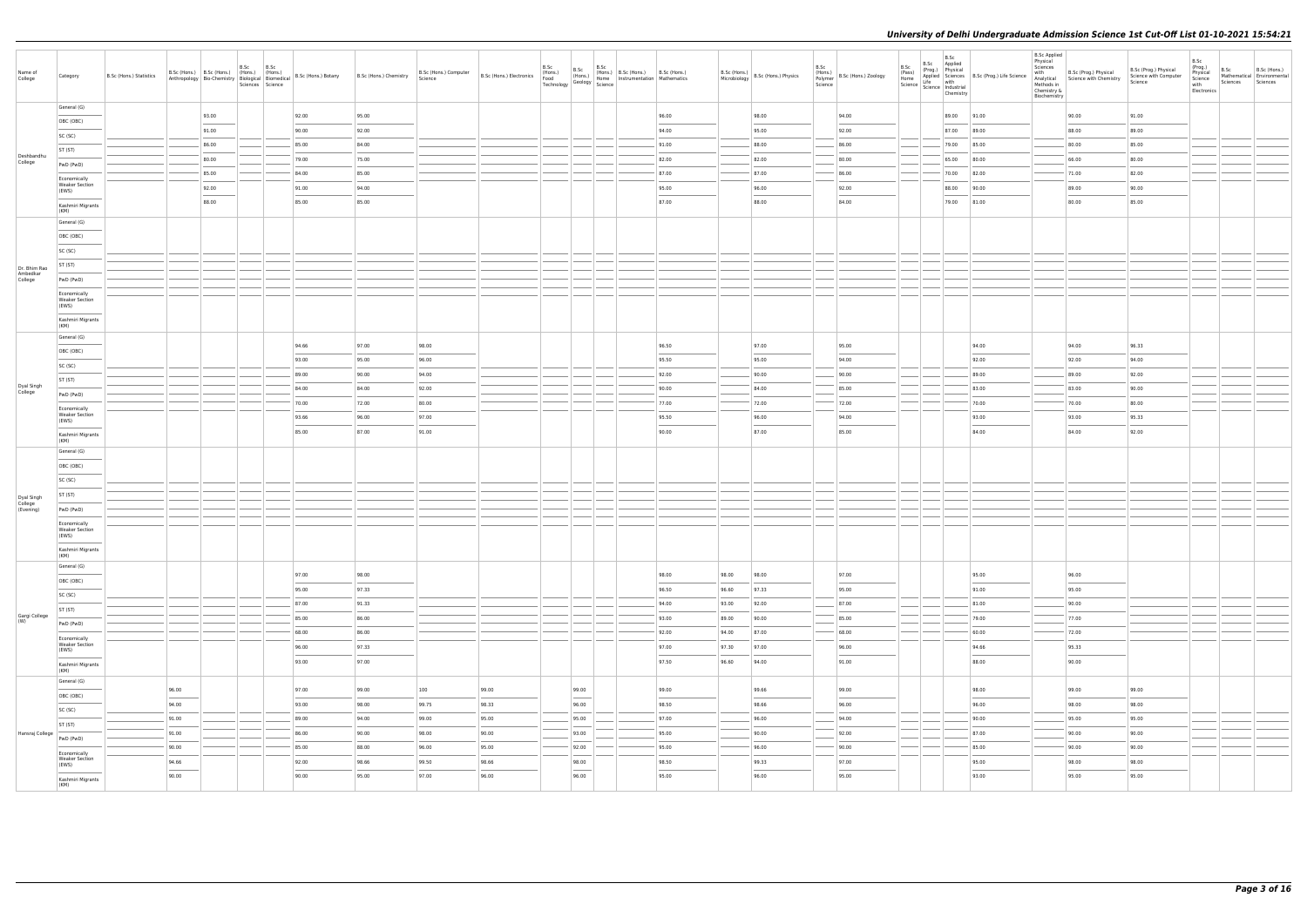| Name of<br>College       | Category                                       | B.Sc (Hons.) Statistics |                                                                                                                                                                                                                                                                                                                                                                                                                                                                                              | B.Sc | B.Sc | B.Sc (Hons.) B.Sc (Hons.) (Hons.) (Hons.) (Hons.) (Hons.) (Hons.) B.Sc (Hons.) Chemistry B.Sc (Hons.) Computer B.Sc (Hons.) Electronics (Hons.) (Hons.) B.Sc (Hons.) B.Sc (Hons.) B.Sc (Hons.) B.Sc (Hons.) B.Sc (Hons.) B.Sc |       |       | B.Sc           | B.Sc | B.Sc                                              |                                   |                                                                                                                                                                                                                                                                                                                                                                                                                                                                                     | B.Sc (Hons.) B.Sc (Hons.) Physics | B.Sc<br>Science | $\begin{array}{ c c c c c } \hline \text{r-cons.} & \text{B.Sc (Hons.)} & \text{Zoology} \ \hline \end{array}$ | B.Sc<br>(Pass)                                                                                                                                                                                                                                                                                                                                                                                                                                                                      | B.Sc<br>B.Sc Applied<br>Home<br>$\begin{array}{ c c c c }\n\hline \text{Home} & \text{Life} & \text{with} \n\end{array}$<br>Science   Industrial   Chemistr | (Prog.) Physical B.Sc (Prog.) Life Science | <b>B.Sc Applied</b><br>Physical<br>Sciences<br>with<br>Methods in<br>Chemistry &<br>Biochemistry | B.Sc (Prog.) Physical<br>Analytical Science with Chemistry | B.Sc (Prog.) Physical<br>Science with Computer<br>Science | B.Sc<br>(Prog.)<br>Physical<br>Science<br>with<br>Electronics | B.Sc Mathematical B.Sc (Hons.)<br>Sciences | Sciences |
|--------------------------|------------------------------------------------|-------------------------|----------------------------------------------------------------------------------------------------------------------------------------------------------------------------------------------------------------------------------------------------------------------------------------------------------------------------------------------------------------------------------------------------------------------------------------------------------------------------------------------|------|------|-------------------------------------------------------------------------------------------------------------------------------------------------------------------------------------------------------------------------------|-------|-------|----------------|------|---------------------------------------------------|-----------------------------------|-------------------------------------------------------------------------------------------------------------------------------------------------------------------------------------------------------------------------------------------------------------------------------------------------------------------------------------------------------------------------------------------------------------------------------------------------------------------------------------|-----------------------------------|-----------------|----------------------------------------------------------------------------------------------------------------|-------------------------------------------------------------------------------------------------------------------------------------------------------------------------------------------------------------------------------------------------------------------------------------------------------------------------------------------------------------------------------------------------------------------------------------------------------------------------------------|-------------------------------------------------------------------------------------------------------------------------------------------------------------|--------------------------------------------|--------------------------------------------------------------------------------------------------|------------------------------------------------------------|-----------------------------------------------------------|---------------------------------------------------------------|--------------------------------------------|----------|
|                          | General (G)                                    | 99.50                   |                                                                                                                                                                                                                                                                                                                                                                                                                                                                                              |      |      | 97.00                                                                                                                                                                                                                         | 99.00 |       |                |      |                                                   | 99.00                             |                                                                                                                                                                                                                                                                                                                                                                                                                                                                                     | 99.66                             |                 | 97.66                                                                                                          |                                                                                                                                                                                                                                                                                                                                                                                                                                                                                     |                                                                                                                                                             |                                            |                                                                                                  | 96.66                                                      |                                                           | 97.00                                                         |                                            |          |
|                          | OBC (OBC)                                      | 98.50                   |                                                                                                                                                                                                                                                                                                                                                                                                                                                                                              |      |      | 95.00                                                                                                                                                                                                                         | 97.66 |       |                |      |                                                   | 98.25                             |                                                                                                                                                                                                                                                                                                                                                                                                                                                                                     | 99.00                             |                 | 96.66                                                                                                          |                                                                                                                                                                                                                                                                                                                                                                                                                                                                                     |                                                                                                                                                             |                                            |                                                                                                  | 95.33                                                      |                                                           | __<br>96.00                                                   |                                            |          |
|                          | SC (SC)                                        | 98.25                   |                                                                                                                                                                                                                                                                                                                                                                                                                                                                                              |      |      | 93.00                                                                                                                                                                                                                         | 95.33 |       |                |      |                                                   | 98.00                             |                                                                                                                                                                                                                                                                                                                                                                                                                                                                                     | 97.00                             |                 | 95.33                                                                                                          |                                                                                                                                                                                                                                                                                                                                                                                                                                                                                     |                                                                                                                                                             |                                            |                                                                                                  | 94.00                                                      |                                                           | 90.00                                                         |                                            |          |
| Hindu College            | ST (ST)                                        | 97.75                   |                                                                                                                                                                                                                                                                                                                                                                                                                                                                                              |      |      | 93.00                                                                                                                                                                                                                         | 91.00 |       |                |      |                                                   | 96.00                             |                                                                                                                                                                                                                                                                                                                                                                                                                                                                                     | 92.00                             |                 | 93.00                                                                                                          |                                                                                                                                                                                                                                                                                                                                                                                                                                                                                     |                                                                                                                                                             |                                            |                                                                                                  | 89.00                                                      |                                                           | 80.00                                                         |                                            |          |
|                          | PwD (PwD)                                      | 97.25                   |                                                                                                                                                                                                                                                                                                                                                                                                                                                                                              |      |      | 91.00                                                                                                                                                                                                                         | 87.00 |       |                |      |                                                   | 96.00                             |                                                                                                                                                                                                                                                                                                                                                                                                                                                                                     | 87.00                             |                 | 90.00                                                                                                          |                                                                                                                                                                                                                                                                                                                                                                                                                                                                                     |                                                                                                                                                             |                                            |                                                                                                  | 86.00                                                      |                                                           | 76.00                                                         |                                            |          |
|                          | Economically<br><b>Weaker Section</b><br>(EWS) | 98.75                   |                                                                                                                                                                                                                                                                                                                                                                                                                                                                                              |      |      | 96.00                                                                                                                                                                                                                         | 97.66 |       |                |      |                                                   | 98.25                             |                                                                                                                                                                                                                                                                                                                                                                                                                                                                                     | 99.00                             |                 | 97.00                                                                                                          |                                                                                                                                                                                                                                                                                                                                                                                                                                                                                     |                                                                                                                                                             |                                            |                                                                                                  | 95.00                                                      |                                                           | 96.00                                                         |                                            |          |
|                          | Kashmiri Migrants                              | 98.25                   |                                                                                                                                                                                                                                                                                                                                                                                                                                                                                              |      |      | 94.00                                                                                                                                                                                                                         | 91.00 |       |                |      |                                                   | 97.00                             |                                                                                                                                                                                                                                                                                                                                                                                                                                                                                     | 95.00                             |                 | 94.00                                                                                                          |                                                                                                                                                                                                                                                                                                                                                                                                                                                                                     |                                                                                                                                                             |                                            |                                                                                                  | 90.00                                                      |                                                           | ___<br>90.00                                                  |                                            |          |
|                          | (KM)<br>General (G)                            |                         |                                                                                                                                                                                                                                                                                                                                                                                                                                                                                              |      |      |                                                                                                                                                                                                                               |       |       |                |      |                                                   |                                   |                                                                                                                                                                                                                                                                                                                                                                                                                                                                                     |                                   |                 |                                                                                                                |                                                                                                                                                                                                                                                                                                                                                                                                                                                                                     |                                                                                                                                                             |                                            |                                                                                                  |                                                            |                                                           |                                                               |                                            |          |
|                          | OBC (OBC)                                      |                         |                                                                                                                                                                                                                                                                                                                                                                                                                                                                                              |      |      |                                                                                                                                                                                                                               |       | 97.00 |                |      |                                                   | 97.00                             |                                                                                                                                                                                                                                                                                                                                                                                                                                                                                     |                                   |                 |                                                                                                                |                                                                                                                                                                                                                                                                                                                                                                                                                                                                                     |                                                                                                                                                             |                                            |                                                                                                  |                                                            |                                                           |                                                               |                                            |          |
|                          | SC (SC)                                        |                         |                                                                                                                                                                                                                                                                                                                                                                                                                                                                                              |      |      |                                                                                                                                                                                                                               |       | 95.50 |                |      |                                                   | 96.00                             |                                                                                                                                                                                                                                                                                                                                                                                                                                                                                     |                                   |                 |                                                                                                                |                                                                                                                                                                                                                                                                                                                                                                                                                                                                                     |                                                                                                                                                             |                                            |                                                                                                  |                                                            |                                                           |                                                               |                                            |          |
| Indraprastha             | ST (ST)                                        |                         |                                                                                                                                                                                                                                                                                                                                                                                                                                                                                              |      |      |                                                                                                                                                                                                                               |       | 92.00 |                |      |                                                   | 95.00                             |                                                                                                                                                                                                                                                                                                                                                                                                                                                                                     |                                   |                 |                                                                                                                |                                                                                                                                                                                                                                                                                                                                                                                                                                                                                     |                                                                                                                                                             |                                            |                                                                                                  |                                                            |                                                           |                                                               |                                            |          |
| College for<br>Women (W) | PwD (PwD)                                      |                         |                                                                                                                                                                                                                                                                                                                                                                                                                                                                                              |      |      |                                                                                                                                                                                                                               |       | 90.00 |                |      |                                                   | 95.00                             |                                                                                                                                                                                                                                                                                                                                                                                                                                                                                     |                                   |                 |                                                                                                                |                                                                                                                                                                                                                                                                                                                                                                                                                                                                                     |                                                                                                                                                             |                                            |                                                                                                  |                                                            |                                                           |                                                               |                                            |          |
|                          | Economically<br><b>Weaker Section</b>          |                         |                                                                                                                                                                                                                                                                                                                                                                                                                                                                                              |      |      |                                                                                                                                                                                                                               |       | 94.00 |                |      |                                                   | 94.00                             |                                                                                                                                                                                                                                                                                                                                                                                                                                                                                     |                                   |                 |                                                                                                                |                                                                                                                                                                                                                                                                                                                                                                                                                                                                                     |                                                                                                                                                             |                                            |                                                                                                  |                                                            |                                                           |                                                               |                                            |          |
|                          | (EWS)                                          |                         |                                                                                                                                                                                                                                                                                                                                                                                                                                                                                              |      |      |                                                                                                                                                                                                                               |       | 96.50 |                |      |                                                   | 96.75                             |                                                                                                                                                                                                                                                                                                                                                                                                                                                                                     |                                   |                 |                                                                                                                |                                                                                                                                                                                                                                                                                                                                                                                                                                                                                     |                                                                                                                                                             |                                            |                                                                                                  |                                                            |                                                           |                                                               |                                            |          |
|                          | Kashmiri Migrants<br>(KM)                      |                         |                                                                                                                                                                                                                                                                                                                                                                                                                                                                                              |      |      |                                                                                                                                                                                                                               |       | 96.50 |                |      |                                                   | 96.75                             |                                                                                                                                                                                                                                                                                                                                                                                                                                                                                     |                                   |                 |                                                                                                                |                                                                                                                                                                                                                                                                                                                                                                                                                                                                                     |                                                                                                                                                             |                                            |                                                                                                  |                                                            |                                                           |                                                               |                                            |          |
|                          | General (G)                                    |                         | 93.00                                                                                                                                                                                                                                                                                                                                                                                                                                                                                        |      |      |                                                                                                                                                                                                                               |       |       | 94.00          |      | 83.50                                             |                                   | 94.33                                                                                                                                                                                                                                                                                                                                                                                                                                                                               |                                   |                 |                                                                                                                | 83.50                                                                                                                                                                                                                                                                                                                                                                                                                                                                               |                                                                                                                                                             |                                            |                                                                                                  |                                                            |                                                           |                                                               |                                            |          |
|                          | OBC (OBC)                                      |                         | 89.00                                                                                                                                                                                                                                                                                                                                                                                                                                                                                        |      |      |                                                                                                                                                                                                                               |       |       | 88.00          |      | 75.00                                             |                                   | $\frac{1}{2} \left( \frac{1}{2} \right) \left( \frac{1}{2} \right) \left( \frac{1}{2} \right) \left( \frac{1}{2} \right) \left( \frac{1}{2} \right) \left( \frac{1}{2} \right) \left( \frac{1}{2} \right) \left( \frac{1}{2} \right) \left( \frac{1}{2} \right) \left( \frac{1}{2} \right) \left( \frac{1}{2} \right) \left( \frac{1}{2} \right) \left( \frac{1}{2} \right) \left( \frac{1}{2} \right) \left( \frac{1}{2} \right) \left( \frac{1}{2} \right) \left( \frac$<br>89.00 |                                   |                 |                                                                                                                | $\frac{1}{2} \left( \frac{1}{2} \right) \left( \frac{1}{2} \right) \left( \frac{1}{2} \right) \left( \frac{1}{2} \right) \left( \frac{1}{2} \right) \left( \frac{1}{2} \right) \left( \frac{1}{2} \right) \left( \frac{1}{2} \right) \left( \frac{1}{2} \right) \left( \frac{1}{2} \right) \left( \frac{1}{2} \right) \left( \frac{1}{2} \right) \left( \frac{1}{2} \right) \left( \frac{1}{2} \right) \left( \frac{1}{2} \right) \left( \frac{1}{2} \right) \left( \frac$<br>75.00 |                                                                                                                                                             |                                            |                                                                                                  |                                                            |                                                           |                                                               |                                            |          |
|                          | SC (SC)                                        |                         | 82.00                                                                                                                                                                                                                                                                                                                                                                                                                                                                                        |      |      |                                                                                                                                                                                                                               |       |       | 82.00          |      | 74.00                                             |                                   | 85.00                                                                                                                                                                                                                                                                                                                                                                                                                                                                               |                                   |                 |                                                                                                                | 73.00                                                                                                                                                                                                                                                                                                                                                                                                                                                                               |                                                                                                                                                             |                                            |                                                                                                  |                                                            |                                                           |                                                               |                                            |          |
| Institute of<br>Home     | ST (ST)                                        |                         | 82.00                                                                                                                                                                                                                                                                                                                                                                                                                                                                                        |      |      |                                                                                                                                                                                                                               |       |       | 82.00          |      | 74.00                                             |                                   | 85.00                                                                                                                                                                                                                                                                                                                                                                                                                                                                               |                                   |                 |                                                                                                                | 73.00                                                                                                                                                                                                                                                                                                                                                                                                                                                                               |                                                                                                                                                             |                                            |                                                                                                  |                                                            |                                                           |                                                               |                                            |          |
| Economics (W) PwD (PwD)  |                                                |                         |                                                                                                                                                                                                                                                                                                                                                                                                                                                                                              |      |      |                                                                                                                                                                                                                               |       |       | 82.00          |      | 74.00                                             |                                   | 85.00                                                                                                                                                                                                                                                                                                                                                                                                                                                                               |                                   |                 |                                                                                                                | 73.00                                                                                                                                                                                                                                                                                                                                                                                                                                                                               |                                                                                                                                                             |                                            |                                                                                                  |                                                            |                                                           |                                                               |                                            |          |
|                          | Economically<br><b>Weaker Section</b>          |                         | 82.00                                                                                                                                                                                                                                                                                                                                                                                                                                                                                        |      |      |                                                                                                                                                                                                                               |       |       |                |      |                                                   |                                   |                                                                                                                                                                                                                                                                                                                                                                                                                                                                                     |                                   |                 |                                                                                                                |                                                                                                                                                                                                                                                                                                                                                                                                                                                                                     |                                                                                                                                                             |                                            |                                                                                                  |                                                            |                                                           |                                                               |                                            |          |
|                          | (EWS)<br>Kashmiri Migrants                     |                         | 93.00<br>$\frac{1}{2} \left( \frac{1}{2} \right) \left( \frac{1}{2} \right) \left( \frac{1}{2} \right) \left( \frac{1}{2} \right) \left( \frac{1}{2} \right) \left( \frac{1}{2} \right) \left( \frac{1}{2} \right) \left( \frac{1}{2} \right) \left( \frac{1}{2} \right) \left( \frac{1}{2} \right) \left( \frac{1}{2} \right) \left( \frac{1}{2} \right) \left( \frac{1}{2} \right) \left( \frac{1}{2} \right) \left( \frac{1}{2} \right) \left( \frac{1}{2} \right) \left( \frac$<br>82.00 |      |      |                                                                                                                                                                                                                               |       |       | 94.00<br>82.00 |      | 83.50<br>$\hspace{0.1mm}-\hspace{0.1mm}$<br>74.00 |                                   | 94.33<br>$\sim$<br>85.00                                                                                                                                                                                                                                                                                                                                                                                                                                                            |                                   |                 |                                                                                                                | 83.50<br>$\overline{\phantom{a}}$<br>73.00                                                                                                                                                                                                                                                                                                                                                                                                                                          |                                                                                                                                                             |                                            |                                                                                                  |                                                            |                                                           |                                                               |                                            |          |
|                          | (KM)<br>General (G)                            |                         |                                                                                                                                                                                                                                                                                                                                                                                                                                                                                              |      |      |                                                                                                                                                                                                                               |       |       |                |      |                                                   |                                   |                                                                                                                                                                                                                                                                                                                                                                                                                                                                                     |                                   |                 |                                                                                                                |                                                                                                                                                                                                                                                                                                                                                                                                                                                                                     |                                                                                                                                                             |                                            |                                                                                                  |                                                            |                                                           |                                                               |                                            |          |
|                          |                                                |                         |                                                                                                                                                                                                                                                                                                                                                                                                                                                                                              |      |      |                                                                                                                                                                                                                               |       |       |                |      |                                                   | 95.00                             |                                                                                                                                                                                                                                                                                                                                                                                                                                                                                     |                                   |                 |                                                                                                                |                                                                                                                                                                                                                                                                                                                                                                                                                                                                                     |                                                                                                                                                             |                                            |                                                                                                  |                                                            |                                                           |                                                               |                                            |          |
|                          | OBC (OBC)                                      |                         |                                                                                                                                                                                                                                                                                                                                                                                                                                                                                              |      |      |                                                                                                                                                                                                                               |       |       |                |      |                                                   | 93.00                             |                                                                                                                                                                                                                                                                                                                                                                                                                                                                                     |                                   |                 |                                                                                                                |                                                                                                                                                                                                                                                                                                                                                                                                                                                                                     |                                                                                                                                                             |                                            |                                                                                                  |                                                            |                                                           |                                                               |                                            |          |
|                          | SC (SC)                                        |                         |                                                                                                                                                                                                                                                                                                                                                                                                                                                                                              |      |      |                                                                                                                                                                                                                               |       |       |                |      |                                                   | 87.00                             |                                                                                                                                                                                                                                                                                                                                                                                                                                                                                     |                                   |                 |                                                                                                                |                                                                                                                                                                                                                                                                                                                                                                                                                                                                                     |                                                                                                                                                             |                                            |                                                                                                  |                                                            |                                                           |                                                               |                                            |          |
| Janki Devi<br>Memorial   | ST (ST)                                        |                         |                                                                                                                                                                                                                                                                                                                                                                                                                                                                                              |      |      |                                                                                                                                                                                                                               |       |       |                |      |                                                   | 87.00                             |                                                                                                                                                                                                                                                                                                                                                                                                                                                                                     |                                   |                 |                                                                                                                |                                                                                                                                                                                                                                                                                                                                                                                                                                                                                     |                                                                                                                                                             |                                            |                                                                                                  |                                                            |                                                           |                                                               |                                            |          |
| College (W)              | PwD (PwD)                                      |                         |                                                                                                                                                                                                                                                                                                                                                                                                                                                                                              |      |      |                                                                                                                                                                                                                               |       |       |                |      |                                                   | 87.00                             |                                                                                                                                                                                                                                                                                                                                                                                                                                                                                     |                                   |                 |                                                                                                                |                                                                                                                                                                                                                                                                                                                                                                                                                                                                                     |                                                                                                                                                             |                                            |                                                                                                  |                                                            |                                                           |                                                               |                                            |          |
|                          | Economically<br><b>Weaker Section</b><br>(EWS) |                         |                                                                                                                                                                                                                                                                                                                                                                                                                                                                                              |      |      |                                                                                                                                                                                                                               |       |       |                |      |                                                   | 93.00                             |                                                                                                                                                                                                                                                                                                                                                                                                                                                                                     |                                   |                 |                                                                                                                |                                                                                                                                                                                                                                                                                                                                                                                                                                                                                     |                                                                                                                                                             |                                            |                                                                                                  |                                                            |                                                           |                                                               |                                            |          |
|                          | Kashmiri Migrants<br>(KM)                      |                         |                                                                                                                                                                                                                                                                                                                                                                                                                                                                                              |      |      |                                                                                                                                                                                                                               |       |       |                |      |                                                   | 87.00                             |                                                                                                                                                                                                                                                                                                                                                                                                                                                                                     |                                   |                 |                                                                                                                |                                                                                                                                                                                                                                                                                                                                                                                                                                                                                     |                                                                                                                                                             |                                            |                                                                                                  |                                                            |                                                           |                                                               |                                            |          |
|                          | General (G)                                    |                         |                                                                                                                                                                                                                                                                                                                                                                                                                                                                                              |      |      |                                                                                                                                                                                                                               |       |       |                |      |                                                   |                                   |                                                                                                                                                                                                                                                                                                                                                                                                                                                                                     |                                   |                 |                                                                                                                |                                                                                                                                                                                                                                                                                                                                                                                                                                                                                     |                                                                                                                                                             |                                            |                                                                                                  |                                                            |                                                           |                                                               |                                            |          |
|                          | OBC (OBC)                                      |                         |                                                                                                                                                                                                                                                                                                                                                                                                                                                                                              |      |      | 93.50                                                                                                                                                                                                                         | 94.00 | 93.00 |                |      |                                                   | 95.00                             |                                                                                                                                                                                                                                                                                                                                                                                                                                                                                     | 96.00                             |                 | 94.00                                                                                                          |                                                                                                                                                                                                                                                                                                                                                                                                                                                                                     |                                                                                                                                                             | 90.00                                      |                                                                                                  |                                                            | 92.00<br>$\sim$                                           |                                                               |                                            |          |
|                          | SC (SC)                                        |                         |                                                                                                                                                                                                                                                                                                                                                                                                                                                                                              |      |      | 91.50                                                                                                                                                                                                                         | 92.00 | 87.00 |                |      |                                                   | 93.00                             |                                                                                                                                                                                                                                                                                                                                                                                                                                                                                     | 94.00                             |                 | 92.00                                                                                                          |                                                                                                                                                                                                                                                                                                                                                                                                                                                                                     |                                                                                                                                                             | 89.00                                      |                                                                                                  |                                                            | 90.00                                                     |                                                               |                                            |          |
|                          | ST (ST)                                        |                         |                                                                                                                                                                                                                                                                                                                                                                                                                                                                                              |      |      | 90.50                                                                                                                                                                                                                         | 91.00 | 86.00 |                |      |                                                   | 89.00                             |                                                                                                                                                                                                                                                                                                                                                                                                                                                                                     | 90.00                             |                 | 90.00                                                                                                          |                                                                                                                                                                                                                                                                                                                                                                                                                                                                                     |                                                                                                                                                             | 82.00                                      |                                                                                                  |                                                            | 88.00                                                     |                                                               |                                            |          |
| Kalindi College<br>(W)   | PwD (PwD)                                      |                         |                                                                                                                                                                                                                                                                                                                                                                                                                                                                                              |      |      | 87.50                                                                                                                                                                                                                         | 90.00 | 86.00 |                |      |                                                   | 84.00                             |                                                                                                                                                                                                                                                                                                                                                                                                                                                                                     | 89.00                             |                 | 87.00                                                                                                          |                                                                                                                                                                                                                                                                                                                                                                                                                                                                                     |                                                                                                                                                             | 79.00                                      |                                                                                                  |                                                            | 87.00                                                     |                                                               |                                            |          |
|                          | Economically                                   |                         |                                                                                                                                                                                                                                                                                                                                                                                                                                                                                              |      |      | 86.50                                                                                                                                                                                                                         | 92.00 | 85.00 |                |      |                                                   | 84.00                             |                                                                                                                                                                                                                                                                                                                                                                                                                                                                                     | 94.00                             |                 | 86.00                                                                                                          |                                                                                                                                                                                                                                                                                                                                                                                                                                                                                     |                                                                                                                                                             | 83.00                                      |                                                                                                  |                                                            | 91.00                                                     |                                                               |                                            |          |
|                          | <b>Weaker Section</b><br>(EWS)                 |                         |                                                                                                                                                                                                                                                                                                                                                                                                                                                                                              |      |      | 93.00<br>$\sim$                                                                                                                                                                                                               | 94.00 | 92.50 |                |      |                                                   | 95.00<br>$\overline{\phantom{a}}$ |                                                                                                                                                                                                                                                                                                                                                                                                                                                                                     | 95.00<br>$\overline{\phantom{a}}$ |                 | 94.00<br>$\overline{\phantom{a}}$                                                                              |                                                                                                                                                                                                                                                                                                                                                                                                                                                                                     |                                                                                                                                                             | 90.00                                      |                                                                                                  |                                                            | 92.00<br>$\overline{\phantom{a}}$                         |                                                               |                                            |          |
|                          | Kashmiri Migrants<br>(KM)                      |                         |                                                                                                                                                                                                                                                                                                                                                                                                                                                                                              |      |      | 91.00                                                                                                                                                                                                                         | 92.00 | 86.00 |                |      |                                                   | 90.00                             |                                                                                                                                                                                                                                                                                                                                                                                                                                                                                     | 94.00                             |                 | 91.00                                                                                                          |                                                                                                                                                                                                                                                                                                                                                                                                                                                                                     |                                                                                                                                                             | 89.00                                      |                                                                                                  |                                                            | 91.00                                                     |                                                               |                                            |          |
|                          | General (G)                                    |                         |                                                                                                                                                                                                                                                                                                                                                                                                                                                                                              |      |      |                                                                                                                                                                                                                               |       |       |                |      |                                                   |                                   |                                                                                                                                                                                                                                                                                                                                                                                                                                                                                     |                                   |                 |                                                                                                                |                                                                                                                                                                                                                                                                                                                                                                                                                                                                                     |                                                                                                                                                             |                                            |                                                                                                  |                                                            |                                                           |                                                               |                                            |          |
|                          | OBC (OBC)                                      |                         |                                                                                                                                                                                                                                                                                                                                                                                                                                                                                              |      |      |                                                                                                                                                                                                                               |       |       |                |      |                                                   | 96.00                             |                                                                                                                                                                                                                                                                                                                                                                                                                                                                                     |                                   |                 |                                                                                                                |                                                                                                                                                                                                                                                                                                                                                                                                                                                                                     |                                                                                                                                                             |                                            |                                                                                                  |                                                            |                                                           |                                                               |                                            |          |
|                          | SC (SC)                                        |                         |                                                                                                                                                                                                                                                                                                                                                                                                                                                                                              |      |      |                                                                                                                                                                                                                               |       |       |                |      |                                                   | 94.00                             |                                                                                                                                                                                                                                                                                                                                                                                                                                                                                     |                                   |                 |                                                                                                                |                                                                                                                                                                                                                                                                                                                                                                                                                                                                                     |                                                                                                                                                             |                                            |                                                                                                  |                                                            |                                                           |                                                               |                                            |          |
| Kamala Nehru             | ST (ST)                                        |                         |                                                                                                                                                                                                                                                                                                                                                                                                                                                                                              |      |      |                                                                                                                                                                                                                               |       |       |                |      |                                                   | 90.00                             |                                                                                                                                                                                                                                                                                                                                                                                                                                                                                     |                                   |                 |                                                                                                                |                                                                                                                                                                                                                                                                                                                                                                                                                                                                                     |                                                                                                                                                             |                                            |                                                                                                  |                                                            |                                                           |                                                               |                                            |          |
| College (W)              | PwD (PwD)                                      |                         |                                                                                                                                                                                                                                                                                                                                                                                                                                                                                              |      |      |                                                                                                                                                                                                                               |       |       |                |      |                                                   | 90.00                             |                                                                                                                                                                                                                                                                                                                                                                                                                                                                                     |                                   |                 |                                                                                                                |                                                                                                                                                                                                                                                                                                                                                                                                                                                                                     |                                                                                                                                                             |                                            |                                                                                                  |                                                            |                                                           |                                                               |                                            |          |
|                          | Economically<br><b>Weaker Section</b>          |                         |                                                                                                                                                                                                                                                                                                                                                                                                                                                                                              |      |      |                                                                                                                                                                                                                               |       |       |                |      |                                                   | 85.00                             |                                                                                                                                                                                                                                                                                                                                                                                                                                                                                     |                                   |                 |                                                                                                                |                                                                                                                                                                                                                                                                                                                                                                                                                                                                                     |                                                                                                                                                             |                                            |                                                                                                  |                                                            |                                                           |                                                               |                                            |          |
|                          | (EWS)                                          |                         |                                                                                                                                                                                                                                                                                                                                                                                                                                                                                              |      |      |                                                                                                                                                                                                                               |       |       |                |      |                                                   | 95.00<br>88.00                    |                                                                                                                                                                                                                                                                                                                                                                                                                                                                                     |                                   |                 |                                                                                                                |                                                                                                                                                                                                                                                                                                                                                                                                                                                                                     |                                                                                                                                                             |                                            |                                                                                                  |                                                            |                                                           |                                                               |                                            |          |
|                          | Kashmiri Migrants<br>(KM)                      |                         |                                                                                                                                                                                                                                                                                                                                                                                                                                                                                              |      |      |                                                                                                                                                                                                                               |       |       |                |      |                                                   |                                   |                                                                                                                                                                                                                                                                                                                                                                                                                                                                                     |                                   |                 |                                                                                                                |                                                                                                                                                                                                                                                                                                                                                                                                                                                                                     |                                                                                                                                                             |                                            |                                                                                                  |                                                            |                                                           |                                                               |                                            |          |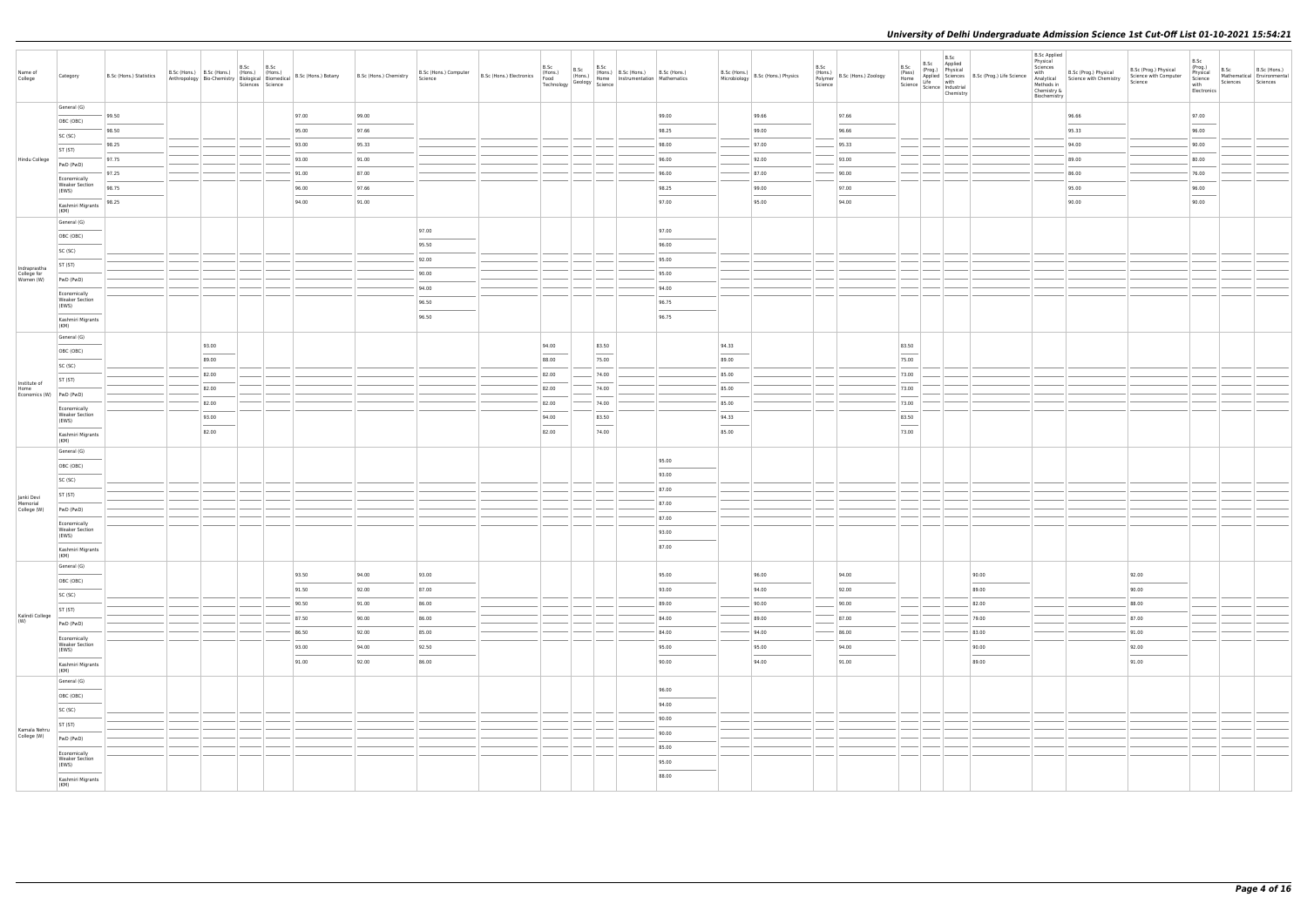| Name of<br>College             | Category                                       | B.Sc (Hons.) Statistics |  | B.Sc | B.Sc<br>Sciences Science |       | Anthropology   Bio-Chemistry   Chemistry   Chemistry   Anthropology   Bio-Chemistry   Chemistry   Reserved   Biomedical   B.Sc (Hons.) Botany   B.Sc (Hons.) Chemistry | B.Sc (Hons.) Computer<br>Science | B.Sc (Hons.) Electronics B.Sc (Hons.) B.Sc (Hons.) Electronics (Hons.) (Hons.) (Hons.) (Hone Technology Seelogy Science | B.Sc  | B.Sc                              | (Hons.) B.Sc (Hons.) B.Sc (Hons.)<br>Home Instrumentation Mathematics |                                                                                                                                                                                                                                                                                                                                                                                                                                                                                     | Microbiology | $B.Sc$ (Hons.) $B.Sc$ (Hons.) Physics | B.Sc<br>Polymer<br>Science | $\left  \begin{array}{c} 1.11 \\ \text{(Hons.)} \\ \text{Dallowerscript{200}C} \end{array} \right $ B.Sc (Hons.) Zoology | B.Sc                              | B.Sc<br>B.Sc Applied<br>Chemistry | B.S.C. (Prog.) Physical<br>(Pass) (Prog.) Physical<br>Happled Science<br>Science Industrial<br>Science Industrial<br>$\sum_{r=1}^{n}$ and $\sum_{r=1}^{n}$ and $\sum_{r=1}^{n}$ and $\sum_{r=1}^{n}$ and $\sum_{r=1}^{n}$ and $\sum_{r=1}^{n}$ and $\sum_{r=1}^{n}$ | <b>B.Sc Applied</b><br>Physical<br>Sciences<br>with<br>Analytical<br>Methods in<br>Chemistry &<br>Biochemistry | B.Sc (Prog.) Physical<br>Science with Chemistry | B.Sc (Prog.) Physical<br>Science with Computer<br>Science | B.Sc<br>(Prog.)<br>Physical<br>Science<br>with<br>Electronics | Sciences | B.Sc B.Sc (Hons.)<br>Mathematical Environmental<br>Sciences |
|--------------------------------|------------------------------------------------|-------------------------|--|------|--------------------------|-------|------------------------------------------------------------------------------------------------------------------------------------------------------------------------|----------------------------------|-------------------------------------------------------------------------------------------------------------------------|-------|-----------------------------------|-----------------------------------------------------------------------|-------------------------------------------------------------------------------------------------------------------------------------------------------------------------------------------------------------------------------------------------------------------------------------------------------------------------------------------------------------------------------------------------------------------------------------------------------------------------------------|--------------|---------------------------------------|----------------------------|--------------------------------------------------------------------------------------------------------------------------|-----------------------------------|-----------------------------------|---------------------------------------------------------------------------------------------------------------------------------------------------------------------------------------------------------------------------------------------------------------------|----------------------------------------------------------------------------------------------------------------|-------------------------------------------------|-----------------------------------------------------------|---------------------------------------------------------------|----------|-------------------------------------------------------------|
|                                | General (G)                                    |                         |  |      |                          |       |                                                                                                                                                                        | 97.00                            | 93.00                                                                                                                   |       |                                   |                                                                       | 97.00                                                                                                                                                                                                                                                                                                                                                                                                                                                                               |              | 94.33                                 |                            |                                                                                                                          |                                   |                                   |                                                                                                                                                                                                                                                                     |                                                                                                                |                                                 | 95.00                                                     |                                                               | 95.50    |                                                             |
|                                | OBC (OBC)                                      |                         |  |      |                          |       |                                                                                                                                                                        | 95.00                            | 90.00                                                                                                                   |       |                                   |                                                                       | 95.50                                                                                                                                                                                                                                                                                                                                                                                                                                                                               |              | 91.33                                 |                            |                                                                                                                          |                                   |                                   |                                                                                                                                                                                                                                                                     |                                                                                                                |                                                 | 93.50                                                     |                                                               | 94.00    |                                                             |
|                                | SC (SC)<br>ST (ST)                             |                         |  |      |                          |       |                                                                                                                                                                        | 86.00                            | 78.00                                                                                                                   |       |                                   |                                                                       | 90.00                                                                                                                                                                                                                                                                                                                                                                                                                                                                               |              | 89.66                                 |                            |                                                                                                                          |                                   |                                   |                                                                                                                                                                                                                                                                     |                                                                                                                |                                                 | 88.00                                                     |                                                               | 89.00    |                                                             |
| Keshav<br>Mahavidyalaya        | PwD (PwD)                                      |                         |  |      |                          |       |                                                                                                                                                                        | 84.00                            | 60.00                                                                                                                   |       |                                   |                                                                       | 88.00                                                                                                                                                                                                                                                                                                                                                                                                                                                                               |              | 89.66                                 |                            |                                                                                                                          |                                   |                                   |                                                                                                                                                                                                                                                                     |                                                                                                                |                                                 | 87.00                                                     |                                                               | 87.00    |                                                             |
|                                | Economically                                   |                         |  |      |                          |       |                                                                                                                                                                        | 85.00                            | 75.00                                                                                                                   |       |                                   |                                                                       | 87.00                                                                                                                                                                                                                                                                                                                                                                                                                                                                               |              | 75.00                                 |                            |                                                                                                                          |                                   |                                   |                                                                                                                                                                                                                                                                     |                                                                                                                |                                                 | 86.00                                                     |                                                               | 86.00    |                                                             |
|                                | <b>Weaker Section</b><br>(EWS)                 |                         |  |      |                          |       |                                                                                                                                                                        | 95.00                            | 91.00                                                                                                                   |       |                                   |                                                                       | 96.00                                                                                                                                                                                                                                                                                                                                                                                                                                                                               |              | 92.00                                 |                            |                                                                                                                          |                                   |                                   |                                                                                                                                                                                                                                                                     |                                                                                                                |                                                 | 94.00                                                     |                                                               | 94.50    |                                                             |
|                                | Kashmiri Migrants                              |                         |  |      |                          |       |                                                                                                                                                                        | 90.00                            | 85.00                                                                                                                   |       |                                   |                                                                       | 92.00                                                                                                                                                                                                                                                                                                                                                                                                                                                                               |              | 85.00                                 |                            |                                                                                                                          |                                   |                                   |                                                                                                                                                                                                                                                                     |                                                                                                                |                                                 | 90.00                                                     |                                                               | 90.00    |                                                             |
|                                | (KM)<br>General (G)                            |                         |  |      |                          |       |                                                                                                                                                                        |                                  |                                                                                                                         |       |                                   |                                                                       |                                                                                                                                                                                                                                                                                                                                                                                                                                                                                     |              |                                       |                            |                                                                                                                          |                                   |                                   |                                                                                                                                                                                                                                                                     |                                                                                                                |                                                 |                                                           |                                                               |          |                                                             |
|                                | OBC (OBC)                                      | 99.25                   |  |      |                          | 97.00 | 98.66                                                                                                                                                                  |                                  |                                                                                                                         |       |                                   |                                                                       | 99.75                                                                                                                                                                                                                                                                                                                                                                                                                                                                               |              | 99.00                                 |                            | 97.66                                                                                                                    |                                   |                                   | 96.33                                                                                                                                                                                                                                                               | 96.00                                                                                                          | 98.33                                           | 99.00                                                     |                                                               |          |                                                             |
|                                | SC (SC)                                        | 98.25                   |  |      |                          | 96.00 | 98.00                                                                                                                                                                  |                                  |                                                                                                                         |       |                                   |                                                                       | 99.50                                                                                                                                                                                                                                                                                                                                                                                                                                                                               |              | 98.33                                 |                            | 96.33                                                                                                                    |                                   |                                   | 95.33                                                                                                                                                                                                                                                               | 95.00                                                                                                          | 98.00                                           | 98.66                                                     |                                                               |          |                                                             |
|                                | ST (ST)                                        | 96.00                   |  |      |                          | 92.00 | 95.00                                                                                                                                                                  |                                  |                                                                                                                         |       |                                   |                                                                       | 99.50                                                                                                                                                                                                                                                                                                                                                                                                                                                                               |              | 95.00                                 |                            | 92.33                                                                                                                    |                                   |                                   | 91.33                                                                                                                                                                                                                                                               | 90.00                                                                                                          | 94.66                                           | 97.00                                                     |                                                               |          |                                                             |
| Kirori Mal<br>College          | PwD (PwD)                                      | 95.00                   |  |      |                          | 92.00 | 92.00                                                                                                                                                                  |                                  |                                                                                                                         |       |                                   |                                                                       | 99.50                                                                                                                                                                                                                                                                                                                                                                                                                                                                               |              | 92.00                                 |                            | 90.33                                                                                                                    |                                   |                                   | 90.33                                                                                                                                                                                                                                                               | 90.00                                                                                                          | 91.66                                           | 97.00                                                     |                                                               |          |                                                             |
|                                | Economically                                   | 97.50                   |  |      |                          | 90.00 | 90.00                                                                                                                                                                  |                                  |                                                                                                                         |       |                                   |                                                                       | 99.00                                                                                                                                                                                                                                                                                                                                                                                                                                                                               |              | 90.00                                 |                            | 93.00                                                                                                                    |                                   |                                   | 90.33                                                                                                                                                                                                                                                               | 88.00                                                                                                          | 90.00                                           | 97.00                                                     |                                                               |          |                                                             |
|                                | <b>Weaker Section</b><br>(EWS)                 | 98.25                   |  |      |                          | 96.00 | 98.33                                                                                                                                                                  |                                  |                                                                                                                         |       |                                   |                                                                       | 99.50                                                                                                                                                                                                                                                                                                                                                                                                                                                                               |              | 98.66                                 |                            | 97.00                                                                                                                    |                                   |                                   | 95.33                                                                                                                                                                                                                                                               | 95.00                                                                                                          | 98.00                                           | 98.66                                                     |                                                               |          |                                                             |
|                                | Kashmiri Migrants<br>(KM)                      | 97.00                   |  |      |                          | 95.00 | 97.00                                                                                                                                                                  |                                  |                                                                                                                         |       |                                   |                                                                       | 97.75                                                                                                                                                                                                                                                                                                                                                                                                                                                                               |              | 97.00                                 |                            | 95.00                                                                                                                    |                                   |                                   | 95.33                                                                                                                                                                                                                                                               | 90.00                                                                                                          | 96.00                                           | 97.00                                                     |                                                               |          |                                                             |
|                                | General (G)                                    |                         |  |      |                          |       |                                                                                                                                                                        |                                  |                                                                                                                         |       |                                   |                                                                       |                                                                                                                                                                                                                                                                                                                                                                                                                                                                                     |              |                                       |                            |                                                                                                                          |                                   |                                   |                                                                                                                                                                                                                                                                     |                                                                                                                |                                                 |                                                           |                                                               |          |                                                             |
|                                | OBC (OBC)                                      |                         |  |      |                          |       |                                                                                                                                                                        |                                  |                                                                                                                         | 98.00 | 91.00                             |                                                                       |                                                                                                                                                                                                                                                                                                                                                                                                                                                                                     |              |                                       |                            |                                                                                                                          | 91.00<br>$\overline{\phantom{a}}$ |                                   |                                                                                                                                                                                                                                                                     |                                                                                                                |                                                 |                                                           |                                                               |          |                                                             |
|                                | SC (SC)                                        |                         |  |      |                          |       |                                                                                                                                                                        |                                  |                                                                                                                         | 93.00 | 85.00                             |                                                                       |                                                                                                                                                                                                                                                                                                                                                                                                                                                                                     |              |                                       |                            |                                                                                                                          | 85.00                             |                                   |                                                                                                                                                                                                                                                                     |                                                                                                                |                                                 |                                                           |                                                               |          |                                                             |
|                                | ST (ST)                                        |                         |  |      |                          |       |                                                                                                                                                                        |                                  |                                                                                                                         | 81.00 | 81.00                             |                                                                       |                                                                                                                                                                                                                                                                                                                                                                                                                                                                                     |              |                                       |                            |                                                                                                                          | 81.00                             |                                   |                                                                                                                                                                                                                                                                     |                                                                                                                |                                                 |                                                           |                                                               |          |                                                             |
| Lady Irwin<br>College (W)      | PwD (PwD)                                      |                         |  |      |                          |       |                                                                                                                                                                        |                                  |                                                                                                                         | 81.00 | 81.00                             |                                                                       |                                                                                                                                                                                                                                                                                                                                                                                                                                                                                     |              |                                       |                            |                                                                                                                          | 81.00                             |                                   |                                                                                                                                                                                                                                                                     |                                                                                                                |                                                 |                                                           |                                                               |          |                                                             |
|                                | Economically<br><b>Weaker Section</b>          |                         |  |      |                          |       |                                                                                                                                                                        |                                  |                                                                                                                         | 82.00 | 81.00                             |                                                                       |                                                                                                                                                                                                                                                                                                                                                                                                                                                                                     |              |                                       |                            |                                                                                                                          | 81.00                             |                                   |                                                                                                                                                                                                                                                                     |                                                                                                                |                                                 |                                                           |                                                               |          |                                                             |
|                                | (EWS)                                          |                         |  |      |                          |       |                                                                                                                                                                        |                                  |                                                                                                                         | 95.00 | 90.00<br>$\overline{\phantom{a}}$ |                                                                       |                                                                                                                                                                                                                                                                                                                                                                                                                                                                                     |              |                                       |                            |                                                                                                                          | 90.00<br>$\overline{\phantom{a}}$ |                                   |                                                                                                                                                                                                                                                                     |                                                                                                                |                                                 |                                                           |                                                               |          |                                                             |
|                                | Kashmiri Migrants<br>(KM)                      |                         |  |      |                          |       |                                                                                                                                                                        |                                  |                                                                                                                         | 82.00 | 81.00                             |                                                                       |                                                                                                                                                                                                                                                                                                                                                                                                                                                                                     |              |                                       |                            |                                                                                                                          | 81.00                             |                                   |                                                                                                                                                                                                                                                                     |                                                                                                                |                                                 |                                                           |                                                               |          |                                                             |
|                                | General (G)                                    |                         |  |      |                          |       |                                                                                                                                                                        |                                  |                                                                                                                         |       |                                   |                                                                       |                                                                                                                                                                                                                                                                                                                                                                                                                                                                                     |              |                                       |                            |                                                                                                                          |                                   |                                   |                                                                                                                                                                                                                                                                     |                                                                                                                |                                                 |                                                           |                                                               |          |                                                             |
|                                | OBC (OBC)                                      | 99.25                   |  |      |                          |       |                                                                                                                                                                        |                                  |                                                                                                                         |       |                                   |                                                                       | 98.50                                                                                                                                                                                                                                                                                                                                                                                                                                                                               |              |                                       |                            |                                                                                                                          |                                   |                                   |                                                                                                                                                                                                                                                                     |                                                                                                                |                                                 |                                                           |                                                               |          |                                                             |
|                                | SC (SC)                                        | 98.00<br>93.00          |  |      |                          |       |                                                                                                                                                                        |                                  |                                                                                                                         |       |                                   |                                                                       | 97.00<br>93.00                                                                                                                                                                                                                                                                                                                                                                                                                                                                      |              |                                       |                            |                                                                                                                          |                                   |                                   |                                                                                                                                                                                                                                                                     |                                                                                                                |                                                 |                                                           |                                                               |          |                                                             |
| Lady Shri Ram<br>College for   | ST (ST)                                        | 92.00                   |  |      |                          |       |                                                                                                                                                                        |                                  |                                                                                                                         |       |                                   |                                                                       | 92.00                                                                                                                                                                                                                                                                                                                                                                                                                                                                               |              |                                       |                            |                                                                                                                          |                                   |                                   |                                                                                                                                                                                                                                                                     |                                                                                                                |                                                 |                                                           |                                                               |          |                                                             |
| Women (W)                      | PwD (PwD)                                      | 92.00                   |  |      |                          |       |                                                                                                                                                                        |                                  |                                                                                                                         |       |                                   |                                                                       | 91.00                                                                                                                                                                                                                                                                                                                                                                                                                                                                               |              |                                       |                            |                                                                                                                          |                                   |                                   |                                                                                                                                                                                                                                                                     |                                                                                                                |                                                 |                                                           |                                                               |          |                                                             |
|                                | Economically<br><b>Weaker Section</b>          | 98.00                   |  |      |                          |       |                                                                                                                                                                        |                                  |                                                                                                                         |       |                                   |                                                                       | 97.00                                                                                                                                                                                                                                                                                                                                                                                                                                                                               |              |                                       |                            |                                                                                                                          |                                   |                                   |                                                                                                                                                                                                                                                                     |                                                                                                                |                                                 |                                                           |                                                               |          |                                                             |
|                                | (EWS)                                          | 98.00                   |  |      |                          |       |                                                                                                                                                                        |                                  |                                                                                                                         |       |                                   |                                                                       | 94.00                                                                                                                                                                                                                                                                                                                                                                                                                                                                               |              |                                       |                            |                                                                                                                          |                                   |                                   |                                                                                                                                                                                                                                                                     |                                                                                                                |                                                 |                                                           |                                                               |          |                                                             |
|                                | Kashmiri Migrants<br>(KM)                      |                         |  |      |                          |       |                                                                                                                                                                        |                                  |                                                                                                                         |       |                                   |                                                                       |                                                                                                                                                                                                                                                                                                                                                                                                                                                                                     |              |                                       |                            |                                                                                                                          |                                   |                                   |                                                                                                                                                                                                                                                                     |                                                                                                                |                                                 |                                                           |                                                               |          |                                                             |
|                                | General (G)                                    |                         |  |      |                          |       |                                                                                                                                                                        |                                  |                                                                                                                         |       | 92.00                             |                                                                       | 96.00                                                                                                                                                                                                                                                                                                                                                                                                                                                                               |              |                                       |                            |                                                                                                                          |                                   |                                   |                                                                                                                                                                                                                                                                     |                                                                                                                |                                                 |                                                           |                                                               |          |                                                             |
|                                | OBC (OBC)                                      |                         |  |      |                          |       |                                                                                                                                                                        |                                  |                                                                                                                         |       | 90.00                             |                                                                       | $\frac{1}{2} \left( \frac{1}{2} \right) \left( \frac{1}{2} \right) \left( \frac{1}{2} \right) \left( \frac{1}{2} \right) \left( \frac{1}{2} \right) \left( \frac{1}{2} \right) \left( \frac{1}{2} \right) \left( \frac{1}{2} \right) \left( \frac{1}{2} \right) \left( \frac{1}{2} \right) \left( \frac{1}{2} \right) \left( \frac{1}{2} \right) \left( \frac{1}{2} \right) \left( \frac{1}{2} \right) \left( \frac{1}{2} \right) \left( \frac{1}{2} \right) \left( \frac$<br>92.00 |              |                                       |                            |                                                                                                                          |                                   |                                   |                                                                                                                                                                                                                                                                     |                                                                                                                |                                                 |                                                           |                                                               |          |                                                             |
|                                | SC (SC)                                        |                         |  |      |                          |       |                                                                                                                                                                        |                                  |                                                                                                                         |       | 87.00                             |                                                                       | 89.00                                                                                                                                                                                                                                                                                                                                                                                                                                                                               |              |                                       |                            |                                                                                                                          |                                   |                                   |                                                                                                                                                                                                                                                                     |                                                                                                                |                                                 |                                                           |                                                               |          |                                                             |
| Lakshmibai<br>College (W)      | ST (ST)                                        |                         |  |      |                          |       |                                                                                                                                                                        |                                  |                                                                                                                         |       | 87.00                             |                                                                       | 89.00                                                                                                                                                                                                                                                                                                                                                                                                                                                                               |              |                                       |                            |                                                                                                                          |                                   |                                   |                                                                                                                                                                                                                                                                     |                                                                                                                |                                                 |                                                           |                                                               |          |                                                             |
|                                | PwD (PwD)                                      |                         |  |      |                          |       |                                                                                                                                                                        |                                  |                                                                                                                         |       | 87.00                             |                                                                       | 92.00                                                                                                                                                                                                                                                                                                                                                                                                                                                                               |              |                                       |                            |                                                                                                                          |                                   |                                   |                                                                                                                                                                                                                                                                     |                                                                                                                |                                                 |                                                           |                                                               |          |                                                             |
|                                | Economically<br><b>Weaker Section</b><br>(EWS) |                         |  |      |                          |       |                                                                                                                                                                        |                                  |                                                                                                                         |       | 92.00                             |                                                                       | 96.00                                                                                                                                                                                                                                                                                                                                                                                                                                                                               |              |                                       |                            |                                                                                                                          |                                   |                                   |                                                                                                                                                                                                                                                                     |                                                                                                                |                                                 |                                                           |                                                               |          |                                                             |
|                                | $\sim$<br>Kashmiri Migrants                    |                         |  |      |                          |       |                                                                                                                                                                        |                                  |                                                                                                                         |       | $\overline{\phantom{a}}$<br>92.00 |                                                                       | $\overline{\phantom{a}}$<br>96.00                                                                                                                                                                                                                                                                                                                                                                                                                                                   |              |                                       |                            |                                                                                                                          |                                   |                                   |                                                                                                                                                                                                                                                                     |                                                                                                                |                                                 |                                                           |                                                               |          |                                                             |
|                                | (KM)<br>General (G)                            |                         |  |      |                          |       |                                                                                                                                                                        |                                  |                                                                                                                         |       |                                   |                                                                       |                                                                                                                                                                                                                                                                                                                                                                                                                                                                                     |              |                                       |                            |                                                                                                                          |                                   |                                   |                                                                                                                                                                                                                                                                     |                                                                                                                |                                                 |                                                           |                                                               |          |                                                             |
|                                | OBC (OBC)                                      |                         |  |      |                          |       |                                                                                                                                                                        |                                  | 93.00                                                                                                                   |       |                                   |                                                                       |                                                                                                                                                                                                                                                                                                                                                                                                                                                                                     |              |                                       |                            |                                                                                                                          |                                   |                                   |                                                                                                                                                                                                                                                                     |                                                                                                                | 93.00                                           | 95.00                                                     |                                                               | 94.00    |                                                             |
|                                | SC (SC)                                        |                         |  |      |                          |       |                                                                                                                                                                        |                                  | 90.00                                                                                                                   |       |                                   |                                                                       |                                                                                                                                                                                                                                                                                                                                                                                                                                                                                     |              |                                       |                            |                                                                                                                          |                                   |                                   |                                                                                                                                                                                                                                                                     |                                                                                                                | 90.00                                           | 92.00                                                     |                                                               | 90.00    |                                                             |
|                                | ST (ST)                                        |                         |  |      |                          |       |                                                                                                                                                                        |                                  | 87.00                                                                                                                   |       |                                   |                                                                       |                                                                                                                                                                                                                                                                                                                                                                                                                                                                                     |              |                                       |                            |                                                                                                                          |                                   |                                   |                                                                                                                                                                                                                                                                     |                                                                                                                | 85.00                                           | 84.00                                                     |                                                               | 86.00    |                                                             |
| Maharaja<br>Agrasen<br>College | PwD (PwD)                                      |                         |  |      |                          |       |                                                                                                                                                                        |                                  | 82.00                                                                                                                   |       |                                   |                                                                       |                                                                                                                                                                                                                                                                                                                                                                                                                                                                                     |              |                                       |                            |                                                                                                                          |                                   |                                   |                                                                                                                                                                                                                                                                     |                                                                                                                | 82.00                                           | 81.00                                                     |                                                               | 80.00    |                                                             |
|                                | Economically                                   |                         |  |      |                          |       |                                                                                                                                                                        |                                  | 82.00                                                                                                                   |       |                                   |                                                                       |                                                                                                                                                                                                                                                                                                                                                                                                                                                                                     |              |                                       |                            |                                                                                                                          |                                   |                                   |                                                                                                                                                                                                                                                                     |                                                                                                                | 85.00                                           | 84.00                                                     |                                                               | 80.00    |                                                             |
|                                | <b>Weaker Section</b><br>(EWS)                 |                         |  |      |                          |       |                                                                                                                                                                        |                                  | 91.00                                                                                                                   |       |                                   |                                                                       |                                                                                                                                                                                                                                                                                                                                                                                                                                                                                     |              |                                       |                            |                                                                                                                          |                                   |                                   |                                                                                                                                                                                                                                                                     |                                                                                                                | 92.00                                           | 92.00                                                     |                                                               | 93.00    |                                                             |
|                                | Kashmiri Migrants                              |                         |  |      |                          |       |                                                                                                                                                                        |                                  | 91.00                                                                                                                   |       |                                   |                                                                       |                                                                                                                                                                                                                                                                                                                                                                                                                                                                                     |              |                                       |                            |                                                                                                                          |                                   |                                   |                                                                                                                                                                                                                                                                     |                                                                                                                | $\overline{\phantom{a}}$<br>90.00               | 90.00                                                     |                                                               | 91.00    |                                                             |
|                                | (KM)                                           |                         |  |      |                          |       |                                                                                                                                                                        |                                  |                                                                                                                         |       |                                   |                                                                       |                                                                                                                                                                                                                                                                                                                                                                                                                                                                                     |              |                                       |                            |                                                                                                                          |                                   |                                   |                                                                                                                                                                                                                                                                     |                                                                                                                |                                                 |                                                           |                                                               |          |                                                             |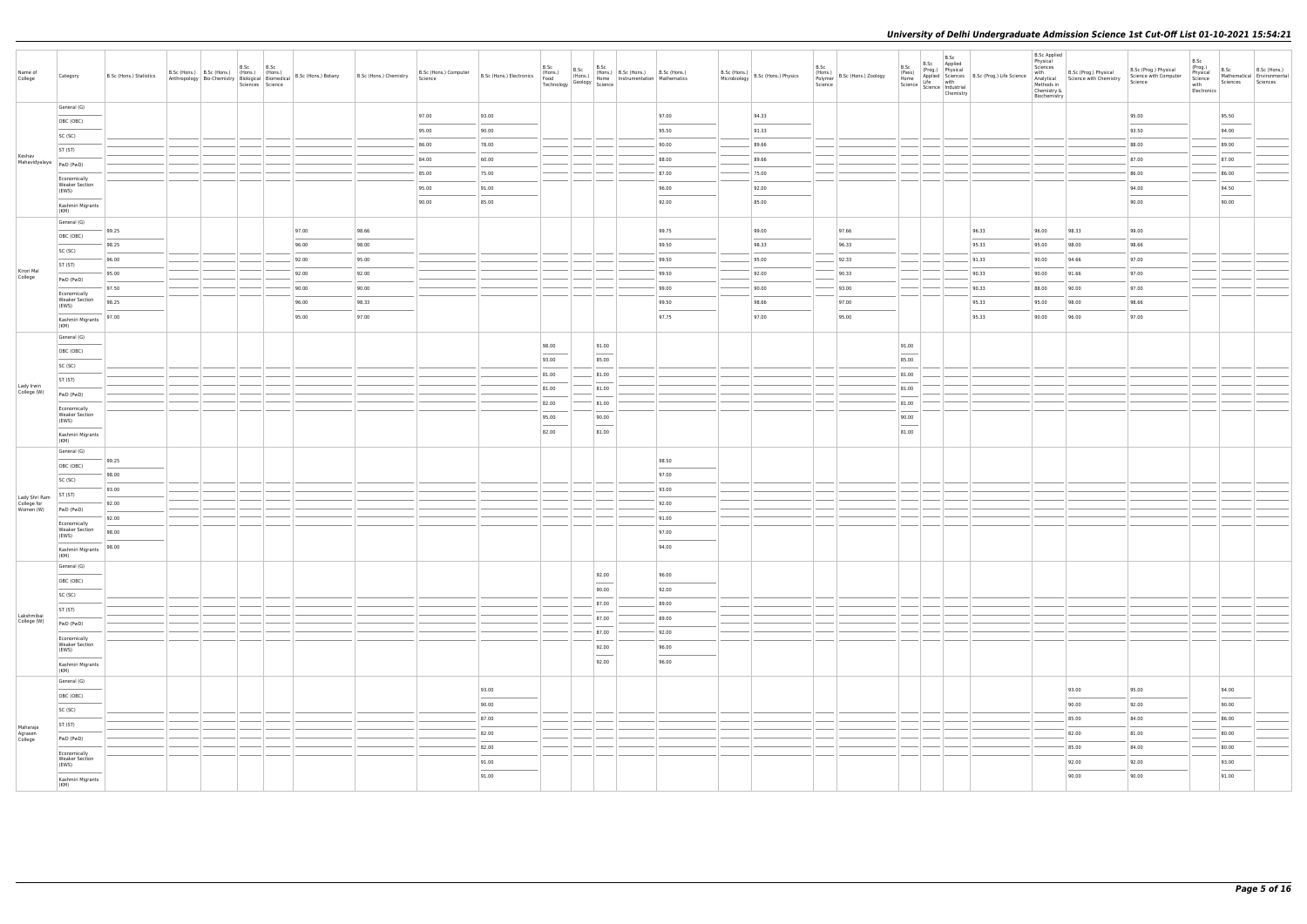| Name of<br>College                    | Category                                                                                                                                                                                                                                                                                                                                                                                                                                                                                                | B.Sc (Hons.) Statistics                                                                                                                                                                                                                                                                                                                                                                                                                                                             |  | B.Sc<br>B.Sc<br>B.Sc (Hons.) B.Sc (Hons.) (Hons.) (Hons.)<br>Sciences Science | Anthropology   Bio-Chemistry   Biological   Biomedical   B.Sc (Hons.) Botany | B.Sc (Hons.) Chemistry | B.Sc (Hons.) Computer<br>Science | B.Sc (Hons.) Electronics<br>Food<br>Technology | B.Sc | B.Sc<br>B.Sc<br>(Hons.)   (Hons.)   D.3C (Hons.)   D.2C (Hons.)   Home   Instrumentation   Mathematics<br>$\frac{1}{2}$ Geology $\frac{1}{2}$ Science | (Hons.) B.Sc (Hons.) B.Sc (Hons.) |                                   | B.Sc (Hons.) B.Sc (Hons.) Physics<br>Microbiology B.Sc (Hons.) Physics | B.Sc | $\begin{array}{c}\n\left(\text{r}(\text{v})\right) \text{log}(\text{v}) \\ \text{Polymer} \\ \text{Science}\n\end{array}$ B.Sc (Hons.) Zoology | B.Sc<br>(Pass) | B.Sc<br>B.Sc Applied<br>$\begin{array}{ l c c c }\n\hline \text{Home} & \text{Appn--} & \text{with} & \text{Science} & \text{with} & \text{Science} & \text{inductial} & \text{Science} & \text{inductial} & \text{Science} & \text{Chemistr} & \text{Sicience} & \text{Sicence} & \text{Sicence} & \text{Sicence} & \text{Sicence} & \text{Sicence} & \text{Sicence} & \text{Sicence} & \text{Sicence} & \text{Sicence} & \text{Sicence} & \text{Sicence} & \text{Sicence} & \text{Sicence} & \text{Sicence}$ | (Prog.) Physical<br>Applied Sciences B.Sc (Prog.) Life Science<br>Life with | <b>B.Sc Applied</b><br>Physical<br>Sciences<br>with<br>Chemistry &<br>Biochemistry | B.Sc (Prog.) Physical<br>Analytical Science with Chemistry | B.Sc (Prog.) Physical<br>Science with Computer<br>Science | B.Sc<br>(Prog.)<br>Physical<br>Science<br>with<br>Electronics | B.Sc<br>B.Sc (Hons.)<br>Mathematical Environmental<br>Sciences<br>Sciences |
|---------------------------------------|---------------------------------------------------------------------------------------------------------------------------------------------------------------------------------------------------------------------------------------------------------------------------------------------------------------------------------------------------------------------------------------------------------------------------------------------------------------------------------------------------------|-------------------------------------------------------------------------------------------------------------------------------------------------------------------------------------------------------------------------------------------------------------------------------------------------------------------------------------------------------------------------------------------------------------------------------------------------------------------------------------|--|-------------------------------------------------------------------------------|------------------------------------------------------------------------------|------------------------|----------------------------------|------------------------------------------------|------|-------------------------------------------------------------------------------------------------------------------------------------------------------|-----------------------------------|-----------------------------------|------------------------------------------------------------------------|------|------------------------------------------------------------------------------------------------------------------------------------------------|----------------|----------------------------------------------------------------------------------------------------------------------------------------------------------------------------------------------------------------------------------------------------------------------------------------------------------------------------------------------------------------------------------------------------------------------------------------------------------------------------------------------------------------|-----------------------------------------------------------------------------|------------------------------------------------------------------------------------|------------------------------------------------------------|-----------------------------------------------------------|---------------------------------------------------------------|----------------------------------------------------------------------------|
|                                       | General (G)                                                                                                                                                                                                                                                                                                                                                                                                                                                                                             |                                                                                                                                                                                                                                                                                                                                                                                                                                                                                     |  |                                                                               | 93.00                                                                        | 98.00                  |                                  |                                                |      |                                                                                                                                                       |                                   | 99.00                             | 98.00                                                                  |      | 93.00                                                                                                                                          |                |                                                                                                                                                                                                                                                                                                                                                                                                                                                                                                                | 92.00                                                                       |                                                                                    | 94.00                                                      | 96.00                                                     |                                                               |                                                                            |
|                                       | OBC (OBC)                                                                                                                                                                                                                                                                                                                                                                                                                                                                                               |                                                                                                                                                                                                                                                                                                                                                                                                                                                                                     |  |                                                                               | 91.00                                                                        | 96.00                  |                                  |                                                |      |                                                                                                                                                       |                                   | 96.00                             | 96.00                                                                  |      | 91.00                                                                                                                                          |                |                                                                                                                                                                                                                                                                                                                                                                                                                                                                                                                | 89.00                                                                       |                                                                                    | 92.00                                                      | 95.00                                                     |                                                               |                                                                            |
|                                       | SC (SC)                                                                                                                                                                                                                                                                                                                                                                                                                                                                                                 |                                                                                                                                                                                                                                                                                                                                                                                                                                                                                     |  |                                                                               | 85.00                                                                        | 94.00                  |                                  |                                                |      |                                                                                                                                                       |                                   | 94.00                             | 94.00                                                                  |      | 85.00                                                                                                                                          |                |                                                                                                                                                                                                                                                                                                                                                                                                                                                                                                                | 85.00                                                                       |                                                                                    | 90.00                                                      | 90.00                                                     |                                                               |                                                                            |
| Maitreyi<br>College (W)               | ST (ST)                                                                                                                                                                                                                                                                                                                                                                                                                                                                                                 |                                                                                                                                                                                                                                                                                                                                                                                                                                                                                     |  |                                                                               | 85.00                                                                        | 94.00                  |                                  |                                                |      |                                                                                                                                                       |                                   | 94.00                             | 94.00                                                                  |      | 85.00                                                                                                                                          |                |                                                                                                                                                                                                                                                                                                                                                                                                                                                                                                                | 85.00                                                                       |                                                                                    | 90.00                                                      | 90.00                                                     |                                                               |                                                                            |
|                                       | PwD (PwD)                                                                                                                                                                                                                                                                                                                                                                                                                                                                                               |                                                                                                                                                                                                                                                                                                                                                                                                                                                                                     |  |                                                                               | 85.00                                                                        | 92.00                  |                                  |                                                |      |                                                                                                                                                       |                                   | 93.50                             | 92.00                                                                  |      | 85.00                                                                                                                                          |                |                                                                                                                                                                                                                                                                                                                                                                                                                                                                                                                | 85.00                                                                       |                                                                                    | 90.00                                                      | 90.00                                                     |                                                               |                                                                            |
|                                       | Economically<br><b>Weaker Section</b><br>(EWS)                                                                                                                                                                                                                                                                                                                                                                                                                                                          |                                                                                                                                                                                                                                                                                                                                                                                                                                                                                     |  |                                                                               | 93.00                                                                        | 98.00                  |                                  |                                                |      |                                                                                                                                                       |                                   | 99.00                             | 98.00                                                                  |      | 93.00                                                                                                                                          |                |                                                                                                                                                                                                                                                                                                                                                                                                                                                                                                                | 92.00                                                                       |                                                                                    | 94.00                                                      | 96.00                                                     |                                                               |                                                                            |
|                                       | Kashmiri Migrants                                                                                                                                                                                                                                                                                                                                                                                                                                                                                       |                                                                                                                                                                                                                                                                                                                                                                                                                                                                                     |  |                                                                               | 91.00                                                                        | 96.00                  |                                  |                                                |      |                                                                                                                                                       |                                   | 96.00                             | 96.00                                                                  |      | 91.00                                                                                                                                          |                |                                                                                                                                                                                                                                                                                                                                                                                                                                                                                                                | 89.00                                                                       |                                                                                    | 92.00                                                      | 95.00                                                     |                                                               |                                                                            |
|                                       | (KM)<br>General (G)                                                                                                                                                                                                                                                                                                                                                                                                                                                                                     |                                                                                                                                                                                                                                                                                                                                                                                                                                                                                     |  |                                                                               |                                                                              |                        |                                  |                                                |      |                                                                                                                                                       |                                   |                                   |                                                                        |      |                                                                                                                                                |                |                                                                                                                                                                                                                                                                                                                                                                                                                                                                                                                |                                                                             |                                                                                    |                                                            |                                                           |                                                               |                                                                            |
|                                       | Sikh Minority (SM)                                                                                                                                                                                                                                                                                                                                                                                                                                                                                      | 98.00                                                                                                                                                                                                                                                                                                                                                                                                                                                                               |  |                                                                               |                                                                              |                        | 96.00                            |                                                |      |                                                                                                                                                       |                                   | 96.00                             |                                                                        |      |                                                                                                                                                |                |                                                                                                                                                                                                                                                                                                                                                                                                                                                                                                                |                                                                             |                                                                                    |                                                            |                                                           |                                                               |                                                                            |
| Mata Sundri                           | PwD (PwD)                                                                                                                                                                                                                                                                                                                                                                                                                                                                                               | 93.00                                                                                                                                                                                                                                                                                                                                                                                                                                                                               |  |                                                                               |                                                                              |                        | 94.00                            |                                                |      |                                                                                                                                                       |                                   | 93.00                             |                                                                        |      |                                                                                                                                                |                |                                                                                                                                                                                                                                                                                                                                                                                                                                                                                                                |                                                                             |                                                                                    |                                                            |                                                           |                                                               |                                                                            |
| College for<br>Women (W)<br>* Sikh    | Economically                                                                                                                                                                                                                                                                                                                                                                                                                                                                                            | 88.00                                                                                                                                                                                                                                                                                                                                                                                                                                                                               |  |                                                                               |                                                                              |                        | 86.00                            |                                                |      |                                                                                                                                                       |                                   | 86.00                             |                                                                        |      |                                                                                                                                                |                |                                                                                                                                                                                                                                                                                                                                                                                                                                                                                                                |                                                                             |                                                                                    |                                                            |                                                           |                                                               |                                                                            |
| Minority(SM)                          | <b>Weaker Section</b><br>(EWS)                                                                                                                                                                                                                                                                                                                                                                                                                                                                          | NA                                                                                                                                                                                                                                                                                                                                                                                                                                                                                  |  |                                                                               |                                                                              |                        | NA                               |                                                |      |                                                                                                                                                       |                                   | NA                                |                                                                        |      |                                                                                                                                                |                |                                                                                                                                                                                                                                                                                                                                                                                                                                                                                                                |                                                                             |                                                                                    |                                                            |                                                           |                                                               |                                                                            |
|                                       | Kashmiri Migrants                                                                                                                                                                                                                                                                                                                                                                                                                                                                                       | 95.00                                                                                                                                                                                                                                                                                                                                                                                                                                                                               |  |                                                                               |                                                                              |                        | 93.00                            |                                                |      |                                                                                                                                                       |                                   | 93.00                             |                                                                        |      |                                                                                                                                                |                |                                                                                                                                                                                                                                                                                                                                                                                                                                                                                                                |                                                                             |                                                                                    |                                                            |                                                           |                                                               |                                                                            |
|                                       | (KM)<br>General (G)                                                                                                                                                                                                                                                                                                                                                                                                                                                                                     |                                                                                                                                                                                                                                                                                                                                                                                                                                                                                     |  |                                                                               |                                                                              |                        |                                  |                                                |      |                                                                                                                                                       |                                   |                                   |                                                                        |      |                                                                                                                                                |                |                                                                                                                                                                                                                                                                                                                                                                                                                                                                                                                |                                                                             |                                                                                    |                                                            |                                                           |                                                               |                                                                            |
|                                       | OBC (OBC)                                                                                                                                                                                                                                                                                                                                                                                                                                                                                               |                                                                                                                                                                                                                                                                                                                                                                                                                                                                                     |  |                                                                               | 97.00                                                                        | 97.33                  |                                  |                                                |      |                                                                                                                                                       |                                   | 98.75                             | 98.33                                                                  |      | 98.00                                                                                                                                          |                |                                                                                                                                                                                                                                                                                                                                                                                                                                                                                                                | 96.66                                                                       |                                                                                    |                                                            | 97.66                                                     |                                                               |                                                                            |
|                                       | SC (SC)                                                                                                                                                                                                                                                                                                                                                                                                                                                                                                 |                                                                                                                                                                                                                                                                                                                                                                                                                                                                                     |  |                                                                               | 96.33                                                                        | 95.33                  |                                  |                                                |      |                                                                                                                                                       |                                   | 97.75                             | 96.00                                                                  |      | 96.66                                                                                                                                          |                |                                                                                                                                                                                                                                                                                                                                                                                                                                                                                                                | 95.00                                                                       |                                                                                    |                                                            | 95.00                                                     |                                                               |                                                                            |
|                                       | ST (ST)                                                                                                                                                                                                                                                                                                                                                                                                                                                                                                 |                                                                                                                                                                                                                                                                                                                                                                                                                                                                                     |  |                                                                               | 95.00                                                                        | 90.67                  |                                  |                                                |      |                                                                                                                                                       |                                   | 95.00                             | 92.00                                                                  |      | 95.66                                                                                                                                          |                |                                                                                                                                                                                                                                                                                                                                                                                                                                                                                                                | 94.00                                                                       |                                                                                    |                                                            | 89.00                                                     |                                                               |                                                                            |
| Miranda House<br>(W)                  | PwD (PwD)                                                                                                                                                                                                                                                                                                                                                                                                                                                                                               |                                                                                                                                                                                                                                                                                                                                                                                                                                                                                     |  |                                                                               | 92.00                                                                        | 86.67                  |                                  |                                                |      |                                                                                                                                                       |                                   | 94.00                             | 87.00                                                                  |      | 92.33                                                                                                                                          |                |                                                                                                                                                                                                                                                                                                                                                                                                                                                                                                                | 91.00                                                                       |                                                                                    |                                                            | 88.00                                                     |                                                               |                                                                            |
|                                       | Economically                                                                                                                                                                                                                                                                                                                                                                                                                                                                                            |                                                                                                                                                                                                                                                                                                                                                                                                                                                                                     |  |                                                                               | 88.33                                                                        | 90.00                  |                                  |                                                |      |                                                                                                                                                       |                                   | 94.75                             | 90.00                                                                  |      | 90.00                                                                                                                                          |                |                                                                                                                                                                                                                                                                                                                                                                                                                                                                                                                | 88.33                                                                       |                                                                                    |                                                            | 88.00                                                     |                                                               |                                                                            |
|                                       | <b>Weaker Section</b><br>(EWS)                                                                                                                                                                                                                                                                                                                                                                                                                                                                          |                                                                                                                                                                                                                                                                                                                                                                                                                                                                                     |  |                                                                               | 96.67                                                                        | 96.67                  |                                  |                                                |      |                                                                                                                                                       |                                   | 98.50                             | 96.00                                                                  |      | 97.33                                                                                                                                          |                |                                                                                                                                                                                                                                                                                                                                                                                                                                                                                                                | 96.33                                                                       |                                                                                    |                                                            | 96.66                                                     |                                                               |                                                                            |
|                                       | Kashmiri Migrants                                                                                                                                                                                                                                                                                                                                                                                                                                                                                       |                                                                                                                                                                                                                                                                                                                                                                                                                                                                                     |  |                                                                               | 92.00                                                                        | 90.00                  |                                  |                                                |      |                                                                                                                                                       |                                   | 97.00                             | 92.00                                                                  |      | 94.00                                                                                                                                          |                |                                                                                                                                                                                                                                                                                                                                                                                                                                                                                                                | 92.00                                                                       |                                                                                    |                                                            | 88.00                                                     |                                                               |                                                                            |
|                                       | (KM)<br>General (G)                                                                                                                                                                                                                                                                                                                                                                                                                                                                                     |                                                                                                                                                                                                                                                                                                                                                                                                                                                                                     |  |                                                                               |                                                                              |                        |                                  |                                                |      |                                                                                                                                                       |                                   |                                   |                                                                        |      |                                                                                                                                                |                |                                                                                                                                                                                                                                                                                                                                                                                                                                                                                                                |                                                                             |                                                                                    |                                                            |                                                           |                                                               |                                                                            |
|                                       | OBC (OBC)                                                                                                                                                                                                                                                                                                                                                                                                                                                                                               |                                                                                                                                                                                                                                                                                                                                                                                                                                                                                     |  |                                                                               |                                                                              | 95.00                  |                                  |                                                |      |                                                                                                                                                       |                                   | 96.00                             | 98.00                                                                  |      |                                                                                                                                                |                |                                                                                                                                                                                                                                                                                                                                                                                                                                                                                                                |                                                                             |                                                                                    | 93.00                                                      | 91.00                                                     |                                                               |                                                                            |
|                                       | SC (SC)                                                                                                                                                                                                                                                                                                                                                                                                                                                                                                 |                                                                                                                                                                                                                                                                                                                                                                                                                                                                                     |  |                                                                               |                                                                              | 92.00                  |                                  |                                                |      |                                                                                                                                                       |                                   | 95.00                             | 95.00                                                                  |      |                                                                                                                                                |                |                                                                                                                                                                                                                                                                                                                                                                                                                                                                                                                |                                                                             |                                                                                    | 92.00                                                      | 90.00                                                     |                                                               |                                                                            |
|                                       | ST (ST)                                                                                                                                                                                                                                                                                                                                                                                                                                                                                                 |                                                                                                                                                                                                                                                                                                                                                                                                                                                                                     |  |                                                                               |                                                                              | 90.00                  |                                  |                                                |      |                                                                                                                                                       |                                   | 90.00                             | 92.00                                                                  |      |                                                                                                                                                |                |                                                                                                                                                                                                                                                                                                                                                                                                                                                                                                                |                                                                             |                                                                                    | 88.00                                                      | 86.00                                                     |                                                               |                                                                            |
| Motilal Nehru<br>College              | PwD (PwD)                                                                                                                                                                                                                                                                                                                                                                                                                                                                                               |                                                                                                                                                                                                                                                                                                                                                                                                                                                                                     |  |                                                                               |                                                                              | 90.00                  |                                  |                                                |      |                                                                                                                                                       |                                   | 90.00                             | 91.00                                                                  |      |                                                                                                                                                |                |                                                                                                                                                                                                                                                                                                                                                                                                                                                                                                                |                                                                             |                                                                                    | 88.00                                                      | 86.00                                                     |                                                               |                                                                            |
|                                       |                                                                                                                                                                                                                                                                                                                                                                                                                                                                                                         |                                                                                                                                                                                                                                                                                                                                                                                                                                                                                     |  |                                                                               |                                                                              | 94.00                  |                                  |                                                |      |                                                                                                                                                       |                                   | 90.00                             | 90.00                                                                  |      |                                                                                                                                                |                |                                                                                                                                                                                                                                                                                                                                                                                                                                                                                                                |                                                                             |                                                                                    | 92.00                                                      | 88.00                                                     |                                                               |                                                                            |
|                                       | Economically<br><b>Weaker Section</b><br>(EWS)                                                                                                                                                                                                                                                                                                                                                                                                                                                          |                                                                                                                                                                                                                                                                                                                                                                                                                                                                                     |  |                                                                               |                                                                              | 94.00                  |                                  |                                                |      |                                                                                                                                                       |                                   | 95.00                             | 96.00                                                                  |      |                                                                                                                                                |                |                                                                                                                                                                                                                                                                                                                                                                                                                                                                                                                |                                                                             |                                                                                    | 92.00                                                      | 90.00                                                     |                                                               |                                                                            |
|                                       | Kashmiri Migrants                                                                                                                                                                                                                                                                                                                                                                                                                                                                                       |                                                                                                                                                                                                                                                                                                                                                                                                                                                                                     |  |                                                                               |                                                                              | 94.00                  |                                  |                                                |      |                                                                                                                                                       |                                   | 90.00                             | 93.00                                                                  |      |                                                                                                                                                |                |                                                                                                                                                                                                                                                                                                                                                                                                                                                                                                                |                                                                             |                                                                                    | 92.00                                                      | 88.00                                                     |                                                               |                                                                            |
|                                       | (KM)<br>General (G)                                                                                                                                                                                                                                                                                                                                                                                                                                                                                     |                                                                                                                                                                                                                                                                                                                                                                                                                                                                                     |  |                                                                               |                                                                              |                        |                                  |                                                |      |                                                                                                                                                       |                                   |                                   |                                                                        |      |                                                                                                                                                |                |                                                                                                                                                                                                                                                                                                                                                                                                                                                                                                                |                                                                             |                                                                                    |                                                            |                                                           |                                                               |                                                                            |
|                                       | OBC (OBC)                                                                                                                                                                                                                                                                                                                                                                                                                                                                                               |                                                                                                                                                                                                                                                                                                                                                                                                                                                                                     |  |                                                                               |                                                                              |                        |                                  |                                                |      |                                                                                                                                                       |                                   |                                   |                                                                        |      |                                                                                                                                                |                |                                                                                                                                                                                                                                                                                                                                                                                                                                                                                                                |                                                                             |                                                                                    |                                                            |                                                           |                                                               |                                                                            |
|                                       | SC (SC)                                                                                                                                                                                                                                                                                                                                                                                                                                                                                                 |                                                                                                                                                                                                                                                                                                                                                                                                                                                                                     |  |                                                                               |                                                                              |                        |                                  |                                                |      |                                                                                                                                                       |                                   |                                   |                                                                        |      |                                                                                                                                                |                |                                                                                                                                                                                                                                                                                                                                                                                                                                                                                                                |                                                                             |                                                                                    |                                                            |                                                           |                                                               |                                                                            |
|                                       | ST (ST)                                                                                                                                                                                                                                                                                                                                                                                                                                                                                                 |                                                                                                                                                                                                                                                                                                                                                                                                                                                                                     |  |                                                                               |                                                                              |                        |                                  |                                                |      |                                                                                                                                                       |                                   |                                   |                                                                        |      |                                                                                                                                                |                |                                                                                                                                                                                                                                                                                                                                                                                                                                                                                                                |                                                                             |                                                                                    |                                                            |                                                           |                                                               |                                                                            |
| Motilal Nehru<br>College<br>(Evening) | PwD (PwD)                                                                                                                                                                                                                                                                                                                                                                                                                                                                                               |                                                                                                                                                                                                                                                                                                                                                                                                                                                                                     |  |                                                                               |                                                                              |                        |                                  |                                                |      |                                                                                                                                                       |                                   |                                   |                                                                        |      |                                                                                                                                                |                |                                                                                                                                                                                                                                                                                                                                                                                                                                                                                                                |                                                                             |                                                                                    |                                                            |                                                           |                                                               |                                                                            |
|                                       | Economically                                                                                                                                                                                                                                                                                                                                                                                                                                                                                            |                                                                                                                                                                                                                                                                                                                                                                                                                                                                                     |  |                                                                               |                                                                              |                        |                                  |                                                |      |                                                                                                                                                       |                                   |                                   |                                                                        |      |                                                                                                                                                |                |                                                                                                                                                                                                                                                                                                                                                                                                                                                                                                                |                                                                             |                                                                                    |                                                            |                                                           |                                                               |                                                                            |
|                                       | <b>Weaker Section</b><br>(EWS)                                                                                                                                                                                                                                                                                                                                                                                                                                                                          |                                                                                                                                                                                                                                                                                                                                                                                                                                                                                     |  |                                                                               |                                                                              |                        |                                  |                                                |      |                                                                                                                                                       |                                   |                                   |                                                                        |      |                                                                                                                                                |                |                                                                                                                                                                                                                                                                                                                                                                                                                                                                                                                |                                                                             |                                                                                    |                                                            |                                                           |                                                               |                                                                            |
|                                       | Kashmiri Migrants<br>(KM)                                                                                                                                                                                                                                                                                                                                                                                                                                                                               |                                                                                                                                                                                                                                                                                                                                                                                                                                                                                     |  |                                                                               |                                                                              |                        |                                  |                                                |      |                                                                                                                                                       |                                   |                                   |                                                                        |      |                                                                                                                                                |                |                                                                                                                                                                                                                                                                                                                                                                                                                                                                                                                |                                                                             |                                                                                    |                                                            |                                                           |                                                               |                                                                            |
|                                       | General (G)                                                                                                                                                                                                                                                                                                                                                                                                                                                                                             |                                                                                                                                                                                                                                                                                                                                                                                                                                                                                     |  |                                                                               |                                                                              |                        |                                  |                                                |      |                                                                                                                                                       |                                   |                                   |                                                                        |      |                                                                                                                                                |                |                                                                                                                                                                                                                                                                                                                                                                                                                                                                                                                |                                                                             |                                                                                    |                                                            |                                                           |                                                               |                                                                            |
|                                       | OBC (OBC)                                                                                                                                                                                                                                                                                                                                                                                                                                                                                               | 98.00<br>$\frac{1}{2} \left( \frac{1}{2} \right) \left( \frac{1}{2} \right) \left( \frac{1}{2} \right) \left( \frac{1}{2} \right) \left( \frac{1}{2} \right) \left( \frac{1}{2} \right) \left( \frac{1}{2} \right) \left( \frac{1}{2} \right) \left( \frac{1}{2} \right) \left( \frac{1}{2} \right) \left( \frac{1}{2} \right) \left( \frac{1}{2} \right) \left( \frac{1}{2} \right) \left( \frac{1}{2} \right) \left( \frac{1}{2} \right) \left( \frac{1}{2} \right) \left( \frac$ |  |                                                                               |                                                                              |                        | 97.00                            |                                                |      |                                                                                                                                                       |                                   | 97.00<br>$\overline{\phantom{a}}$ |                                                                        |      |                                                                                                                                                |                |                                                                                                                                                                                                                                                                                                                                                                                                                                                                                                                |                                                                             |                                                                                    |                                                            |                                                           |                                                               | 96.00<br>$\overline{\phantom{a}}$                                          |
|                                       | SC (SC)                                                                                                                                                                                                                                                                                                                                                                                                                                                                                                 | 95.50                                                                                                                                                                                                                                                                                                                                                                                                                                                                               |  |                                                                               |                                                                              |                        | 94.00                            |                                                |      |                                                                                                                                                       |                                   | 95.00                             |                                                                        |      |                                                                                                                                                |                |                                                                                                                                                                                                                                                                                                                                                                                                                                                                                                                |                                                                             |                                                                                    |                                                            |                                                           |                                                               | 93.50                                                                      |
|                                       | ST (ST)                                                                                                                                                                                                                                                                                                                                                                                                                                                                                                 | 93.00<br>---                                                                                                                                                                                                                                                                                                                                                                                                                                                                        |  |                                                                               |                                                                              |                        | 92.00                            |                                                |      |                                                                                                                                                       |                                   | 93.00                             |                                                                        |      |                                                                                                                                                |                |                                                                                                                                                                                                                                                                                                                                                                                                                                                                                                                |                                                                             |                                                                                    |                                                            |                                                           |                                                               | 92.00                                                                      |
| P.G.D.A.V.<br>College                 | PwD (PwD)                                                                                                                                                                                                                                                                                                                                                                                                                                                                                               | 92.00                                                                                                                                                                                                                                                                                                                                                                                                                                                                               |  |                                                                               |                                                                              |                        | 91.00                            |                                                |      |                                                                                                                                                       |                                   | 92.00                             |                                                                        |      |                                                                                                                                                |                |                                                                                                                                                                                                                                                                                                                                                                                                                                                                                                                |                                                                             |                                                                                    |                                                            |                                                           |                                                               | 92.00                                                                      |
|                                       | Economically                                                                                                                                                                                                                                                                                                                                                                                                                                                                                            | 90.00                                                                                                                                                                                                                                                                                                                                                                                                                                                                               |  |                                                                               |                                                                              |                        | 91.00                            |                                                |      |                                                                                                                                                       |                                   | 85.00                             |                                                                        |      |                                                                                                                                                |                |                                                                                                                                                                                                                                                                                                                                                                                                                                                                                                                |                                                                             |                                                                                    |                                                            |                                                           |                                                               | 84.50                                                                      |
|                                       | <b>Weaker Section</b><br>(EWS)                                                                                                                                                                                                                                                                                                                                                                                                                                                                          | 97.00                                                                                                                                                                                                                                                                                                                                                                                                                                                                               |  |                                                                               |                                                                              |                        | 96.50                            |                                                |      |                                                                                                                                                       |                                   | 95.00<br>$\overline{\phantom{a}}$ |                                                                        |      |                                                                                                                                                |                |                                                                                                                                                                                                                                                                                                                                                                                                                                                                                                                |                                                                             |                                                                                    |                                                            |                                                           |                                                               | 94.50                                                                      |
|                                       | $\frac{1}{2} \left( \frac{1}{2} \right) \left( \frac{1}{2} \right) \left( \frac{1}{2} \right) \left( \frac{1}{2} \right) \left( \frac{1}{2} \right) \left( \frac{1}{2} \right) \left( \frac{1}{2} \right) \left( \frac{1}{2} \right) \left( \frac{1}{2} \right) \left( \frac{1}{2} \right) \left( \frac{1}{2} \right) \left( \frac{1}{2} \right) \left( \frac{1}{2} \right) \left( \frac{1}{2} \right) \left( \frac{1}{2} \right) \left( \frac{1}{2} \right) \left( \frac$<br>Kashmiri Migrants<br>(KM) | 90.00                                                                                                                                                                                                                                                                                                                                                                                                                                                                               |  |                                                                               |                                                                              |                        | $\sim$<br>88.00                  |                                                |      |                                                                                                                                                       |                                   | 88.00                             |                                                                        |      |                                                                                                                                                |                |                                                                                                                                                                                                                                                                                                                                                                                                                                                                                                                |                                                                             |                                                                                    |                                                            |                                                           |                                                               | $\frac{1}{2}$<br>87.00                                                     |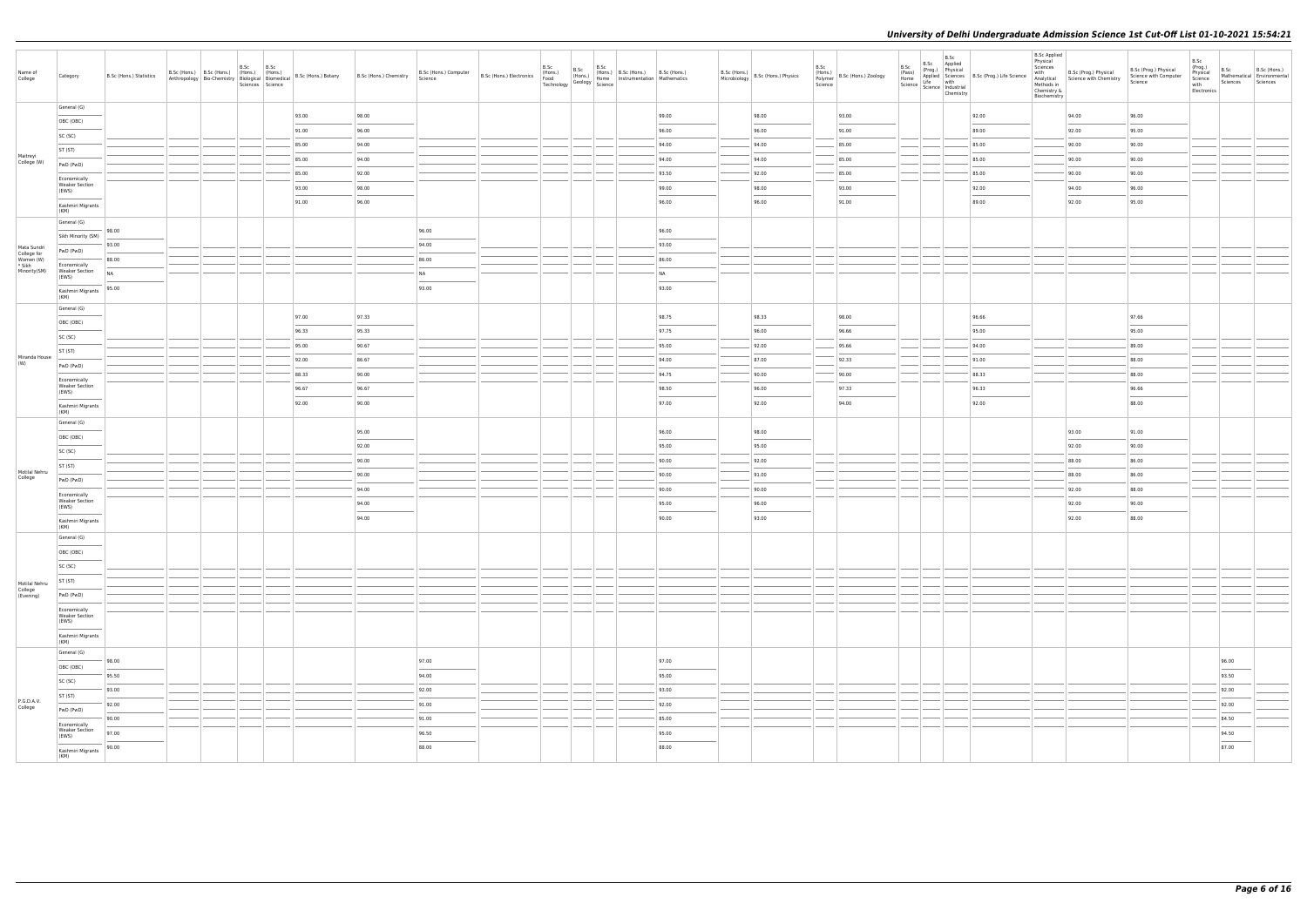| Name of<br>College                 | Category                                       | B.Sc (Hons.) Statistics           |  | B.Sc | B.Sc |       |       | B.Sc (Hons.) B.Sc (Hons.) B.Sc (Hons.) B.Sc (Hons.) B.Sc (Hons.) B.Sc (Hons.) B.Sc (Hons.) B.Sc (Hons.) B.Sc (Hons.) B.Sc (Hons.) B.Sc (Hons.) B.Sc (Hons.) B.Sc (Hons.) B.Sc (Hons.) B.Sc (Hons.) B.Sc (Hons.) B.Sc (Hons.) C |       | B.Sc  | B.Sc<br>(Hons.) B.Sc (Hons.) B.Sc (Hons.)<br>Home Instrumentation Mathematics |                                                                                                                                                                                                                                                                                                                                                                                                                                                                                     |       | B.Sc (Hons.)<br>Microbiology B.Sc (Hons.) Physics | B.Sc<br>Science | (Hons.)<br>Polymer B.Sc (Hons.) Zoology | B.Sc | B.Sc<br>B.Sc Applied<br>Chemistry | B.S.C. (Prog.) Physical<br>(Prog.) Physical<br>Applied Science<br>Science Industrial<br>Science Industrial<br>Science Industrial | B.Sc Applied<br>Physical<br>Sciences<br>with<br>Analytical<br>Methods in<br>Chemistry &<br>Biochemistry | B.Sc (Prog.) Physical<br>Science with Chemistry | B.Sc (Prog.) Physical<br>Science with Computer<br>Science | B.Sc<br>(Prog.)<br>Physical<br>Science<br>with<br>Electronics | Sciences | B.Sc Mathematical B.Sc (Hons.)<br>Sciences |
|------------------------------------|------------------------------------------------|-----------------------------------|--|------|------|-------|-------|--------------------------------------------------------------------------------------------------------------------------------------------------------------------------------------------------------------------------------|-------|-------|-------------------------------------------------------------------------------|-------------------------------------------------------------------------------------------------------------------------------------------------------------------------------------------------------------------------------------------------------------------------------------------------------------------------------------------------------------------------------------------------------------------------------------------------------------------------------------|-------|---------------------------------------------------|-----------------|-----------------------------------------|------|-----------------------------------|----------------------------------------------------------------------------------------------------------------------------------|---------------------------------------------------------------------------------------------------------|-------------------------------------------------|-----------------------------------------------------------|---------------------------------------------------------------|----------|--------------------------------------------|
|                                    | General (G)                                    |                                   |  |      |      |       |       |                                                                                                                                                                                                                                |       |       |                                                                               | 94.00                                                                                                                                                                                                                                                                                                                                                                                                                                                                               |       |                                                   |                 |                                         |      |                                   |                                                                                                                                  |                                                                                                         |                                                 |                                                           |                                                               |          |                                            |
|                                    | OBC (OBC)                                      |                                   |  |      |      |       |       |                                                                                                                                                                                                                                |       |       |                                                                               | 91.00                                                                                                                                                                                                                                                                                                                                                                                                                                                                               |       |                                                   |                 |                                         |      |                                   |                                                                                                                                  |                                                                                                         |                                                 |                                                           |                                                               |          |                                            |
|                                    | SC (SC)                                        |                                   |  |      |      |       |       |                                                                                                                                                                                                                                |       |       |                                                                               | 83.00                                                                                                                                                                                                                                                                                                                                                                                                                                                                               |       |                                                   |                 |                                         |      |                                   |                                                                                                                                  |                                                                                                         |                                                 |                                                           |                                                               |          |                                            |
| P.G.D.A.V.<br>College<br>(Evening) | ST (ST)                                        |                                   |  |      |      |       |       |                                                                                                                                                                                                                                |       |       |                                                                               | 72.00                                                                                                                                                                                                                                                                                                                                                                                                                                                                               |       |                                                   |                 |                                         |      |                                   |                                                                                                                                  |                                                                                                         |                                                 |                                                           |                                                               |          |                                            |
|                                    | PwD (PwD)                                      |                                   |  |      |      |       |       |                                                                                                                                                                                                                                |       |       |                                                                               | 70.00                                                                                                                                                                                                                                                                                                                                                                                                                                                                               |       |                                                   |                 |                                         |      |                                   |                                                                                                                                  |                                                                                                         |                                                 |                                                           |                                                               |          |                                            |
|                                    | Economically<br><b>Weaker Section</b><br>(EWS) |                                   |  |      |      |       |       |                                                                                                                                                                                                                                |       |       |                                                                               | 92.00                                                                                                                                                                                                                                                                                                                                                                                                                                                                               |       |                                                   |                 |                                         |      |                                   |                                                                                                                                  |                                                                                                         |                                                 |                                                           |                                                               |          |                                            |
|                                    | Kashmiri Migrants                              |                                   |  |      |      |       |       |                                                                                                                                                                                                                                |       |       |                                                                               | $\frac{1}{2} \left( \frac{1}{2} \right) \left( \frac{1}{2} \right) \left( \frac{1}{2} \right) \left( \frac{1}{2} \right) \left( \frac{1}{2} \right) \left( \frac{1}{2} \right) \left( \frac{1}{2} \right) \left( \frac{1}{2} \right) \left( \frac{1}{2} \right) \left( \frac{1}{2} \right) \left( \frac{1}{2} \right) \left( \frac{1}{2} \right) \left( \frac{1}{2} \right) \left( \frac{1}{2} \right) \left( \frac{1}{2} \right) \left( \frac{1}{2} \right) \left( \frac$<br>80.00 |       |                                                   |                 |                                         |      |                                   |                                                                                                                                  |                                                                                                         |                                                 |                                                           |                                                               |          |                                            |
|                                    | (KM)                                           |                                   |  |      |      |       |       |                                                                                                                                                                                                                                |       |       |                                                                               |                                                                                                                                                                                                                                                                                                                                                                                                                                                                                     |       |                                                   |                 |                                         |      |                                   |                                                                                                                                  |                                                                                                         |                                                 |                                                           |                                                               |          |                                            |
|                                    | General (G)<br>OBC (OBC)                       |                                   |  |      |      |       | 96.00 |                                                                                                                                                                                                                                | 93.00 |       |                                                                               | 97.00                                                                                                                                                                                                                                                                                                                                                                                                                                                                               |       | 97.00                                             |                 |                                         |      | 92.00                             |                                                                                                                                  |                                                                                                         | 93.00                                           | 94.00                                                     | 90.00                                                         |          |                                            |
|                                    | SC (SC)                                        |                                   |  |      |      |       | 94.00 |                                                                                                                                                                                                                                | 90.00 |       |                                                                               | 95.00                                                                                                                                                                                                                                                                                                                                                                                                                                                                               |       | 95.00                                             |                 |                                         |      | 87.00                             |                                                                                                                                  |                                                                                                         | 90.00                                           | 91.00                                                     | 87.00                                                         |          |                                            |
|                                    | ST (ST)                                        |                                   |  |      |      |       | 87.00 |                                                                                                                                                                                                                                | 87.00 |       |                                                                               | 91.00                                                                                                                                                                                                                                                                                                                                                                                                                                                                               |       | 92.00                                             |                 |                                         |      | 79.00                             |                                                                                                                                  |                                                                                                         | 80.00                                           | 84.00                                                     | 77.00                                                         |          |                                            |
| Rajdhani<br>College                | PwD (PwD)                                      |                                   |  |      |      |       | 78.00 |                                                                                                                                                                                                                                | 77.00 |       |                                                                               | 90.00                                                                                                                                                                                                                                                                                                                                                                                                                                                                               |       | 90.00                                             |                 |                                         |      | 72.00                             |                                                                                                                                  |                                                                                                         | 73.00                                           | 80.00                                                     | 70.00                                                         |          |                                            |
|                                    | Economically                                   |                                   |  |      |      |       | 73.00 |                                                                                                                                                                                                                                | 77.00 |       |                                                                               | 85.00                                                                                                                                                                                                                                                                                                                                                                                                                                                                               |       | 87.00                                             |                 |                                         |      | 71.00                             |                                                                                                                                  |                                                                                                         | 73.00                                           | 74.00                                                     | 70.00                                                         |          |                                            |
|                                    | <b>Weaker Section</b><br>(EWS)                 |                                   |  |      |      |       | 95.00 |                                                                                                                                                                                                                                | 92.66 |       |                                                                               | 96.00                                                                                                                                                                                                                                                                                                                                                                                                                                                                               |       | 96.00                                             |                 |                                         |      | 91.66                             |                                                                                                                                  |                                                                                                         | 92.66                                           | 93.00                                                     | 89.66                                                         |          |                                            |
|                                    | Kashmiri Migrants<br>(KM)                      |                                   |  |      |      |       | 91.00 |                                                                                                                                                                                                                                | 87.00 |       |                                                                               | 90.00                                                                                                                                                                                                                                                                                                                                                                                                                                                                               |       | 91.00                                             |                 |                                         |      | 84.00                             |                                                                                                                                  |                                                                                                         | 88.00                                           | 89.00                                                     | 70.00                                                         |          |                                            |
|                                    | General (G)                                    |                                   |  |      |      |       |       |                                                                                                                                                                                                                                |       |       |                                                                               |                                                                                                                                                                                                                                                                                                                                                                                                                                                                                     |       |                                                   |                 |                                         |      |                                   |                                                                                                                                  |                                                                                                         |                                                 |                                                           |                                                               |          |                                            |
|                                    | OBC (OBC)                                      | 98.00                             |  |      |      |       |       | 94.00                                                                                                                                                                                                                          |       | 94.00 |                                                                               | 96.00                                                                                                                                                                                                                                                                                                                                                                                                                                                                               | 95.00 |                                                   |                 |                                         |      |                                   |                                                                                                                                  |                                                                                                         |                                                 |                                                           |                                                               |          |                                            |
|                                    | SC (SC)                                        | 95.00                             |  |      |      |       |       | 92.00                                                                                                                                                                                                                          |       | 91.00 |                                                                               | 94.00                                                                                                                                                                                                                                                                                                                                                                                                                                                                               | 92.00 |                                                   |                 |                                         |      |                                   |                                                                                                                                  |                                                                                                         |                                                 |                                                           |                                                               |          |                                            |
|                                    | ST (ST)                                        | 86.00                             |  |      |      |       |       | 87.00                                                                                                                                                                                                                          |       | 87.00 |                                                                               | 89.00                                                                                                                                                                                                                                                                                                                                                                                                                                                                               | 89.00 |                                                   |                 |                                         |      |                                   |                                                                                                                                  |                                                                                                         |                                                 |                                                           |                                                               |          |                                            |
| Ram Lal Anand<br>College           | PwD (PwD)                                      | 84.00                             |  |      |      |       |       | 83.00                                                                                                                                                                                                                          |       | 83.00 |                                                                               | 86.00                                                                                                                                                                                                                                                                                                                                                                                                                                                                               | 86.00 |                                                   |                 |                                         |      |                                   |                                                                                                                                  |                                                                                                         |                                                 |                                                           |                                                               |          |                                            |
|                                    | Economically<br><b>Weaker Section</b>          | 85.00                             |  |      |      |       |       | 85.00                                                                                                                                                                                                                          |       | 85.00 |                                                                               | 86.00                                                                                                                                                                                                                                                                                                                                                                                                                                                                               | 85.00 |                                                   |                 |                                         |      |                                   |                                                                                                                                  |                                                                                                         |                                                 |                                                           |                                                               |          |                                            |
|                                    | (EWS)                                          | 96.00                             |  |      |      |       |       | 92.00                                                                                                                                                                                                                          |       | 92.00 |                                                                               | 94.00                                                                                                                                                                                                                                                                                                                                                                                                                                                                               | 92.00 |                                                   |                 |                                         |      |                                   |                                                                                                                                  |                                                                                                         |                                                 |                                                           |                                                               |          |                                            |
|                                    | Kashmiri Migrants<br>(KM)                      | 91.00                             |  |      |      |       |       | 91.00                                                                                                                                                                                                                          |       | 89.00 |                                                                               | 90.00                                                                                                                                                                                                                                                                                                                                                                                                                                                                               | 88.00 |                                                   |                 |                                         |      |                                   |                                                                                                                                  |                                                                                                         |                                                 |                                                           |                                                               |          |                                            |
|                                    | General (G)                                    | 98.00                             |  |      |      |       |       | 98.00                                                                                                                                                                                                                          |       |       |                                                                               | 98.00                                                                                                                                                                                                                                                                                                                                                                                                                                                                               |       |                                                   |                 |                                         |      |                                   |                                                                                                                                  |                                                                                                         |                                                 |                                                           |                                                               |          | 97.00                                      |
|                                    | OBC (OBC)                                      | 97.00                             |  |      |      |       |       | 97.00                                                                                                                                                                                                                          |       |       |                                                                               | 97.00                                                                                                                                                                                                                                                                                                                                                                                                                                                                               |       |                                                   |                 |                                         |      |                                   |                                                                                                                                  |                                                                                                         |                                                 |                                                           |                                                               |          | 95.00                                      |
|                                    | SC (SC)                                        | 96.00                             |  |      |      |       |       | 95.00                                                                                                                                                                                                                          |       |       |                                                                               | 96.00                                                                                                                                                                                                                                                                                                                                                                                                                                                                               |       |                                                   |                 |                                         |      |                                   |                                                                                                                                  |                                                                                                         |                                                 |                                                           |                                                               |          | 93.00                                      |
| Ramanujan                          | ST (ST)                                        | 95.00                             |  |      |      |       |       | 94.00                                                                                                                                                                                                                          |       |       |                                                                               | 95.00                                                                                                                                                                                                                                                                                                                                                                                                                                                                               |       |                                                   |                 |                                         |      |                                   |                                                                                                                                  |                                                                                                         |                                                 |                                                           |                                                               |          | 92.00                                      |
| College                            | PwD (PwD)                                      | 95.00                             |  |      |      |       |       | 94.00                                                                                                                                                                                                                          |       |       |                                                                               | 95.00                                                                                                                                                                                                                                                                                                                                                                                                                                                                               |       |                                                   |                 |                                         |      |                                   |                                                                                                                                  |                                                                                                         |                                                 |                                                           |                                                               |          | 91.00                                      |
|                                    | Economically<br><b>Weaker Section</b><br>(EWS) | 97.00                             |  |      |      |       |       | 97.00                                                                                                                                                                                                                          |       |       |                                                                               | 97.00                                                                                                                                                                                                                                                                                                                                                                                                                                                                               |       |                                                   |                 |                                         |      |                                   |                                                                                                                                  |                                                                                                         |                                                 |                                                           |                                                               |          | 95.00                                      |
|                                    | Kashmiri Migrants                              | 95.00                             |  |      |      |       |       | 94.00                                                                                                                                                                                                                          |       |       |                                                                               | 95.00                                                                                                                                                                                                                                                                                                                                                                                                                                                                               |       |                                                   |                 |                                         |      |                                   |                                                                                                                                  |                                                                                                         |                                                 |                                                           |                                                               |          | 91.00                                      |
|                                    | (KM)<br>General (G)                            |                                   |  |      |      |       |       |                                                                                                                                                                                                                                |       |       |                                                                               |                                                                                                                                                                                                                                                                                                                                                                                                                                                                                     |       |                                                   |                 |                                         |      |                                   |                                                                                                                                  |                                                                                                         |                                                 |                                                           |                                                               |          |                                            |
|                                    | OBC (OBC)                                      | 98.75                             |  |      |      | 97.00 | 98.66 |                                                                                                                                                                                                                                |       |       |                                                                               | 98.50                                                                                                                                                                                                                                                                                                                                                                                                                                                                               |       | 100                                               |                 | 99.00                                   |      |                                   | 97.00                                                                                                                            |                                                                                                         | 96.00                                           |                                                           | 98.00                                                         |          |                                            |
|                                    | SC (SC)                                        | 97.50<br>$\overline{\phantom{a}}$ |  |      |      | 96.00 | 97.66 |                                                                                                                                                                                                                                |       |       |                                                                               | 97.00                                                                                                                                                                                                                                                                                                                                                                                                                                                                               |       | 99.00                                             |                 | 98.00                                   |      |                                   | 95.00                                                                                                                            |                                                                                                         | 95.00                                           |                                                           | 97.00                                                         |          |                                            |
|                                    | ST (ST)                                        | 95.50                             |  |      |      | 92.00 | 92.66 |                                                                                                                                                                                                                                |       |       |                                                                               | 96.00                                                                                                                                                                                                                                                                                                                                                                                                                                                                               |       | 92.00                                             |                 | 95.00                                   |      |                                   | 92.00                                                                                                                            |                                                                                                         | 92.00                                           |                                                           | 92.00                                                         |          |                                            |
| Ramjas College                     | PwD (PwD)                                      | 94.00                             |  |      |      | 91.00 | 83.66 |                                                                                                                                                                                                                                |       |       |                                                                               | 95.00                                                                                                                                                                                                                                                                                                                                                                                                                                                                               |       | 83.00                                             |                 | 92.00                                   |      |                                   | 90.00                                                                                                                            |                                                                                                         | 84.00                                           |                                                           | 84.00                                                         |          |                                            |
|                                    | Economically                                   | 93.00                             |  |      |      | 90.00 | 85.00 |                                                                                                                                                                                                                                |       |       |                                                                               | 95.00                                                                                                                                                                                                                                                                                                                                                                                                                                                                               |       | 86.00                                             |                 | 90.00                                   |      |                                   | 90.00                                                                                                                            |                                                                                                         | 84.00                                           |                                                           | 86.00                                                         |          |                                            |
|                                    | Weaker Section<br>(EWS)                        | 98.50                             |  |      |      | 95.00 | 98.00 |                                                                                                                                                                                                                                |       |       |                                                                               | 98.00<br>$\frac{1}{2} \left( \frac{1}{2} \right) \left( \frac{1}{2} \right) \left( \frac{1}{2} \right) \left( \frac{1}{2} \right) \left( \frac{1}{2} \right) \left( \frac{1}{2} \right) \left( \frac{1}{2} \right) \left( \frac{1}{2} \right) \left( \frac{1}{2} \right) \left( \frac{1}{2} \right) \left( \frac{1}{2} \right) \left( \frac{1}{2} \right) \left( \frac{1}{2} \right) \left( \frac{1}{2} \right) \left( \frac{1}{2} \right) \left( \frac{1}{2} \right) \left( \frac$ |       | 99.00                                             |                 | 98.00                                   |      |                                   | 95.00                                                                                                                            |                                                                                                         | 95.66<br>$\sim$                                 |                                                           | 97.00<br>$\overline{\phantom{a}}$                             |          |                                            |
|                                    | Kashmiri Migrants<br>(KM)                      | 96.00                             |  |      |      | 90.00 | 90.00 |                                                                                                                                                                                                                                |       |       |                                                                               | 95.00                                                                                                                                                                                                                                                                                                                                                                                                                                                                               |       | 94.00                                             |                 | 92.00                                   |      |                                   | 90.00                                                                                                                            |                                                                                                         | 92.00                                           |                                                           | 92.00                                                         |          |                                            |
|                                    | General (G)                                    |                                   |  |      |      |       |       |                                                                                                                                                                                                                                |       |       |                                                                               |                                                                                                                                                                                                                                                                                                                                                                                                                                                                                     |       |                                                   |                 |                                         |      |                                   |                                                                                                                                  |                                                                                                         |                                                 |                                                           |                                                               |          |                                            |
|                                    | OBC (OBC)                                      |                                   |  |      |      |       |       |                                                                                                                                                                                                                                |       |       |                                                                               | 98.00                                                                                                                                                                                                                                                                                                                                                                                                                                                                               |       |                                                   |                 |                                         |      |                                   |                                                                                                                                  |                                                                                                         |                                                 |                                                           |                                                               |          |                                            |
|                                    | SC (SC)                                        |                                   |  |      |      |       |       |                                                                                                                                                                                                                                |       |       |                                                                               | 96.00                                                                                                                                                                                                                                                                                                                                                                                                                                                                               |       |                                                   |                 |                                         |      |                                   |                                                                                                                                  |                                                                                                         |                                                 |                                                           |                                                               |          |                                            |
| Satyawati                          | ST (ST)                                        |                                   |  |      |      |       |       |                                                                                                                                                                                                                                |       |       |                                                                               | 92.00                                                                                                                                                                                                                                                                                                                                                                                                                                                                               |       |                                                   |                 |                                         |      |                                   |                                                                                                                                  |                                                                                                         |                                                 |                                                           |                                                               |          |                                            |
| College                            | PwD (PwD)                                      |                                   |  |      |      |       |       |                                                                                                                                                                                                                                |       |       |                                                                               | 91.00                                                                                                                                                                                                                                                                                                                                                                                                                                                                               |       |                                                   |                 |                                         |      |                                   |                                                                                                                                  |                                                                                                         |                                                 |                                                           |                                                               |          |                                            |
|                                    | Economically<br><b>Weaker Section</b>          |                                   |  |      |      |       |       |                                                                                                                                                                                                                                |       |       |                                                                               | 88.00                                                                                                                                                                                                                                                                                                                                                                                                                                                                               |       |                                                   |                 |                                         |      |                                   |                                                                                                                                  |                                                                                                         |                                                 |                                                           |                                                               |          |                                            |
|                                    | (EWS)                                          |                                   |  |      |      |       |       |                                                                                                                                                                                                                                |       |       |                                                                               | 97.00<br><b>NA</b>                                                                                                                                                                                                                                                                                                                                                                                                                                                                  |       |                                                   |                 |                                         |      |                                   |                                                                                                                                  |                                                                                                         |                                                 |                                                           |                                                               |          |                                            |
|                                    | Kashmiri Migrants<br>(KM)                      |                                   |  |      |      |       |       |                                                                                                                                                                                                                                |       |       |                                                                               |                                                                                                                                                                                                                                                                                                                                                                                                                                                                                     |       |                                                   |                 |                                         |      |                                   |                                                                                                                                  |                                                                                                         |                                                 |                                                           |                                                               |          |                                            |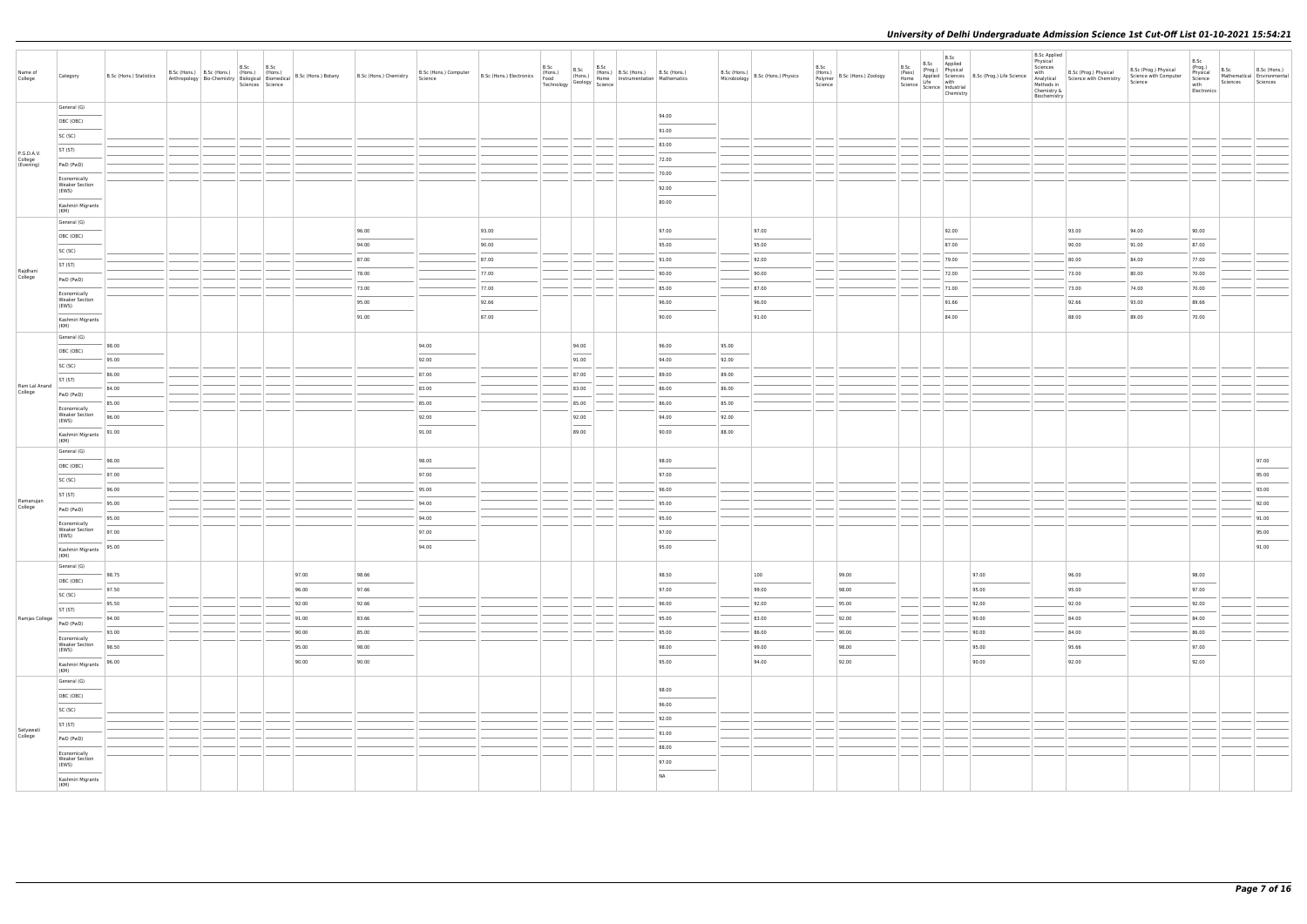| Name of<br>College                              | Category                                       | B.Sc (Hons.) Statistics |       | B.Sc<br>Sciences Science | B.Sc                                                                                                                                                                                                                                                                                                                                                                                                                                                                                |       |       | B.Sc (Hons.) B.Sc (Hons.) (Hons.) (Hons.) (Hons.) B.Sc (Hons.) B.Sc (Hons.) Chemistry B.Sc (Hons.) Computer B.Sc (Hons.) Electronics (Hons.) (Hons.) (Hons.) Electronics (Hons.) Chemistry Biological Biomedical B.Sc (Hons.) |       | B.Sc  | B.Sc | B.Sc<br>(Hons.) B.Sc (Hons.) (Hons.) B.Sc (Hons.) B.Sc (Hons.)<br>Food (Hons.) Home Instrumentation Mathematics<br>Technology Geology Science |                                                                                                                                                                                                                                                                                                                                                                                                                                                                                              |       | B.Sc (Hons.) B.Sc (Hons.) Physics | B.Sc<br>Science | (Hons.)<br>Polymer B.Sc (Hons.) Zoology | B.Sc | <b>a.</b> Sc B. Sc Applied<br>(Pass) Physical Sciences<br>Home Science Science Home Science Physical<br>Science Home Science Physical<br>Chemistry<br>Chemistry | <b>B.Sc Applied</b><br>Physical<br>Sciences<br>Methods in<br>Chemistry &<br>Biochemistry | with B.Sc (Prog.) Physical<br>Analytical Science with Chemistry | B.Sc (Prog.) Physical<br>Science with Computer<br>Science | B.Sc<br>(Prog.)<br>Physical<br>Science<br>with<br>Electronics | B.Sc<br>Mathematical Environmental<br>Sciences | B.Sc (Hons.)<br>Sciences |
|-------------------------------------------------|------------------------------------------------|-------------------------|-------|--------------------------|-------------------------------------------------------------------------------------------------------------------------------------------------------------------------------------------------------------------------------------------------------------------------------------------------------------------------------------------------------------------------------------------------------------------------------------------------------------------------------------|-------|-------|-------------------------------------------------------------------------------------------------------------------------------------------------------------------------------------------------------------------------------|-------|-------|------|-----------------------------------------------------------------------------------------------------------------------------------------------|----------------------------------------------------------------------------------------------------------------------------------------------------------------------------------------------------------------------------------------------------------------------------------------------------------------------------------------------------------------------------------------------------------------------------------------------------------------------------------------------|-------|-----------------------------------|-----------------|-----------------------------------------|------|-----------------------------------------------------------------------------------------------------------------------------------------------------------------|------------------------------------------------------------------------------------------|-----------------------------------------------------------------|-----------------------------------------------------------|---------------------------------------------------------------|------------------------------------------------|--------------------------|
|                                                 | General (G)                                    |                         |       |                          |                                                                                                                                                                                                                                                                                                                                                                                                                                                                                     |       |       |                                                                                                                                                                                                                               |       |       |      |                                                                                                                                               |                                                                                                                                                                                                                                                                                                                                                                                                                                                                                              |       |                                   |                 |                                         |      |                                                                                                                                                                 |                                                                                          |                                                                 |                                                           |                                                               |                                                |                          |
|                                                 | OBC (OBC)                                      |                         |       |                          |                                                                                                                                                                                                                                                                                                                                                                                                                                                                                     |       |       |                                                                                                                                                                                                                               |       |       |      |                                                                                                                                               |                                                                                                                                                                                                                                                                                                                                                                                                                                                                                              |       |                                   |                 |                                         |      |                                                                                                                                                                 |                                                                                          |                                                                 |                                                           |                                                               |                                                |                          |
|                                                 | SC (SC)                                        |                         |       |                          |                                                                                                                                                                                                                                                                                                                                                                                                                                                                                     |       |       |                                                                                                                                                                                                                               |       |       |      |                                                                                                                                               |                                                                                                                                                                                                                                                                                                                                                                                                                                                                                              |       |                                   |                 |                                         |      |                                                                                                                                                                 |                                                                                          |                                                                 |                                                           |                                                               |                                                |                          |
| Satyawati<br>College                            | ST (ST)                                        |                         |       |                          |                                                                                                                                                                                                                                                                                                                                                                                                                                                                                     |       |       |                                                                                                                                                                                                                               |       |       |      |                                                                                                                                               |                                                                                                                                                                                                                                                                                                                                                                                                                                                                                              |       |                                   |                 |                                         |      |                                                                                                                                                                 |                                                                                          |                                                                 |                                                           |                                                               |                                                |                          |
| (Evening)                                       | PwD (PwD)                                      |                         |       |                          |                                                                                                                                                                                                                                                                                                                                                                                                                                                                                     |       |       |                                                                                                                                                                                                                               |       |       |      |                                                                                                                                               |                                                                                                                                                                                                                                                                                                                                                                                                                                                                                              |       |                                   |                 |                                         |      |                                                                                                                                                                 |                                                                                          |                                                                 |                                                           |                                                               |                                                |                          |
|                                                 | Economically<br><b>Weaker Section</b><br>(EWS) |                         |       |                          |                                                                                                                                                                                                                                                                                                                                                                                                                                                                                     |       |       |                                                                                                                                                                                                                               |       |       |      |                                                                                                                                               |                                                                                                                                                                                                                                                                                                                                                                                                                                                                                              |       |                                   |                 |                                         |      |                                                                                                                                                                 |                                                                                          |                                                                 |                                                           |                                                               |                                                |                          |
|                                                 | Kashmiri Migrants<br>(KM)                      |                         |       |                          |                                                                                                                                                                                                                                                                                                                                                                                                                                                                                     |       |       |                                                                                                                                                                                                                               |       |       |      |                                                                                                                                               |                                                                                                                                                                                                                                                                                                                                                                                                                                                                                              |       |                                   |                 |                                         |      |                                                                                                                                                                 |                                                                                          |                                                                 |                                                           |                                                               |                                                |                          |
|                                                 | General (G)                                    |                         |       |                          |                                                                                                                                                                                                                                                                                                                                                                                                                                                                                     |       |       |                                                                                                                                                                                                                               |       |       |      |                                                                                                                                               |                                                                                                                                                                                                                                                                                                                                                                                                                                                                                              |       |                                   |                 |                                         |      |                                                                                                                                                                 |                                                                                          |                                                                 |                                                           |                                                               |                                                |                          |
|                                                 | OBC (OBC)                                      |                         |       |                          |                                                                                                                                                                                                                                                                                                                                                                                                                                                                                     |       |       |                                                                                                                                                                                                                               |       |       |      |                                                                                                                                               | 97.00                                                                                                                                                                                                                                                                                                                                                                                                                                                                                        |       |                                   |                 |                                         |      |                                                                                                                                                                 |                                                                                          |                                                                 |                                                           |                                                               |                                                |                          |
|                                                 | SC (SC)                                        |                         |       |                          |                                                                                                                                                                                                                                                                                                                                                                                                                                                                                     |       |       |                                                                                                                                                                                                                               |       |       |      |                                                                                                                                               | 94.50                                                                                                                                                                                                                                                                                                                                                                                                                                                                                        |       |                                   |                 |                                         |      |                                                                                                                                                                 |                                                                                          |                                                                 |                                                           |                                                               |                                                |                          |
| Shaheed                                         | ST (ST)                                        |                         |       |                          |                                                                                                                                                                                                                                                                                                                                                                                                                                                                                     |       |       |                                                                                                                                                                                                                               |       |       |      |                                                                                                                                               | 91.00                                                                                                                                                                                                                                                                                                                                                                                                                                                                                        |       |                                   |                 |                                         |      |                                                                                                                                                                 |                                                                                          |                                                                 |                                                           |                                                               |                                                |                          |
| Bhagat Singh<br>College                         | PwD (PwD)                                      |                         |       |                          |                                                                                                                                                                                                                                                                                                                                                                                                                                                                                     |       |       |                                                                                                                                                                                                                               |       |       |      |                                                                                                                                               | 85.00                                                                                                                                                                                                                                                                                                                                                                                                                                                                                        |       |                                   |                 |                                         |      |                                                                                                                                                                 |                                                                                          |                                                                 |                                                           |                                                               |                                                |                          |
|                                                 | Economically<br><b>Weaker Section</b>          |                         |       |                          |                                                                                                                                                                                                                                                                                                                                                                                                                                                                                     |       |       |                                                                                                                                                                                                                               |       |       |      |                                                                                                                                               | 85.00                                                                                                                                                                                                                                                                                                                                                                                                                                                                                        |       |                                   |                 |                                         |      |                                                                                                                                                                 |                                                                                          |                                                                 |                                                           |                                                               |                                                |                          |
|                                                 | (EWS)                                          |                         |       |                          |                                                                                                                                                                                                                                                                                                                                                                                                                                                                                     |       |       |                                                                                                                                                                                                                               |       |       |      |                                                                                                                                               | 95.00<br>$\frac{1}{2} \left( \frac{1}{2} \right) \left( \frac{1}{2} \right) \left( \frac{1}{2} \right) \left( \frac{1}{2} \right) \left( \frac{1}{2} \right) \left( \frac{1}{2} \right) \left( \frac{1}{2} \right) \left( \frac{1}{2} \right) \left( \frac{1}{2} \right) \left( \frac{1}{2} \right) \left( \frac{1}{2} \right) \left( \frac{1}{2} \right) \left( \frac{1}{2} \right) \left( \frac{1}{2} \right) \left( \frac{1}{2} \right) \left( \frac{1}{2} \right) \left( \frac$<br>90.00 |       |                                   |                 |                                         |      |                                                                                                                                                                 |                                                                                          |                                                                 |                                                           |                                                               |                                                |                          |
|                                                 | Kashmiri Migrants<br>(KM)                      |                         |       |                          |                                                                                                                                                                                                                                                                                                                                                                                                                                                                                     |       |       |                                                                                                                                                                                                                               |       |       |      |                                                                                                                                               |                                                                                                                                                                                                                                                                                                                                                                                                                                                                                              |       |                                   |                 |                                         |      |                                                                                                                                                                 |                                                                                          |                                                                 |                                                           |                                                               |                                                |                          |
|                                                 | General (G)                                    |                         |       |                          |                                                                                                                                                                                                                                                                                                                                                                                                                                                                                     |       |       |                                                                                                                                                                                                                               |       |       |      |                                                                                                                                               |                                                                                                                                                                                                                                                                                                                                                                                                                                                                                              |       |                                   |                 |                                         |      |                                                                                                                                                                 |                                                                                          |                                                                 |                                                           |                                                               |                                                |                          |
|                                                 | OBC (OBC)                                      |                         |       |                          |                                                                                                                                                                                                                                                                                                                                                                                                                                                                                     |       |       |                                                                                                                                                                                                                               |       |       |      |                                                                                                                                               |                                                                                                                                                                                                                                                                                                                                                                                                                                                                                              |       |                                   |                 |                                         |      |                                                                                                                                                                 |                                                                                          |                                                                 |                                                           |                                                               |                                                |                          |
|                                                 | SC (SC)                                        |                         |       |                          |                                                                                                                                                                                                                                                                                                                                                                                                                                                                                     |       |       |                                                                                                                                                                                                                               |       |       |      |                                                                                                                                               |                                                                                                                                                                                                                                                                                                                                                                                                                                                                                              |       |                                   |                 |                                         |      |                                                                                                                                                                 |                                                                                          |                                                                 |                                                           |                                                               |                                                |                          |
|                                                 | ST (ST)                                        |                         |       |                          |                                                                                                                                                                                                                                                                                                                                                                                                                                                                                     |       |       |                                                                                                                                                                                                                               |       |       |      |                                                                                                                                               |                                                                                                                                                                                                                                                                                                                                                                                                                                                                                              |       |                                   |                 |                                         |      |                                                                                                                                                                 |                                                                                          |                                                                 |                                                           |                                                               |                                                |                          |
| Shaheed<br>Bhagat Singh<br>College<br>(Evening) | PwD (PwD)                                      |                         |       |                          |                                                                                                                                                                                                                                                                                                                                                                                                                                                                                     |       |       |                                                                                                                                                                                                                               |       |       |      |                                                                                                                                               |                                                                                                                                                                                                                                                                                                                                                                                                                                                                                              |       |                                   |                 |                                         |      |                                                                                                                                                                 |                                                                                          |                                                                 |                                                           |                                                               |                                                |                          |
|                                                 | Economically<br><b>Weaker Section</b>          |                         |       |                          |                                                                                                                                                                                                                                                                                                                                                                                                                                                                                     |       |       |                                                                                                                                                                                                                               |       |       |      |                                                                                                                                               |                                                                                                                                                                                                                                                                                                                                                                                                                                                                                              |       |                                   |                 |                                         |      |                                                                                                                                                                 |                                                                                          |                                                                 |                                                           |                                                               |                                                |                          |
|                                                 | (EWS)<br>Kashmiri Migrants                     |                         |       |                          |                                                                                                                                                                                                                                                                                                                                                                                                                                                                                     |       |       |                                                                                                                                                                                                                               |       |       |      |                                                                                                                                               |                                                                                                                                                                                                                                                                                                                                                                                                                                                                                              |       |                                   |                 |                                         |      |                                                                                                                                                                 |                                                                                          |                                                                 |                                                           |                                                               |                                                |                          |
|                                                 | (KM)<br>General (G)                            |                         |       |                          |                                                                                                                                                                                                                                                                                                                                                                                                                                                                                     |       |       |                                                                                                                                                                                                                               |       |       |      |                                                                                                                                               |                                                                                                                                                                                                                                                                                                                                                                                                                                                                                              |       |                                   |                 |                                         |      |                                                                                                                                                                 |                                                                                          |                                                                 |                                                           |                                                               |                                                |                          |
|                                                 | OBC (OBC)                                      | 94.00                   | 96.00 |                          | 94.00<br>$\frac{1}{2} \left( \frac{1}{2} \right) \left( \frac{1}{2} \right) \left( \frac{1}{2} \right) \left( \frac{1}{2} \right) \left( \frac{1}{2} \right) \left( \frac{1}{2} \right) \left( \frac{1}{2} \right) \left( \frac{1}{2} \right) \left( \frac{1}{2} \right) \left( \frac{1}{2} \right) \left( \frac{1}{2} \right) \left( \frac{1}{2} \right) \left( \frac{1}{2} \right) \left( \frac{1}{2} \right) \left( \frac{1}{2} \right) \left( \frac{1}{2} \right) \left( \frac$ |       | 92.00 | 95.00                                                                                                                                                                                                                         | 85.00 | 93.00 |      | 87.00                                                                                                                                         | 95.00                                                                                                                                                                                                                                                                                                                                                                                                                                                                                        | 93.00 | 93.00                             |                 |                                         |      |                                                                                                                                                                 |                                                                                          |                                                                 |                                                           |                                                               |                                                |                          |
|                                                 | SC (SC)                                        | 92.00                   | 94.00 |                          | 91.00                                                                                                                                                                                                                                                                                                                                                                                                                                                                               |       | 89.00 | 92.00                                                                                                                                                                                                                         | 79.00 | 87.00 |      | 85.00                                                                                                                                         | 93.00                                                                                                                                                                                                                                                                                                                                                                                                                                                                                        | 91.00 | 89.00                             |                 |                                         |      |                                                                                                                                                                 |                                                                                          |                                                                 |                                                           |                                                               |                                                |                          |
| Shaheed                                         | ST (ST)                                        | 87.00                   | 89.00 |                          | 89.00                                                                                                                                                                                                                                                                                                                                                                                                                                                                               |       | 82.00 | 90.00                                                                                                                                                                                                                         | 72.00 | 80.00 |      | 80.00                                                                                                                                         | 91.00                                                                                                                                                                                                                                                                                                                                                                                                                                                                                        | 88.00 | 80.00                             |                 |                                         |      |                                                                                                                                                                 |                                                                                          |                                                                 |                                                           |                                                               |                                                |                          |
| Rajguru College<br>of Applied<br>Sciences for   | PwD (PwD)                                      | 85.00                   | 85.00 |                          | 87.00                                                                                                                                                                                                                                                                                                                                                                                                                                                                               |       | 75.00 | 88.00                                                                                                                                                                                                                         | 70.00 | 71.00 |      | 75.00                                                                                                                                         | 90.00                                                                                                                                                                                                                                                                                                                                                                                                                                                                                        | 85.00 | 74.00                             |                 |                                         |      |                                                                                                                                                                 |                                                                                          |                                                                 |                                                           |                                                               |                                                |                          |
| Women (W)                                       | Economically                                   | 85.00                   | 89.00 |                          | 88.00                                                                                                                                                                                                                                                                                                                                                                                                                                                                               |       | 80.00 | 89.00                                                                                                                                                                                                                         | 70.00 | 71.00 |      | 75.00                                                                                                                                         | 90.00                                                                                                                                                                                                                                                                                                                                                                                                                                                                                        | 85.00 | 79.00                             |                 |                                         |      |                                                                                                                                                                 |                                                                                          |                                                                 |                                                           |                                                               |                                                |                          |
|                                                 | <b>Weaker Section</b><br>(EWS)                 | 92.00                   | 95.00 |                          | 93.00                                                                                                                                                                                                                                                                                                                                                                                                                                                                               |       | 91.00 | 94.00                                                                                                                                                                                                                         | 80.00 | 92.00 |      | 86.00                                                                                                                                         | 94.00                                                                                                                                                                                                                                                                                                                                                                                                                                                                                        | 91.00 | 91.00                             |                 |                                         |      |                                                                                                                                                                 |                                                                                          |                                                                 |                                                           |                                                               |                                                |                          |
|                                                 | Kashmiri Migrants<br>(KM)                      | 85.00                   | 92.00 |                          | 88.00                                                                                                                                                                                                                                                                                                                                                                                                                                                                               |       | 82.00 | 90.00                                                                                                                                                                                                                         | 80.00 | 83.00 |      | 80.00                                                                                                                                         | 94.00                                                                                                                                                                                                                                                                                                                                                                                                                                                                                        | 88.00 | 84.00                             |                 |                                         |      |                                                                                                                                                                 |                                                                                          |                                                                 |                                                           |                                                               |                                                |                          |
|                                                 | General (G)                                    |                         |       |                          |                                                                                                                                                                                                                                                                                                                                                                                                                                                                                     |       |       | 100                                                                                                                                                                                                                           |       |       |      |                                                                                                                                               |                                                                                                                                                                                                                                                                                                                                                                                                                                                                                              |       |                                   |                 |                                         |      |                                                                                                                                                                 |                                                                                          |                                                                 |                                                           |                                                               |                                                |                          |
|                                                 | OBC (OBC)                                      |                         |       |                          |                                                                                                                                                                                                                                                                                                                                                                                                                                                                                     |       |       | 99.75                                                                                                                                                                                                                         |       |       |      |                                                                                                                                               |                                                                                                                                                                                                                                                                                                                                                                                                                                                                                              |       |                                   |                 |                                         |      |                                                                                                                                                                 |                                                                                          |                                                                 |                                                           |                                                               |                                                |                          |
|                                                 | SC (SC)                                        |                         |       |                          |                                                                                                                                                                                                                                                                                                                                                                                                                                                                                     |       |       | 99.50                                                                                                                                                                                                                         |       |       |      |                                                                                                                                               |                                                                                                                                                                                                                                                                                                                                                                                                                                                                                              |       |                                   |                 |                                         |      |                                                                                                                                                                 |                                                                                          |                                                                 |                                                           |                                                               |                                                |                          |
| Shaheed<br>Sukhdev<br>College<br>Business       | ST (ST)                                        |                         |       |                          |                                                                                                                                                                                                                                                                                                                                                                                                                                                                                     |       |       | 99.00                                                                                                                                                                                                                         |       |       |      |                                                                                                                                               |                                                                                                                                                                                                                                                                                                                                                                                                                                                                                              |       |                                   |                 |                                         |      |                                                                                                                                                                 |                                                                                          |                                                                 |                                                           |                                                               |                                                |                          |
| Studies                                         | PwD (PwD)                                      |                         |       |                          |                                                                                                                                                                                                                                                                                                                                                                                                                                                                                     |       |       | 98.00                                                                                                                                                                                                                         |       |       |      |                                                                                                                                               |                                                                                                                                                                                                                                                                                                                                                                                                                                                                                              |       |                                   |                 |                                         |      |                                                                                                                                                                 |                                                                                          |                                                                 |                                                           |                                                               |                                                |                          |
|                                                 | Economically<br><b>Weaker Section</b>          |                         |       |                          |                                                                                                                                                                                                                                                                                                                                                                                                                                                                                     |       |       | 99.50                                                                                                                                                                                                                         |       |       |      |                                                                                                                                               |                                                                                                                                                                                                                                                                                                                                                                                                                                                                                              |       |                                   |                 |                                         |      |                                                                                                                                                                 |                                                                                          |                                                                 |                                                           |                                                               |                                                |                          |
|                                                 | (EWS)<br>Kashmiri Migrants<br>(KM)             |                         |       |                          |                                                                                                                                                                                                                                                                                                                                                                                                                                                                                     |       |       | 97.00                                                                                                                                                                                                                         |       |       |      |                                                                                                                                               |                                                                                                                                                                                                                                                                                                                                                                                                                                                                                              |       |                                   |                 |                                         |      |                                                                                                                                                                 |                                                                                          |                                                                 |                                                           |                                                               |                                                |                          |
|                                                 | General (G)                                    |                         |       |                          |                                                                                                                                                                                                                                                                                                                                                                                                                                                                                     |       |       |                                                                                                                                                                                                                               |       |       |      |                                                                                                                                               |                                                                                                                                                                                                                                                                                                                                                                                                                                                                                              |       |                                   |                 |                                         |      |                                                                                                                                                                 |                                                                                          |                                                                 |                                                           |                                                               |                                                |                          |
|                                                 | OBC (OBC)                                      |                         | 98.00 |                          |                                                                                                                                                                                                                                                                                                                                                                                                                                                                                     | 95.00 | 96.00 |                                                                                                                                                                                                                               |       |       |      |                                                                                                                                               | 98.00                                                                                                                                                                                                                                                                                                                                                                                                                                                                                        |       | 96.00                             |                 | 97.00                                   |      | 93.00                                                                                                                                                           |                                                                                          | 93.00                                                           | 94.00                                                     |                                                               |                                                |                          |
|                                                 | SC (SC)                                        |                         | 94.00 |                          |                                                                                                                                                                                                                                                                                                                                                                                                                                                                                     | 93.00 | 94.00 |                                                                                                                                                                                                                               |       |       |      |                                                                                                                                               | 96.00                                                                                                                                                                                                                                                                                                                                                                                                                                                                                        |       | 94.00                             |                 | 94.00                                   |      | 90.00                                                                                                                                                           |                                                                                          | 90.00                                                           | 91.00                                                     |                                                               |                                                |                          |
|                                                 | ST (ST)                                        |                         | 91.00 |                          |                                                                                                                                                                                                                                                                                                                                                                                                                                                                                     | 89.00 | 89.00 |                                                                                                                                                                                                                               |       |       |      |                                                                                                                                               | 93.00                                                                                                                                                                                                                                                                                                                                                                                                                                                                                        |       | 89.00                             |                 | 90.00                                   |      | 83.00                                                                                                                                                           |                                                                                          | 85.00                                                           | 85.00                                                     |                                                               |                                                |                          |
| Shivaji College                                 | PwD (PwD)                                      |                         | 84.00 |                          |                                                                                                                                                                                                                                                                                                                                                                                                                                                                                     | 89.00 | 80.00 |                                                                                                                                                                                                                               |       |       |      |                                                                                                                                               | 84.00                                                                                                                                                                                                                                                                                                                                                                                                                                                                                        |       | 80.00                             |                 | 90.00                                   |      | 80.00                                                                                                                                                           |                                                                                          | 75.00                                                           | 75.00                                                     |                                                               |                                                |                          |
|                                                 | Economically                                   |                         | 83.00 |                          |                                                                                                                                                                                                                                                                                                                                                                                                                                                                                     | 69.00 | 80.00 |                                                                                                                                                                                                                               |       |       |      |                                                                                                                                               | 75.00                                                                                                                                                                                                                                                                                                                                                                                                                                                                                        |       | 80.00                             |                 | 70.00                                   |      | 73.00                                                                                                                                                           |                                                                                          | 74.00                                                           | 74.00                                                     |                                                               |                                                |                          |
|                                                 | Weaker Section<br>(EWS)                        |                         | 97.00 |                          |                                                                                                                                                                                                                                                                                                                                                                                                                                                                                     | 94.00 | 95.00 |                                                                                                                                                                                                                               |       |       |      |                                                                                                                                               | 97.00<br>$\overline{\phantom{a}}$                                                                                                                                                                                                                                                                                                                                                                                                                                                            |       | 95.00                             |                 | 96.00                                   |      | 92.00                                                                                                                                                           |                                                                                          | 92.00<br>$\sim$                                                 | 93.00                                                     |                                                               |                                                |                          |
|                                                 | Kashmiri Migrants<br>(KM)                      |                         | 93.00 |                          |                                                                                                                                                                                                                                                                                                                                                                                                                                                                                     | 90.00 | 91.00 |                                                                                                                                                                                                                               |       |       |      |                                                                                                                                               | 93.00                                                                                                                                                                                                                                                                                                                                                                                                                                                                                        |       | 91.00                             |                 | 92.00                                   |      | 88.00                                                                                                                                                           |                                                                                          | 88.00                                                           | 89.00                                                     |                                                               |                                                |                          |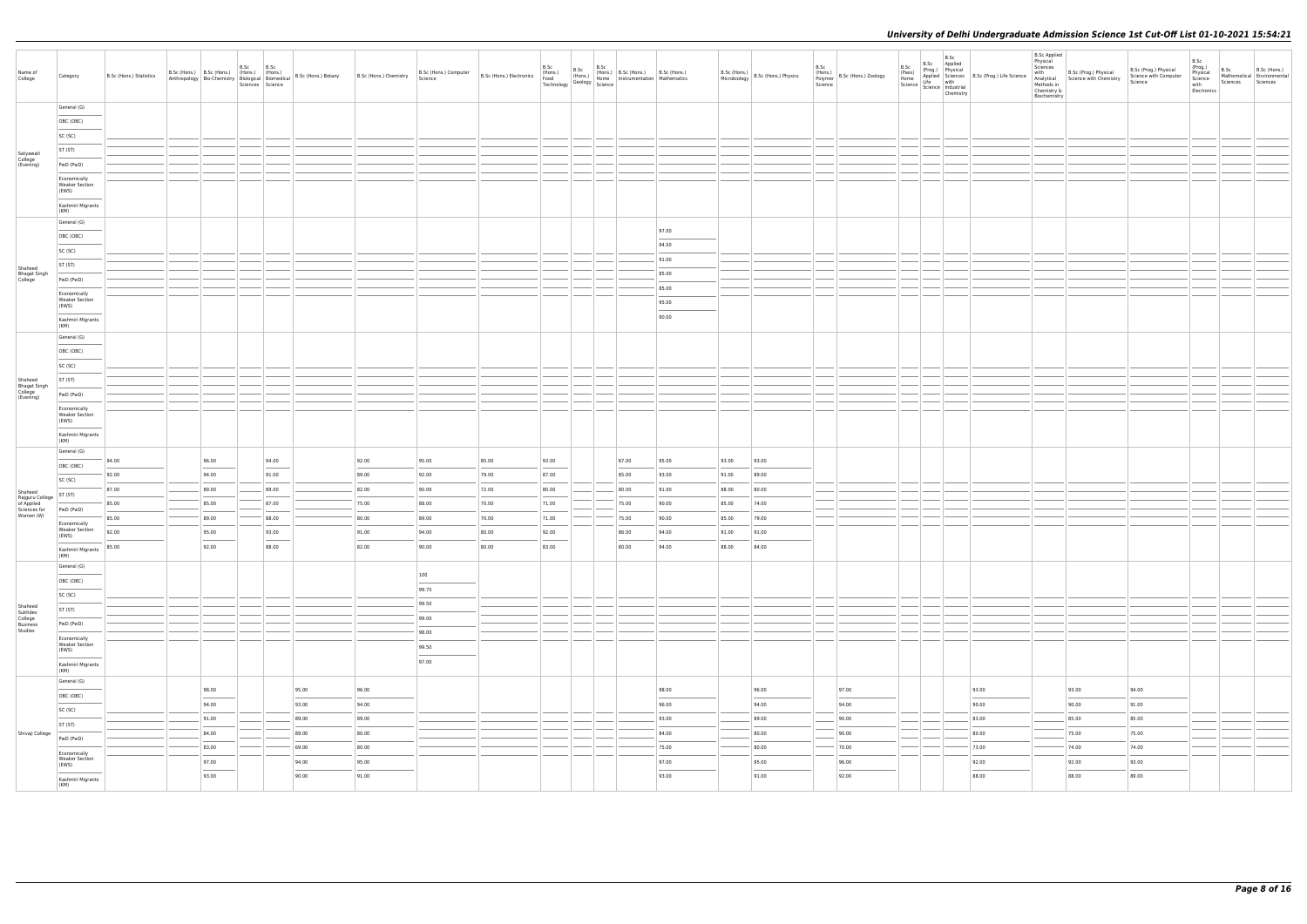| Name of<br>College                 | Category                                       | B.Sc (Hons.) Statistics |  | B.Sc<br>Sciences Science | B.Sc | B.Sc (Hons.) B.Sc (Hons.) (Hons.) (Hons.) B.Sc (Hons.) Botany B.Sc (Hons.) Chemistry Anthropology Bio-Chemistry Biological Biomedical B.Sc (Hons.) Botany | B.Sc (Hons.) Computer<br>Science | B.Sc (Hons.) B.Sc B.Sc (Hons.) B.Sc (Hons.) B.Sc (Hons.) B.Sc (Hons.) B.Sc (Hons.) B.Sc (Hons.) Food (Hons.) B.Sc (Hons.) B.Sc (Hons.) B.Sc (Hons.) Food Section Mathematics Technology Geology Science | B.Sc | B.Sc |                | B.Sc (Hons.) B.Sc (Hons.) Physics | B.Sc<br>Science | (Hons.)<br>Polymer B.Sc (Hons.) Zoology | B.Sc<br>(Pass)<br>Home<br>Science   Science   Industrial | B.Sc<br>Chemistry |       | <b>B.Sc Applied</b><br>Physical<br>Sciences<br>Chemistry &<br>Biochemistry | e<br>Manalytical<br>Manalytical<br>Methods in<br>Chomict<br>Chomic Chomic Chomics | B.Sc (Prog.) Physical<br>Science with Computer<br>Science | B.Sc<br>(Prog.)<br>Physical<br>Science<br>with<br>Electronics | B.Sc Mathematical B.Sc (Hons.)<br>Sciences Sciences |  |
|------------------------------------|------------------------------------------------|-------------------------|--|--------------------------|------|-----------------------------------------------------------------------------------------------------------------------------------------------------------|----------------------------------|---------------------------------------------------------------------------------------------------------------------------------------------------------------------------------------------------------|------|------|----------------|-----------------------------------|-----------------|-----------------------------------------|----------------------------------------------------------|-------------------|-------|----------------------------------------------------------------------------|-----------------------------------------------------------------------------------|-----------------------------------------------------------|---------------------------------------------------------------|-----------------------------------------------------|--|
|                                    | General (G)                                    |                         |  |                          |      |                                                                                                                                                           |                                  |                                                                                                                                                                                                         |      |      |                |                                   |                 |                                         |                                                          |                   |       |                                                                            |                                                                                   |                                                           |                                                               |                                                     |  |
|                                    | OBC (OBC)                                      |                         |  |                          |      |                                                                                                                                                           |                                  |                                                                                                                                                                                                         |      |      |                |                                   |                 |                                         |                                                          |                   |       |                                                                            |                                                                                   |                                                           |                                                               |                                                     |  |
|                                    | SC (SC)                                        |                         |  |                          |      |                                                                                                                                                           |                                  |                                                                                                                                                                                                         |      |      |                |                                   |                 |                                         |                                                          |                   |       |                                                                            |                                                                                   |                                                           |                                                               |                                                     |  |
| Shri Ram<br>College of<br>Commerce | ST (ST)                                        |                         |  |                          |      |                                                                                                                                                           |                                  |                                                                                                                                                                                                         |      |      |                |                                   |                 |                                         |                                                          |                   |       |                                                                            |                                                                                   |                                                           |                                                               |                                                     |  |
|                                    | PwD (PwD)                                      |                         |  |                          |      |                                                                                                                                                           |                                  |                                                                                                                                                                                                         |      |      |                |                                   |                 |                                         |                                                          |                   |       |                                                                            |                                                                                   |                                                           |                                                               |                                                     |  |
|                                    | Economically<br><b>Weaker Section</b><br>(EWS) |                         |  |                          |      |                                                                                                                                                           |                                  |                                                                                                                                                                                                         |      |      |                |                                   |                 |                                         |                                                          |                   |       |                                                                            |                                                                                   |                                                           |                                                               |                                                     |  |
|                                    | Kashmiri Migrants<br>(KM)                      |                         |  |                          |      |                                                                                                                                                           |                                  |                                                                                                                                                                                                         |      |      |                |                                   |                 |                                         |                                                          |                   |       |                                                                            |                                                                                   |                                                           |                                                               |                                                     |  |
|                                    | General (G)                                    |                         |  |                          |      |                                                                                                                                                           |                                  |                                                                                                                                                                                                         |      |      |                |                                   |                 |                                         |                                                          |                   |       |                                                                            |                                                                                   | 95.00                                                     |                                                               |                                                     |  |
|                                    | OBC (OBC)                                      |                         |  |                          |      | 96.00                                                                                                                                                     |                                  |                                                                                                                                                                                                         |      |      | 96.00          |                                   |                 |                                         |                                                          |                   |       |                                                                            | 95.00                                                                             |                                                           | 95.00                                                         |                                                     |  |
|                                    | SC (SC)                                        |                         |  |                          |      | 93.00                                                                                                                                                     |                                  |                                                                                                                                                                                                         |      |      | 93.00          |                                   |                 |                                         |                                                          |                   |       |                                                                            | 88.00                                                                             | 88.00                                                     | 88.00                                                         |                                                     |  |
|                                    | ST (ST)                                        |                         |  |                          |      | 87.00                                                                                                                                                     |                                  |                                                                                                                                                                                                         |      |      | 87.00          |                                   |                 |                                         |                                                          |                   |       |                                                                            | 85.00                                                                             | 85.00                                                     | 85.00                                                         |                                                     |  |
| Shyam Lal<br>College               | PwD (PwD)                                      |                         |  |                          |      | 87.00                                                                                                                                                     |                                  |                                                                                                                                                                                                         |      |      | 87.00          |                                   |                 |                                         |                                                          |                   |       |                                                                            | 85.00                                                                             | 85.00                                                     | 85.00                                                         |                                                     |  |
|                                    | Economically<br><b>Weaker Section</b>          |                         |  |                          |      | 87.00<br>95.00                                                                                                                                            |                                  |                                                                                                                                                                                                         |      |      | 87.00<br>95.00 |                                   |                 |                                         |                                                          |                   |       |                                                                            | 85.00<br>94.00                                                                    | 85.00<br>94.00                                            | 85.00<br>94.00                                                |                                                     |  |
|                                    | (EWS)<br>Kashmiri Migrants                     |                         |  |                          |      | 86.00                                                                                                                                                     |                                  |                                                                                                                                                                                                         |      |      | 86.00          |                                   |                 |                                         |                                                          |                   |       |                                                                            | 85.00                                                                             | 85.00                                                     | 85.00                                                         |                                                     |  |
|                                    | (KM)<br>General (G)                            |                         |  |                          |      |                                                                                                                                                           |                                  |                                                                                                                                                                                                         |      |      |                |                                   |                 |                                         |                                                          |                   |       |                                                                            |                                                                                   |                                                           |                                                               |                                                     |  |
|                                    | OBC (OBC)                                      |                         |  |                          |      |                                                                                                                                                           |                                  |                                                                                                                                                                                                         |      |      |                |                                   |                 |                                         |                                                          |                   |       |                                                                            |                                                                                   |                                                           |                                                               |                                                     |  |
|                                    | SC (SC)                                        |                         |  |                          |      |                                                                                                                                                           |                                  |                                                                                                                                                                                                         |      |      |                |                                   |                 |                                         |                                                          |                   |       |                                                                            |                                                                                   |                                                           |                                                               |                                                     |  |
| Shyam Lal<br>College<br>(Evening)  | ST (ST)                                        |                         |  |                          |      |                                                                                                                                                           |                                  |                                                                                                                                                                                                         |      |      |                |                                   |                 |                                         |                                                          |                   |       |                                                                            |                                                                                   |                                                           |                                                               |                                                     |  |
|                                    | PwD (PwD)                                      |                         |  |                          |      |                                                                                                                                                           |                                  |                                                                                                                                                                                                         |      |      |                |                                   |                 |                                         |                                                          |                   |       |                                                                            |                                                                                   |                                                           |                                                               |                                                     |  |
|                                    | Economically<br><b>Weaker Section</b><br>(EWS) |                         |  |                          |      |                                                                                                                                                           |                                  |                                                                                                                                                                                                         |      |      |                |                                   |                 |                                         |                                                          |                   |       |                                                                            |                                                                                   |                                                           |                                                               |                                                     |  |
|                                    | Kashmiri Migrants<br>(KM)                      |                         |  |                          |      |                                                                                                                                                           |                                  |                                                                                                                                                                                                         |      |      |                |                                   |                 |                                         |                                                          |                   |       |                                                                            |                                                                                   |                                                           |                                                               |                                                     |  |
|                                    | General (G)                                    |                         |  |                          |      |                                                                                                                                                           |                                  |                                                                                                                                                                                                         |      |      |                |                                   |                 |                                         |                                                          |                   |       |                                                                            |                                                                                   |                                                           |                                                               |                                                     |  |
|                                    | OBC (OBC)                                      |                         |  |                          |      |                                                                                                                                                           | 90.00                            |                                                                                                                                                                                                         |      |      | 91.00          |                                   |                 |                                         |                                                          |                   |       |                                                                            |                                                                                   |                                                           |                                                               |                                                     |  |
|                                    | SC (SC)                                        |                         |  |                          |      |                                                                                                                                                           | 87.00                            |                                                                                                                                                                                                         |      |      | 89.00          |                                   |                 |                                         |                                                          |                   |       |                                                                            |                                                                                   |                                                           |                                                               |                                                     |  |
| Shyama Prasad ST (ST)<br>Mukherji  |                                                |                         |  |                          |      |                                                                                                                                                           | 83.00                            |                                                                                                                                                                                                         |      |      | 86.00<br>86.00 |                                   |                 |                                         |                                                          |                   |       |                                                                            |                                                                                   |                                                           |                                                               |                                                     |  |
| College For<br>Women (W)           | PwD (PwD)                                      |                         |  |                          |      |                                                                                                                                                           | 83.00                            |                                                                                                                                                                                                         |      |      |                |                                   |                 |                                         |                                                          |                   |       |                                                                            |                                                                                   |                                                           |                                                               |                                                     |  |
|                                    | Economically<br><b>Weaker Section</b>          |                         |  |                          |      |                                                                                                                                                           | 83.00                            |                                                                                                                                                                                                         |      |      | 89.00          |                                   |                 |                                         |                                                          |                   |       |                                                                            |                                                                                   |                                                           |                                                               |                                                     |  |
|                                    | (EWS)<br>Kashmiri Migrants                     |                         |  |                          |      |                                                                                                                                                           | 90.00<br>86.00                   |                                                                                                                                                                                                         |      |      | 91.00<br>89.00 |                                   |                 |                                         |                                                          |                   |       |                                                                            |                                                                                   |                                                           |                                                               |                                                     |  |
|                                    | (KM)<br>General (G)                            |                         |  |                          |      |                                                                                                                                                           |                                  |                                                                                                                                                                                                         |      |      |                |                                   |                 |                                         |                                                          |                   |       |                                                                            |                                                                                   |                                                           |                                                               |                                                     |  |
|                                    | OBC (OBC)                                      |                         |  |                          |      |                                                                                                                                                           |                                  | 96.00                                                                                                                                                                                                   |      |      |                |                                   |                 |                                         |                                                          |                   | 92.00 |                                                                            | 92.00                                                                             |                                                           |                                                               |                                                     |  |
|                                    | SC (SC)                                        |                         |  |                          |      |                                                                                                                                                           |                                  | 94.00                                                                                                                                                                                                   |      |      |                |                                   |                 |                                         |                                                          |                   | 89.00 |                                                                            | 89.00                                                                             |                                                           |                                                               |                                                     |  |
|                                    | ST (ST)                                        |                         |  |                          |      |                                                                                                                                                           |                                  | 92.00                                                                                                                                                                                                   |      |      |                |                                   |                 |                                         |                                                          |                   | 87.00 |                                                                            | 87.00                                                                             |                                                           |                                                               |                                                     |  |
| Sri Aurobindo<br>College (Day)     | PwD (PwD)                                      |                         |  |                          |      |                                                                                                                                                           |                                  | 88.00                                                                                                                                                                                                   |      |      |                |                                   |                 |                                         |                                                          |                   | 85.00 |                                                                            | 82.00                                                                             |                                                           |                                                               |                                                     |  |
|                                    | Economically                                   |                         |  |                          |      |                                                                                                                                                           |                                  | 85.00                                                                                                                                                                                                   |      |      |                |                                   |                 |                                         |                                                          |                   | 85.00 |                                                                            | 85.00                                                                             |                                                           |                                                               |                                                     |  |
|                                    | <b>Weaker Section</b><br>(EWS)                 |                         |  |                          |      |                                                                                                                                                           |                                  | 95.00                                                                                                                                                                                                   |      |      |                |                                   |                 |                                         |                                                          |                   | 91.00 |                                                                            | 91.00<br>$\sim$                                                                   |                                                           |                                                               |                                                     |  |
|                                    | Kashmiri Migrants                              |                         |  |                          |      |                                                                                                                                                           |                                  | 86.00                                                                                                                                                                                                   |      |      |                |                                   |                 |                                         |                                                          |                   | 85.00 |                                                                            | 85.00                                                                             |                                                           |                                                               |                                                     |  |
|                                    | (KM)<br>General (G)                            |                         |  |                          |      |                                                                                                                                                           |                                  |                                                                                                                                                                                                         |      |      |                |                                   |                 |                                         |                                                          |                   |       |                                                                            |                                                                                   |                                                           |                                                               |                                                     |  |
|                                    | OBC (OBC)                                      |                         |  |                          |      |                                                                                                                                                           |                                  |                                                                                                                                                                                                         |      |      |                |                                   |                 |                                         |                                                          |                   |       |                                                                            |                                                                                   |                                                           |                                                               |                                                     |  |
|                                    | SC (SC)                                        |                         |  |                          |      |                                                                                                                                                           |                                  |                                                                                                                                                                                                         |      |      |                |                                   |                 |                                         |                                                          |                   |       |                                                                            |                                                                                   |                                                           |                                                               |                                                     |  |
| Sri Aurobindo                      | ST (ST)                                        |                         |  |                          |      |                                                                                                                                                           |                                  |                                                                                                                                                                                                         |      |      |                |                                   |                 |                                         |                                                          |                   |       |                                                                            |                                                                                   |                                                           |                                                               |                                                     |  |
| College<br>(Evening)               | PwD (PwD)                                      |                         |  |                          |      |                                                                                                                                                           |                                  |                                                                                                                                                                                                         |      |      |                |                                   |                 |                                         |                                                          |                   |       |                                                                            |                                                                                   |                                                           |                                                               |                                                     |  |
|                                    | Economically<br><b>Weaker Section</b><br>(EWS) |                         |  |                          |      |                                                                                                                                                           |                                  |                                                                                                                                                                                                         |      |      |                |                                   |                 |                                         |                                                          |                   |       |                                                                            |                                                                                   |                                                           |                                                               |                                                     |  |
|                                    | Kashmiri Migrants<br>(KM)                      |                         |  |                          |      |                                                                                                                                                           |                                  |                                                                                                                                                                                                         |      |      |                |                                   |                 |                                         |                                                          |                   |       |                                                                            |                                                                                   |                                                           |                                                               |                                                     |  |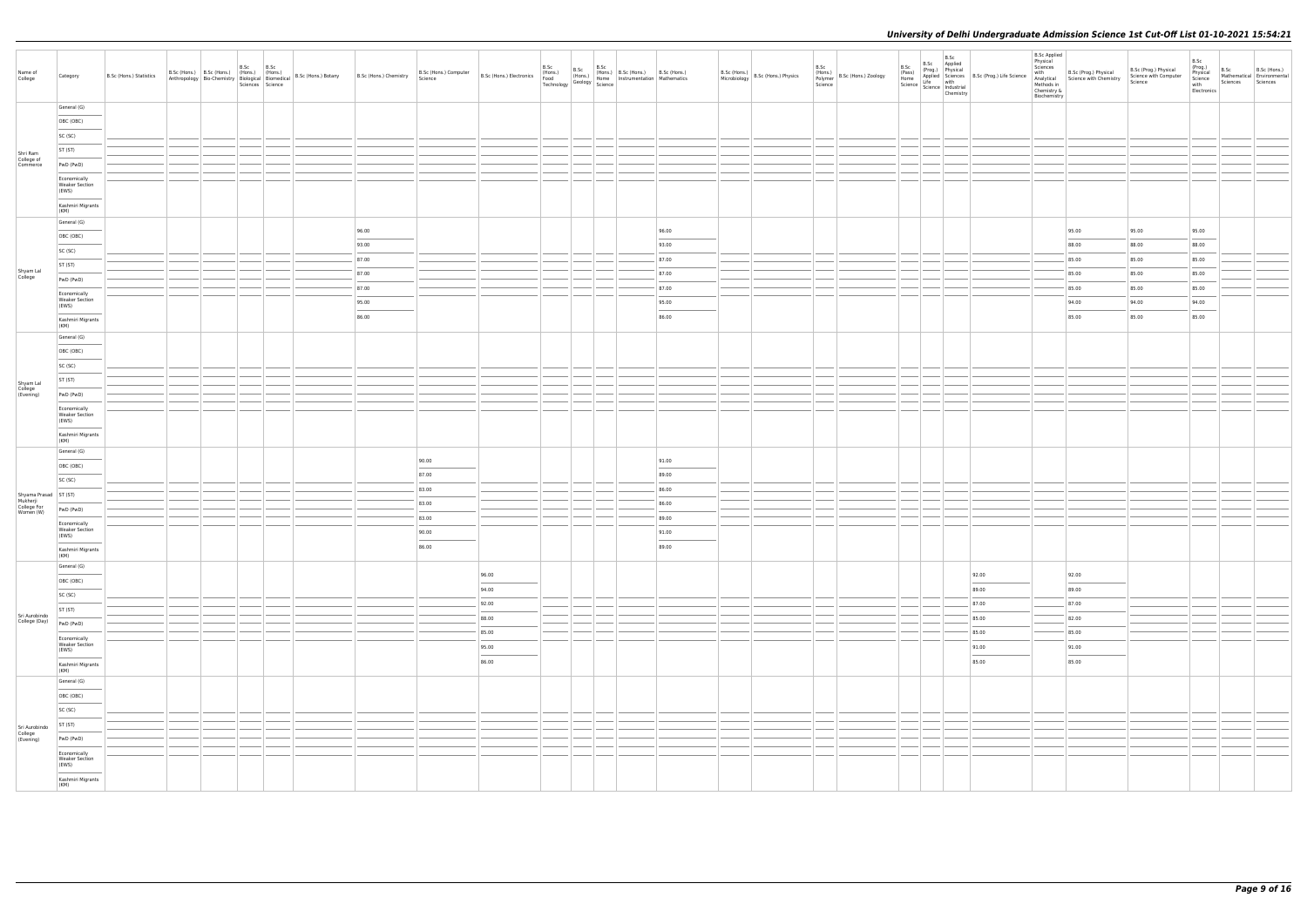| General (G)<br>97.50<br>Sikh Minority (SM)<br>94.00<br>Sri Guru Gobind<br>Singh College<br>PwD (PwD)<br>72.00<br>of Commerce<br>* Sikh<br>Economically<br>Minority(SM)<br><b>Weaker Section</b><br><b>NA</b><br>(EWS)<br>86.50<br>Kashmiri Migrants<br>(KM)<br>General (G)<br>98.00<br>Sikh Minority (SM)<br>90.00<br>Sri Guru Nanak<br>PwD (PwD)<br>Dev Khalsa<br>College<br>* Sikh<br>80.00<br>Economically<br>Minority(SM)<br><b>Weaker Section</b><br>NA<br>(EWS)<br>88.00<br>Kashmiri Migrants<br>(KM)<br>General (G)<br>98.75<br>99.00<br>96.00<br>95.00<br>98.66<br>95.00<br>98.75<br>97.00<br>94.00<br>96.00<br>Sikh Minority (SM)<br>78.00<br>70.00<br>90.00<br>85.00<br>89.00<br>95.00<br>95.00<br>80.00<br>72.00<br>85.00<br>Sri Guru Tegh<br>Bahadur Khalsa<br>College<br>* Sikh<br>Minority(SM)<br>PwD (PwD)<br>84.00<br>85.00<br>83.00<br>85.00<br>85.00<br>85.00<br>82.00<br>82.00<br>85.00<br>85.00<br>Economically<br><b>Weaker Section</b><br><b>NA</b><br><b>NA</b><br><b>NA</b><br><b>NA</b><br><b>NA</b><br><b>NA</b><br>NA<br>NA<br>NA<br>----<br>NA<br>(EWS)<br>88.75<br>86.00<br>86.00<br>85.00<br>88.66<br>85.00<br>88.75<br>89.00<br>87.00<br>84.00<br>Kashmiri Migrants<br>(KM)<br>General (G)<br>98.33<br>98.00<br>96.33<br>96.66<br>98.00<br>98.50<br>99.00<br>97.00<br>95.66<br>99.00<br>OBC (OBC)<br>98.25<br>97.00<br>95.00<br>95.66<br>98.00<br>97.00<br>97.75<br>98.00<br>96.00<br>94.66<br>SC (SC)<br>97.00<br>95.00<br>97.50<br>93.00<br>93.00<br>93.66<br>96.00<br>97.00<br>94.00<br>89.00<br>ST (ST)<br>Sri<br>Venketeswara<br>College<br>96.00<br>93.00<br>92.00<br>95.50<br>96.00<br>92.00<br>86.00<br>96.00<br>91.00<br>91.66<br>PwD (PwD)<br>98.25<br>88.66<br>92.00<br>93.50<br>95.00<br>89.00<br>87.00<br>91.00<br>91.00<br>95.00<br>Economically<br><b>Weaker Section</b><br>98.50<br>97.00<br>96.00<br>95.66<br>98.00<br>97.00<br>98.00<br>98.00<br>96.00<br>95.00<br>(EWS)<br>92.00<br>97.75<br>94.00<br>92.00<br>94.00<br>95.00<br>95.50<br>96.00<br>95.00<br>94.00<br>Kashmiri Migrants<br>(KM)<br>General (G)<br>93.00<br>95.00<br>95.00<br>97.00<br>94.00<br>90.00<br>90.00<br>95.00<br>OBC (OBC)<br>91.00<br>92.00<br>92.00<br>94.00<br>94.00<br>96.00<br>89.00<br>89.00<br>SC (SC)<br>86.00<br>90.00<br>95.00<br>90.00<br>84.00<br>84.00<br>86.00<br>90.00<br>ST (ST)<br>Swami<br>Shardhanand<br>87.00<br>90.00<br>88.00<br>81.00<br>82.00<br>82.00<br>90.00<br>95.00<br>PwD (PwD)<br>College<br>87.00<br>90.00<br>90.00<br>90.00<br>88.00<br>82.00<br>82.00<br>86.00<br>Economically<br><b>Weaker Section</b><br>90.00<br>92.00<br>92.00<br>88.00<br>93.00<br>92.00<br>95.00<br>88.00<br>(EWS)<br>87.00<br>90.00<br>90.00<br>90.00<br>90.00<br>84.00<br>84.00<br>90.00<br>Kashmiri Migrants<br>(KM)<br>General (G)<br>90.00<br>95.00<br>OBC (OBC)<br>88.00<br>90.00<br>SC (SC)<br>85.00<br>90.00<br>ST (ST)<br>Vivekananda<br>85.00<br>90.00<br>College (W)<br>PwD (PwD)<br>85.00<br>85.00<br>Economically<br><b>Weaker Section</b><br>93.00<br>90.00<br>(EWS)<br>$\frac{1}{2} \left( \frac{1}{2} \right) \left( \frac{1}{2} \right) \left( \frac{1}{2} \right) \left( \frac{1}{2} \right) \left( \frac{1}{2} \right) \left( \frac{1}{2} \right) \left( \frac{1}{2} \right) \left( \frac{1}{2} \right) \left( \frac{1}{2} \right) \left( \frac{1}{2} \right) \left( \frac{1}{2} \right) \left( \frac{1}{2} \right) \left( \frac{1}{2} \right) \left( \frac{1}{2} \right) \left( \frac{1}{2} \right) \left( \frac{1}{2} \right) \left( \frac$<br>81.00<br>90.00<br>Kashmiri Migrants<br>(KM)<br>General (G)<br>93.00<br>92.00<br>96.00<br>96.00<br>97.00<br>93.00<br>92.00<br>OBC (OBC)<br>90.00<br>94.00<br>93.00<br>94.00<br>89.00<br>89.00<br>91.00<br>SC (SC)<br>86.00<br>84.00<br>88.00<br>89.00<br>85.00<br>85.00<br>85.00<br>ST (ST)<br>Zakir Husain<br>79.00<br>83.00<br>78.00<br>84.00<br>82.00<br>80.00<br>80.00<br>Delhi College<br>PwD (PwD)<br>79.00<br>81.00<br>78.00<br>84.00<br>77.00<br>75.00<br>75.00<br>Economically<br><b>Weaker Section</b><br>91.00<br>95.00<br>95.00<br>96.00<br>92.00<br>91.00<br>92.00<br>(EWS)<br>89.00<br>94.00<br>94.00<br>94.00<br>91.00<br>87.00<br>88.00<br>Kashmiri Migrants | Name of<br>College | Category | B.Sc (Hons.) Statistics | B.Sc (Hons.) B.Sc (Hons.) (Hons.) (Hons.)<br>Anthropology Bio-Chemistry Biological Biomedical | B.Sc | B.Sc<br>Sciences Science | B.Sc (Hons.) Botany B.Sc (Hons.) Chemistry B.Sc (Hons.) | B.Sc (Hons.) Computer B.Sc (Hons.) Electronics (Hons.) B.Sc (Hons.) (Hons.) (Hons.) (Hons.) (Hons.) (Hons.) Home 1<br>Science Hong B.Sc (Hons.) Electronics Food Technology Geology Science |  | B.Sc (Hons.) B.Sc (Hons.) B.Sc (Hons.)<br>(Hons.) Home Instrumentation Mathematics |  | B.Sc (Hons.) B.Sc (Hons.) Physics | B.Sc<br>(Hons.)<br>Polymer B.Sc (Hons.) Zoology<br>Science | B.Sc<br>(Pass)<br>Home | B.Sc<br>$\left  \frac{\text{Since}}{\text{Science}} \right  \frac{\text{Line}}{\text{Science}}$<br>Chemistry | B.Sc Applied<br>(Prog.) Physical<br>Applied Sciences B.Sc (Prog.) Life Science<br>Life with | B.Sc Applied<br>Physical<br>Sciences<br>with<br>Chemistry &<br>Biochemistry | B.Sc (Prog.) Physical<br>Analytical Science with Chemistry<br>Methods in | B.Sc (Prog.) Physical<br>Science with Computer<br>Science | B.Sc<br>(Prog.)<br>Physical<br>Science<br>with<br>Electronics | B.Sc<br>Sciences | B.Sc (Hons.)<br>Mathematical Environmental<br>Sciences |
|-----------------------------------------------------------------------------------------------------------------------------------------------------------------------------------------------------------------------------------------------------------------------------------------------------------------------------------------------------------------------------------------------------------------------------------------------------------------------------------------------------------------------------------------------------------------------------------------------------------------------------------------------------------------------------------------------------------------------------------------------------------------------------------------------------------------------------------------------------------------------------------------------------------------------------------------------------------------------------------------------------------------------------------------------------------------------------------------------------------------------------------------------------------------------------------------------------------------------------------------------------------------------------------------------------------------------------------------------------------------------------------------------------------------------------------------------------------------------------------------------------------------------------------------------------------------------------------------------------------------------------------------------------------------------------------------------------------------------------------------------------------------------------------------------------------------------------------------------------------------------------------------------------------------------------------------------------------------------------------------------------------------------------------------------------------------------------------------------------------------------------------------------------------------------------------------------------------------------------------------------------------------------------------------------------------------------------------------------------------------------------------------------------------------------------------------------------------------------------------------------------------------------------------------------------------------------------------------------------------------------------------------------------------------------------------------------------------------------------------------------------------------------------------------------------------------------------------------------------------------------------------------------------------------------------------------------------------------------------------------------------------------------------------------------------------------------------------------------------------------------------------------------------------------------------------------------------------------------------------------------------------------------------------------------------------------------------------------------------------------------------------------------------------------------------------------------------------------------------------------------------------------------------------------------------------------------------------------------------------------------------------------------------------------------------------------------------------------------------------------------------------------------------------------------------------------------------------------------------------------------------------------------------------------------------------------------------------------------------------------------------------------------------------------------------------------------------------------------------------------------------------------------------------------------------------|--------------------|----------|-------------------------|-----------------------------------------------------------------------------------------------|------|--------------------------|---------------------------------------------------------|---------------------------------------------------------------------------------------------------------------------------------------------------------------------------------------------|--|------------------------------------------------------------------------------------|--|-----------------------------------|------------------------------------------------------------|------------------------|--------------------------------------------------------------------------------------------------------------|---------------------------------------------------------------------------------------------|-----------------------------------------------------------------------------|--------------------------------------------------------------------------|-----------------------------------------------------------|---------------------------------------------------------------|------------------|--------------------------------------------------------|
|                                                                                                                                                                                                                                                                                                                                                                                                                                                                                                                                                                                                                                                                                                                                                                                                                                                                                                                                                                                                                                                                                                                                                                                                                                                                                                                                                                                                                                                                                                                                                                                                                                                                                                                                                                                                                                                                                                                                                                                                                                                                                                                                                                                                                                                                                                                                                                                                                                                                                                                                                                                                                                                                                                                                                                                                                                                                                                                                                                                                                                                                                                                                                                                                                                                                                                                                                                                                                                                                                                                                                                                                                                                                                                                                                                                                                                                                                                                                                                                                                                                                                                                                                                                   |                    |          |                         |                                                                                               |      |                          |                                                         |                                                                                                                                                                                             |  |                                                                                    |  |                                   |                                                            |                        |                                                                                                              |                                                                                             |                                                                             |                                                                          |                                                           |                                                               |                  |                                                        |
|                                                                                                                                                                                                                                                                                                                                                                                                                                                                                                                                                                                                                                                                                                                                                                                                                                                                                                                                                                                                                                                                                                                                                                                                                                                                                                                                                                                                                                                                                                                                                                                                                                                                                                                                                                                                                                                                                                                                                                                                                                                                                                                                                                                                                                                                                                                                                                                                                                                                                                                                                                                                                                                                                                                                                                                                                                                                                                                                                                                                                                                                                                                                                                                                                                                                                                                                                                                                                                                                                                                                                                                                                                                                                                                                                                                                                                                                                                                                                                                                                                                                                                                                                                                   |                    |          |                         |                                                                                               |      |                          |                                                         |                                                                                                                                                                                             |  |                                                                                    |  |                                   |                                                            |                        |                                                                                                              |                                                                                             |                                                                             |                                                                          |                                                           |                                                               |                  |                                                        |
|                                                                                                                                                                                                                                                                                                                                                                                                                                                                                                                                                                                                                                                                                                                                                                                                                                                                                                                                                                                                                                                                                                                                                                                                                                                                                                                                                                                                                                                                                                                                                                                                                                                                                                                                                                                                                                                                                                                                                                                                                                                                                                                                                                                                                                                                                                                                                                                                                                                                                                                                                                                                                                                                                                                                                                                                                                                                                                                                                                                                                                                                                                                                                                                                                                                                                                                                                                                                                                                                                                                                                                                                                                                                                                                                                                                                                                                                                                                                                                                                                                                                                                                                                                                   |                    |          |                         |                                                                                               |      |                          |                                                         |                                                                                                                                                                                             |  |                                                                                    |  |                                   |                                                            |                        |                                                                                                              |                                                                                             |                                                                             |                                                                          |                                                           |                                                               |                  |                                                        |
|                                                                                                                                                                                                                                                                                                                                                                                                                                                                                                                                                                                                                                                                                                                                                                                                                                                                                                                                                                                                                                                                                                                                                                                                                                                                                                                                                                                                                                                                                                                                                                                                                                                                                                                                                                                                                                                                                                                                                                                                                                                                                                                                                                                                                                                                                                                                                                                                                                                                                                                                                                                                                                                                                                                                                                                                                                                                                                                                                                                                                                                                                                                                                                                                                                                                                                                                                                                                                                                                                                                                                                                                                                                                                                                                                                                                                                                                                                                                                                                                                                                                                                                                                                                   |                    |          |                         |                                                                                               |      |                          |                                                         |                                                                                                                                                                                             |  |                                                                                    |  |                                   |                                                            |                        |                                                                                                              |                                                                                             |                                                                             |                                                                          |                                                           |                                                               |                  |                                                        |
|                                                                                                                                                                                                                                                                                                                                                                                                                                                                                                                                                                                                                                                                                                                                                                                                                                                                                                                                                                                                                                                                                                                                                                                                                                                                                                                                                                                                                                                                                                                                                                                                                                                                                                                                                                                                                                                                                                                                                                                                                                                                                                                                                                                                                                                                                                                                                                                                                                                                                                                                                                                                                                                                                                                                                                                                                                                                                                                                                                                                                                                                                                                                                                                                                                                                                                                                                                                                                                                                                                                                                                                                                                                                                                                                                                                                                                                                                                                                                                                                                                                                                                                                                                                   |                    |          |                         |                                                                                               |      |                          |                                                         |                                                                                                                                                                                             |  |                                                                                    |  |                                   |                                                            |                        |                                                                                                              |                                                                                             |                                                                             |                                                                          |                                                           |                                                               |                  |                                                        |
|                                                                                                                                                                                                                                                                                                                                                                                                                                                                                                                                                                                                                                                                                                                                                                                                                                                                                                                                                                                                                                                                                                                                                                                                                                                                                                                                                                                                                                                                                                                                                                                                                                                                                                                                                                                                                                                                                                                                                                                                                                                                                                                                                                                                                                                                                                                                                                                                                                                                                                                                                                                                                                                                                                                                                                                                                                                                                                                                                                                                                                                                                                                                                                                                                                                                                                                                                                                                                                                                                                                                                                                                                                                                                                                                                                                                                                                                                                                                                                                                                                                                                                                                                                                   |                    |          |                         |                                                                                               |      |                          |                                                         |                                                                                                                                                                                             |  |                                                                                    |  |                                   |                                                            |                        |                                                                                                              |                                                                                             |                                                                             |                                                                          |                                                           |                                                               |                  |                                                        |
|                                                                                                                                                                                                                                                                                                                                                                                                                                                                                                                                                                                                                                                                                                                                                                                                                                                                                                                                                                                                                                                                                                                                                                                                                                                                                                                                                                                                                                                                                                                                                                                                                                                                                                                                                                                                                                                                                                                                                                                                                                                                                                                                                                                                                                                                                                                                                                                                                                                                                                                                                                                                                                                                                                                                                                                                                                                                                                                                                                                                                                                                                                                                                                                                                                                                                                                                                                                                                                                                                                                                                                                                                                                                                                                                                                                                                                                                                                                                                                                                                                                                                                                                                                                   |                    |          |                         |                                                                                               |      |                          |                                                         |                                                                                                                                                                                             |  |                                                                                    |  |                                   |                                                            |                        |                                                                                                              |                                                                                             |                                                                             |                                                                          |                                                           |                                                               |                  |                                                        |
|                                                                                                                                                                                                                                                                                                                                                                                                                                                                                                                                                                                                                                                                                                                                                                                                                                                                                                                                                                                                                                                                                                                                                                                                                                                                                                                                                                                                                                                                                                                                                                                                                                                                                                                                                                                                                                                                                                                                                                                                                                                                                                                                                                                                                                                                                                                                                                                                                                                                                                                                                                                                                                                                                                                                                                                                                                                                                                                                                                                                                                                                                                                                                                                                                                                                                                                                                                                                                                                                                                                                                                                                                                                                                                                                                                                                                                                                                                                                                                                                                                                                                                                                                                                   |                    |          |                         |                                                                                               |      |                          |                                                         |                                                                                                                                                                                             |  |                                                                                    |  |                                   |                                                            |                        |                                                                                                              |                                                                                             |                                                                             |                                                                          |                                                           |                                                               |                  |                                                        |
|                                                                                                                                                                                                                                                                                                                                                                                                                                                                                                                                                                                                                                                                                                                                                                                                                                                                                                                                                                                                                                                                                                                                                                                                                                                                                                                                                                                                                                                                                                                                                                                                                                                                                                                                                                                                                                                                                                                                                                                                                                                                                                                                                                                                                                                                                                                                                                                                                                                                                                                                                                                                                                                                                                                                                                                                                                                                                                                                                                                                                                                                                                                                                                                                                                                                                                                                                                                                                                                                                                                                                                                                                                                                                                                                                                                                                                                                                                                                                                                                                                                                                                                                                                                   |                    |          |                         |                                                                                               |      |                          |                                                         |                                                                                                                                                                                             |  |                                                                                    |  |                                   |                                                            |                        |                                                                                                              |                                                                                             |                                                                             |                                                                          |                                                           |                                                               |                  |                                                        |
|                                                                                                                                                                                                                                                                                                                                                                                                                                                                                                                                                                                                                                                                                                                                                                                                                                                                                                                                                                                                                                                                                                                                                                                                                                                                                                                                                                                                                                                                                                                                                                                                                                                                                                                                                                                                                                                                                                                                                                                                                                                                                                                                                                                                                                                                                                                                                                                                                                                                                                                                                                                                                                                                                                                                                                                                                                                                                                                                                                                                                                                                                                                                                                                                                                                                                                                                                                                                                                                                                                                                                                                                                                                                                                                                                                                                                                                                                                                                                                                                                                                                                                                                                                                   |                    |          |                         |                                                                                               |      |                          |                                                         |                                                                                                                                                                                             |  |                                                                                    |  |                                   |                                                            |                        |                                                                                                              |                                                                                             |                                                                             |                                                                          |                                                           |                                                               |                  |                                                        |
|                                                                                                                                                                                                                                                                                                                                                                                                                                                                                                                                                                                                                                                                                                                                                                                                                                                                                                                                                                                                                                                                                                                                                                                                                                                                                                                                                                                                                                                                                                                                                                                                                                                                                                                                                                                                                                                                                                                                                                                                                                                                                                                                                                                                                                                                                                                                                                                                                                                                                                                                                                                                                                                                                                                                                                                                                                                                                                                                                                                                                                                                                                                                                                                                                                                                                                                                                                                                                                                                                                                                                                                                                                                                                                                                                                                                                                                                                                                                                                                                                                                                                                                                                                                   |                    |          |                         |                                                                                               |      |                          |                                                         |                                                                                                                                                                                             |  |                                                                                    |  |                                   |                                                            |                        |                                                                                                              |                                                                                             |                                                                             |                                                                          |                                                           |                                                               |                  |                                                        |
|                                                                                                                                                                                                                                                                                                                                                                                                                                                                                                                                                                                                                                                                                                                                                                                                                                                                                                                                                                                                                                                                                                                                                                                                                                                                                                                                                                                                                                                                                                                                                                                                                                                                                                                                                                                                                                                                                                                                                                                                                                                                                                                                                                                                                                                                                                                                                                                                                                                                                                                                                                                                                                                                                                                                                                                                                                                                                                                                                                                                                                                                                                                                                                                                                                                                                                                                                                                                                                                                                                                                                                                                                                                                                                                                                                                                                                                                                                                                                                                                                                                                                                                                                                                   |                    |          |                         |                                                                                               |      |                          |                                                         |                                                                                                                                                                                             |  |                                                                                    |  |                                   |                                                            |                        |                                                                                                              |                                                                                             |                                                                             |                                                                          |                                                           |                                                               |                  |                                                        |
|                                                                                                                                                                                                                                                                                                                                                                                                                                                                                                                                                                                                                                                                                                                                                                                                                                                                                                                                                                                                                                                                                                                                                                                                                                                                                                                                                                                                                                                                                                                                                                                                                                                                                                                                                                                                                                                                                                                                                                                                                                                                                                                                                                                                                                                                                                                                                                                                                                                                                                                                                                                                                                                                                                                                                                                                                                                                                                                                                                                                                                                                                                                                                                                                                                                                                                                                                                                                                                                                                                                                                                                                                                                                                                                                                                                                                                                                                                                                                                                                                                                                                                                                                                                   |                    |          |                         |                                                                                               |      |                          |                                                         |                                                                                                                                                                                             |  |                                                                                    |  |                                   |                                                            |                        |                                                                                                              |                                                                                             |                                                                             |                                                                          |                                                           |                                                               |                  |                                                        |
|                                                                                                                                                                                                                                                                                                                                                                                                                                                                                                                                                                                                                                                                                                                                                                                                                                                                                                                                                                                                                                                                                                                                                                                                                                                                                                                                                                                                                                                                                                                                                                                                                                                                                                                                                                                                                                                                                                                                                                                                                                                                                                                                                                                                                                                                                                                                                                                                                                                                                                                                                                                                                                                                                                                                                                                                                                                                                                                                                                                                                                                                                                                                                                                                                                                                                                                                                                                                                                                                                                                                                                                                                                                                                                                                                                                                                                                                                                                                                                                                                                                                                                                                                                                   |                    |          |                         |                                                                                               |      |                          |                                                         |                                                                                                                                                                                             |  |                                                                                    |  |                                   |                                                            |                        |                                                                                                              |                                                                                             |                                                                             |                                                                          |                                                           |                                                               |                  |                                                        |
|                                                                                                                                                                                                                                                                                                                                                                                                                                                                                                                                                                                                                                                                                                                                                                                                                                                                                                                                                                                                                                                                                                                                                                                                                                                                                                                                                                                                                                                                                                                                                                                                                                                                                                                                                                                                                                                                                                                                                                                                                                                                                                                                                                                                                                                                                                                                                                                                                                                                                                                                                                                                                                                                                                                                                                                                                                                                                                                                                                                                                                                                                                                                                                                                                                                                                                                                                                                                                                                                                                                                                                                                                                                                                                                                                                                                                                                                                                                                                                                                                                                                                                                                                                                   |                    |          |                         |                                                                                               |      |                          |                                                         |                                                                                                                                                                                             |  |                                                                                    |  |                                   |                                                            |                        |                                                                                                              |                                                                                             |                                                                             |                                                                          |                                                           |                                                               |                  |                                                        |
|                                                                                                                                                                                                                                                                                                                                                                                                                                                                                                                                                                                                                                                                                                                                                                                                                                                                                                                                                                                                                                                                                                                                                                                                                                                                                                                                                                                                                                                                                                                                                                                                                                                                                                                                                                                                                                                                                                                                                                                                                                                                                                                                                                                                                                                                                                                                                                                                                                                                                                                                                                                                                                                                                                                                                                                                                                                                                                                                                                                                                                                                                                                                                                                                                                                                                                                                                                                                                                                                                                                                                                                                                                                                                                                                                                                                                                                                                                                                                                                                                                                                                                                                                                                   |                    |          |                         |                                                                                               |      |                          |                                                         |                                                                                                                                                                                             |  |                                                                                    |  |                                   |                                                            |                        |                                                                                                              |                                                                                             |                                                                             |                                                                          |                                                           |                                                               |                  |                                                        |
|                                                                                                                                                                                                                                                                                                                                                                                                                                                                                                                                                                                                                                                                                                                                                                                                                                                                                                                                                                                                                                                                                                                                                                                                                                                                                                                                                                                                                                                                                                                                                                                                                                                                                                                                                                                                                                                                                                                                                                                                                                                                                                                                                                                                                                                                                                                                                                                                                                                                                                                                                                                                                                                                                                                                                                                                                                                                                                                                                                                                                                                                                                                                                                                                                                                                                                                                                                                                                                                                                                                                                                                                                                                                                                                                                                                                                                                                                                                                                                                                                                                                                                                                                                                   |                    |          |                         |                                                                                               |      |                          |                                                         |                                                                                                                                                                                             |  |                                                                                    |  |                                   |                                                            |                        |                                                                                                              |                                                                                             |                                                                             |                                                                          |                                                           |                                                               |                  |                                                        |
|                                                                                                                                                                                                                                                                                                                                                                                                                                                                                                                                                                                                                                                                                                                                                                                                                                                                                                                                                                                                                                                                                                                                                                                                                                                                                                                                                                                                                                                                                                                                                                                                                                                                                                                                                                                                                                                                                                                                                                                                                                                                                                                                                                                                                                                                                                                                                                                                                                                                                                                                                                                                                                                                                                                                                                                                                                                                                                                                                                                                                                                                                                                                                                                                                                                                                                                                                                                                                                                                                                                                                                                                                                                                                                                                                                                                                                                                                                                                                                                                                                                                                                                                                                                   |                    |          |                         |                                                                                               |      |                          |                                                         |                                                                                                                                                                                             |  |                                                                                    |  |                                   |                                                            |                        |                                                                                                              |                                                                                             |                                                                             |                                                                          |                                                           |                                                               |                  |                                                        |
|                                                                                                                                                                                                                                                                                                                                                                                                                                                                                                                                                                                                                                                                                                                                                                                                                                                                                                                                                                                                                                                                                                                                                                                                                                                                                                                                                                                                                                                                                                                                                                                                                                                                                                                                                                                                                                                                                                                                                                                                                                                                                                                                                                                                                                                                                                                                                                                                                                                                                                                                                                                                                                                                                                                                                                                                                                                                                                                                                                                                                                                                                                                                                                                                                                                                                                                                                                                                                                                                                                                                                                                                                                                                                                                                                                                                                                                                                                                                                                                                                                                                                                                                                                                   |                    |          |                         |                                                                                               |      |                          |                                                         |                                                                                                                                                                                             |  |                                                                                    |  |                                   |                                                            |                        |                                                                                                              |                                                                                             |                                                                             |                                                                          |                                                           |                                                               |                  |                                                        |
|                                                                                                                                                                                                                                                                                                                                                                                                                                                                                                                                                                                                                                                                                                                                                                                                                                                                                                                                                                                                                                                                                                                                                                                                                                                                                                                                                                                                                                                                                                                                                                                                                                                                                                                                                                                                                                                                                                                                                                                                                                                                                                                                                                                                                                                                                                                                                                                                                                                                                                                                                                                                                                                                                                                                                                                                                                                                                                                                                                                                                                                                                                                                                                                                                                                                                                                                                                                                                                                                                                                                                                                                                                                                                                                                                                                                                                                                                                                                                                                                                                                                                                                                                                                   |                    |          |                         |                                                                                               |      |                          |                                                         |                                                                                                                                                                                             |  |                                                                                    |  |                                   |                                                            |                        |                                                                                                              |                                                                                             |                                                                             |                                                                          |                                                           |                                                               |                  |                                                        |
|                                                                                                                                                                                                                                                                                                                                                                                                                                                                                                                                                                                                                                                                                                                                                                                                                                                                                                                                                                                                                                                                                                                                                                                                                                                                                                                                                                                                                                                                                                                                                                                                                                                                                                                                                                                                                                                                                                                                                                                                                                                                                                                                                                                                                                                                                                                                                                                                                                                                                                                                                                                                                                                                                                                                                                                                                                                                                                                                                                                                                                                                                                                                                                                                                                                                                                                                                                                                                                                                                                                                                                                                                                                                                                                                                                                                                                                                                                                                                                                                                                                                                                                                                                                   |                    |          |                         |                                                                                               |      |                          |                                                         |                                                                                                                                                                                             |  |                                                                                    |  |                                   |                                                            |                        |                                                                                                              |                                                                                             |                                                                             |                                                                          |                                                           |                                                               |                  |                                                        |
|                                                                                                                                                                                                                                                                                                                                                                                                                                                                                                                                                                                                                                                                                                                                                                                                                                                                                                                                                                                                                                                                                                                                                                                                                                                                                                                                                                                                                                                                                                                                                                                                                                                                                                                                                                                                                                                                                                                                                                                                                                                                                                                                                                                                                                                                                                                                                                                                                                                                                                                                                                                                                                                                                                                                                                                                                                                                                                                                                                                                                                                                                                                                                                                                                                                                                                                                                                                                                                                                                                                                                                                                                                                                                                                                                                                                                                                                                                                                                                                                                                                                                                                                                                                   |                    |          |                         |                                                                                               |      |                          |                                                         |                                                                                                                                                                                             |  |                                                                                    |  |                                   |                                                            |                        |                                                                                                              |                                                                                             |                                                                             |                                                                          |                                                           |                                                               |                  |                                                        |
|                                                                                                                                                                                                                                                                                                                                                                                                                                                                                                                                                                                                                                                                                                                                                                                                                                                                                                                                                                                                                                                                                                                                                                                                                                                                                                                                                                                                                                                                                                                                                                                                                                                                                                                                                                                                                                                                                                                                                                                                                                                                                                                                                                                                                                                                                                                                                                                                                                                                                                                                                                                                                                                                                                                                                                                                                                                                                                                                                                                                                                                                                                                                                                                                                                                                                                                                                                                                                                                                                                                                                                                                                                                                                                                                                                                                                                                                                                                                                                                                                                                                                                                                                                                   |                    |          |                         |                                                                                               |      |                          |                                                         |                                                                                                                                                                                             |  |                                                                                    |  |                                   |                                                            |                        |                                                                                                              |                                                                                             |                                                                             |                                                                          |                                                           |                                                               |                  |                                                        |
|                                                                                                                                                                                                                                                                                                                                                                                                                                                                                                                                                                                                                                                                                                                                                                                                                                                                                                                                                                                                                                                                                                                                                                                                                                                                                                                                                                                                                                                                                                                                                                                                                                                                                                                                                                                                                                                                                                                                                                                                                                                                                                                                                                                                                                                                                                                                                                                                                                                                                                                                                                                                                                                                                                                                                                                                                                                                                                                                                                                                                                                                                                                                                                                                                                                                                                                                                                                                                                                                                                                                                                                                                                                                                                                                                                                                                                                                                                                                                                                                                                                                                                                                                                                   |                    |          |                         |                                                                                               |      |                          |                                                         |                                                                                                                                                                                             |  |                                                                                    |  |                                   |                                                            |                        |                                                                                                              |                                                                                             |                                                                             |                                                                          |                                                           |                                                               |                  |                                                        |
|                                                                                                                                                                                                                                                                                                                                                                                                                                                                                                                                                                                                                                                                                                                                                                                                                                                                                                                                                                                                                                                                                                                                                                                                                                                                                                                                                                                                                                                                                                                                                                                                                                                                                                                                                                                                                                                                                                                                                                                                                                                                                                                                                                                                                                                                                                                                                                                                                                                                                                                                                                                                                                                                                                                                                                                                                                                                                                                                                                                                                                                                                                                                                                                                                                                                                                                                                                                                                                                                                                                                                                                                                                                                                                                                                                                                                                                                                                                                                                                                                                                                                                                                                                                   |                    |          |                         |                                                                                               |      |                          |                                                         |                                                                                                                                                                                             |  |                                                                                    |  |                                   |                                                            |                        |                                                                                                              |                                                                                             |                                                                             |                                                                          |                                                           |                                                               |                  |                                                        |
|                                                                                                                                                                                                                                                                                                                                                                                                                                                                                                                                                                                                                                                                                                                                                                                                                                                                                                                                                                                                                                                                                                                                                                                                                                                                                                                                                                                                                                                                                                                                                                                                                                                                                                                                                                                                                                                                                                                                                                                                                                                                                                                                                                                                                                                                                                                                                                                                                                                                                                                                                                                                                                                                                                                                                                                                                                                                                                                                                                                                                                                                                                                                                                                                                                                                                                                                                                                                                                                                                                                                                                                                                                                                                                                                                                                                                                                                                                                                                                                                                                                                                                                                                                                   |                    |          |                         |                                                                                               |      |                          |                                                         |                                                                                                                                                                                             |  |                                                                                    |  |                                   |                                                            |                        |                                                                                                              |                                                                                             |                                                                             |                                                                          |                                                           |                                                               |                  |                                                        |
|                                                                                                                                                                                                                                                                                                                                                                                                                                                                                                                                                                                                                                                                                                                                                                                                                                                                                                                                                                                                                                                                                                                                                                                                                                                                                                                                                                                                                                                                                                                                                                                                                                                                                                                                                                                                                                                                                                                                                                                                                                                                                                                                                                                                                                                                                                                                                                                                                                                                                                                                                                                                                                                                                                                                                                                                                                                                                                                                                                                                                                                                                                                                                                                                                                                                                                                                                                                                                                                                                                                                                                                                                                                                                                                                                                                                                                                                                                                                                                                                                                                                                                                                                                                   |                    |          |                         |                                                                                               |      |                          |                                                         |                                                                                                                                                                                             |  |                                                                                    |  |                                   |                                                            |                        |                                                                                                              |                                                                                             |                                                                             |                                                                          |                                                           |                                                               |                  |                                                        |
|                                                                                                                                                                                                                                                                                                                                                                                                                                                                                                                                                                                                                                                                                                                                                                                                                                                                                                                                                                                                                                                                                                                                                                                                                                                                                                                                                                                                                                                                                                                                                                                                                                                                                                                                                                                                                                                                                                                                                                                                                                                                                                                                                                                                                                                                                                                                                                                                                                                                                                                                                                                                                                                                                                                                                                                                                                                                                                                                                                                                                                                                                                                                                                                                                                                                                                                                                                                                                                                                                                                                                                                                                                                                                                                                                                                                                                                                                                                                                                                                                                                                                                                                                                                   |                    |          |                         |                                                                                               |      |                          |                                                         |                                                                                                                                                                                             |  |                                                                                    |  |                                   |                                                            |                        |                                                                                                              |                                                                                             |                                                                             |                                                                          |                                                           |                                                               |                  |                                                        |
|                                                                                                                                                                                                                                                                                                                                                                                                                                                                                                                                                                                                                                                                                                                                                                                                                                                                                                                                                                                                                                                                                                                                                                                                                                                                                                                                                                                                                                                                                                                                                                                                                                                                                                                                                                                                                                                                                                                                                                                                                                                                                                                                                                                                                                                                                                                                                                                                                                                                                                                                                                                                                                                                                                                                                                                                                                                                                                                                                                                                                                                                                                                                                                                                                                                                                                                                                                                                                                                                                                                                                                                                                                                                                                                                                                                                                                                                                                                                                                                                                                                                                                                                                                                   |                    |          |                         |                                                                                               |      |                          |                                                         |                                                                                                                                                                                             |  |                                                                                    |  |                                   |                                                            |                        |                                                                                                              |                                                                                             |                                                                             |                                                                          |                                                           |                                                               |                  |                                                        |
|                                                                                                                                                                                                                                                                                                                                                                                                                                                                                                                                                                                                                                                                                                                                                                                                                                                                                                                                                                                                                                                                                                                                                                                                                                                                                                                                                                                                                                                                                                                                                                                                                                                                                                                                                                                                                                                                                                                                                                                                                                                                                                                                                                                                                                                                                                                                                                                                                                                                                                                                                                                                                                                                                                                                                                                                                                                                                                                                                                                                                                                                                                                                                                                                                                                                                                                                                                                                                                                                                                                                                                                                                                                                                                                                                                                                                                                                                                                                                                                                                                                                                                                                                                                   |                    |          |                         |                                                                                               |      |                          |                                                         |                                                                                                                                                                                             |  |                                                                                    |  |                                   |                                                            |                        |                                                                                                              |                                                                                             |                                                                             |                                                                          |                                                           |                                                               |                  |                                                        |
|                                                                                                                                                                                                                                                                                                                                                                                                                                                                                                                                                                                                                                                                                                                                                                                                                                                                                                                                                                                                                                                                                                                                                                                                                                                                                                                                                                                                                                                                                                                                                                                                                                                                                                                                                                                                                                                                                                                                                                                                                                                                                                                                                                                                                                                                                                                                                                                                                                                                                                                                                                                                                                                                                                                                                                                                                                                                                                                                                                                                                                                                                                                                                                                                                                                                                                                                                                                                                                                                                                                                                                                                                                                                                                                                                                                                                                                                                                                                                                                                                                                                                                                                                                                   |                    |          |                         |                                                                                               |      |                          |                                                         |                                                                                                                                                                                             |  |                                                                                    |  |                                   |                                                            |                        |                                                                                                              |                                                                                             |                                                                             |                                                                          |                                                           |                                                               |                  |                                                        |
|                                                                                                                                                                                                                                                                                                                                                                                                                                                                                                                                                                                                                                                                                                                                                                                                                                                                                                                                                                                                                                                                                                                                                                                                                                                                                                                                                                                                                                                                                                                                                                                                                                                                                                                                                                                                                                                                                                                                                                                                                                                                                                                                                                                                                                                                                                                                                                                                                                                                                                                                                                                                                                                                                                                                                                                                                                                                                                                                                                                                                                                                                                                                                                                                                                                                                                                                                                                                                                                                                                                                                                                                                                                                                                                                                                                                                                                                                                                                                                                                                                                                                                                                                                                   |                    |          |                         |                                                                                               |      |                          |                                                         |                                                                                                                                                                                             |  |                                                                                    |  |                                   |                                                            |                        |                                                                                                              |                                                                                             |                                                                             |                                                                          |                                                           |                                                               |                  |                                                        |
|                                                                                                                                                                                                                                                                                                                                                                                                                                                                                                                                                                                                                                                                                                                                                                                                                                                                                                                                                                                                                                                                                                                                                                                                                                                                                                                                                                                                                                                                                                                                                                                                                                                                                                                                                                                                                                                                                                                                                                                                                                                                                                                                                                                                                                                                                                                                                                                                                                                                                                                                                                                                                                                                                                                                                                                                                                                                                                                                                                                                                                                                                                                                                                                                                                                                                                                                                                                                                                                                                                                                                                                                                                                                                                                                                                                                                                                                                                                                                                                                                                                                                                                                                                                   |                    |          |                         |                                                                                               |      |                          |                                                         |                                                                                                                                                                                             |  |                                                                                    |  |                                   |                                                            |                        |                                                                                                              |                                                                                             |                                                                             |                                                                          |                                                           |                                                               |                  |                                                        |
|                                                                                                                                                                                                                                                                                                                                                                                                                                                                                                                                                                                                                                                                                                                                                                                                                                                                                                                                                                                                                                                                                                                                                                                                                                                                                                                                                                                                                                                                                                                                                                                                                                                                                                                                                                                                                                                                                                                                                                                                                                                                                                                                                                                                                                                                                                                                                                                                                                                                                                                                                                                                                                                                                                                                                                                                                                                                                                                                                                                                                                                                                                                                                                                                                                                                                                                                                                                                                                                                                                                                                                                                                                                                                                                                                                                                                                                                                                                                                                                                                                                                                                                                                                                   |                    |          |                         |                                                                                               |      |                          |                                                         |                                                                                                                                                                                             |  |                                                                                    |  |                                   |                                                            |                        |                                                                                                              |                                                                                             |                                                                             |                                                                          |                                                           |                                                               |                  |                                                        |
|                                                                                                                                                                                                                                                                                                                                                                                                                                                                                                                                                                                                                                                                                                                                                                                                                                                                                                                                                                                                                                                                                                                                                                                                                                                                                                                                                                                                                                                                                                                                                                                                                                                                                                                                                                                                                                                                                                                                                                                                                                                                                                                                                                                                                                                                                                                                                                                                                                                                                                                                                                                                                                                                                                                                                                                                                                                                                                                                                                                                                                                                                                                                                                                                                                                                                                                                                                                                                                                                                                                                                                                                                                                                                                                                                                                                                                                                                                                                                                                                                                                                                                                                                                                   |                    |          |                         |                                                                                               |      |                          |                                                         |                                                                                                                                                                                             |  |                                                                                    |  |                                   |                                                            |                        |                                                                                                              |                                                                                             |                                                                             |                                                                          |                                                           |                                                               |                  |                                                        |
|                                                                                                                                                                                                                                                                                                                                                                                                                                                                                                                                                                                                                                                                                                                                                                                                                                                                                                                                                                                                                                                                                                                                                                                                                                                                                                                                                                                                                                                                                                                                                                                                                                                                                                                                                                                                                                                                                                                                                                                                                                                                                                                                                                                                                                                                                                                                                                                                                                                                                                                                                                                                                                                                                                                                                                                                                                                                                                                                                                                                                                                                                                                                                                                                                                                                                                                                                                                                                                                                                                                                                                                                                                                                                                                                                                                                                                                                                                                                                                                                                                                                                                                                                                                   |                    |          |                         |                                                                                               |      |                          |                                                         |                                                                                                                                                                                             |  |                                                                                    |  |                                   |                                                            |                        |                                                                                                              |                                                                                             |                                                                             |                                                                          |                                                           |                                                               |                  |                                                        |
|                                                                                                                                                                                                                                                                                                                                                                                                                                                                                                                                                                                                                                                                                                                                                                                                                                                                                                                                                                                                                                                                                                                                                                                                                                                                                                                                                                                                                                                                                                                                                                                                                                                                                                                                                                                                                                                                                                                                                                                                                                                                                                                                                                                                                                                                                                                                                                                                                                                                                                                                                                                                                                                                                                                                                                                                                                                                                                                                                                                                                                                                                                                                                                                                                                                                                                                                                                                                                                                                                                                                                                                                                                                                                                                                                                                                                                                                                                                                                                                                                                                                                                                                                                                   |                    |          |                         |                                                                                               |      |                          |                                                         |                                                                                                                                                                                             |  |                                                                                    |  |                                   |                                                            |                        |                                                                                                              |                                                                                             |                                                                             |                                                                          |                                                           |                                                               |                  |                                                        |
|                                                                                                                                                                                                                                                                                                                                                                                                                                                                                                                                                                                                                                                                                                                                                                                                                                                                                                                                                                                                                                                                                                                                                                                                                                                                                                                                                                                                                                                                                                                                                                                                                                                                                                                                                                                                                                                                                                                                                                                                                                                                                                                                                                                                                                                                                                                                                                                                                                                                                                                                                                                                                                                                                                                                                                                                                                                                                                                                                                                                                                                                                                                                                                                                                                                                                                                                                                                                                                                                                                                                                                                                                                                                                                                                                                                                                                                                                                                                                                                                                                                                                                                                                                                   |                    |          |                         |                                                                                               |      |                          |                                                         |                                                                                                                                                                                             |  |                                                                                    |  |                                   |                                                            |                        |                                                                                                              |                                                                                             |                                                                             |                                                                          |                                                           |                                                               |                  |                                                        |
|                                                                                                                                                                                                                                                                                                                                                                                                                                                                                                                                                                                                                                                                                                                                                                                                                                                                                                                                                                                                                                                                                                                                                                                                                                                                                                                                                                                                                                                                                                                                                                                                                                                                                                                                                                                                                                                                                                                                                                                                                                                                                                                                                                                                                                                                                                                                                                                                                                                                                                                                                                                                                                                                                                                                                                                                                                                                                                                                                                                                                                                                                                                                                                                                                                                                                                                                                                                                                                                                                                                                                                                                                                                                                                                                                                                                                                                                                                                                                                                                                                                                                                                                                                                   |                    |          |                         |                                                                                               |      |                          |                                                         |                                                                                                                                                                                             |  |                                                                                    |  |                                   |                                                            |                        |                                                                                                              |                                                                                             |                                                                             |                                                                          |                                                           |                                                               |                  |                                                        |
|                                                                                                                                                                                                                                                                                                                                                                                                                                                                                                                                                                                                                                                                                                                                                                                                                                                                                                                                                                                                                                                                                                                                                                                                                                                                                                                                                                                                                                                                                                                                                                                                                                                                                                                                                                                                                                                                                                                                                                                                                                                                                                                                                                                                                                                                                                                                                                                                                                                                                                                                                                                                                                                                                                                                                                                                                                                                                                                                                                                                                                                                                                                                                                                                                                                                                                                                                                                                                                                                                                                                                                                                                                                                                                                                                                                                                                                                                                                                                                                                                                                                                                                                                                                   |                    |          |                         |                                                                                               |      |                          |                                                         |                                                                                                                                                                                             |  |                                                                                    |  |                                   |                                                            |                        |                                                                                                              |                                                                                             |                                                                             |                                                                          |                                                           |                                                               |                  |                                                        |
|                                                                                                                                                                                                                                                                                                                                                                                                                                                                                                                                                                                                                                                                                                                                                                                                                                                                                                                                                                                                                                                                                                                                                                                                                                                                                                                                                                                                                                                                                                                                                                                                                                                                                                                                                                                                                                                                                                                                                                                                                                                                                                                                                                                                                                                                                                                                                                                                                                                                                                                                                                                                                                                                                                                                                                                                                                                                                                                                                                                                                                                                                                                                                                                                                                                                                                                                                                                                                                                                                                                                                                                                                                                                                                                                                                                                                                                                                                                                                                                                                                                                                                                                                                                   |                    |          |                         |                                                                                               |      |                          |                                                         |                                                                                                                                                                                             |  |                                                                                    |  |                                   |                                                            |                        |                                                                                                              |                                                                                             |                                                                             |                                                                          |                                                           |                                                               |                  |                                                        |
|                                                                                                                                                                                                                                                                                                                                                                                                                                                                                                                                                                                                                                                                                                                                                                                                                                                                                                                                                                                                                                                                                                                                                                                                                                                                                                                                                                                                                                                                                                                                                                                                                                                                                                                                                                                                                                                                                                                                                                                                                                                                                                                                                                                                                                                                                                                                                                                                                                                                                                                                                                                                                                                                                                                                                                                                                                                                                                                                                                                                                                                                                                                                                                                                                                                                                                                                                                                                                                                                                                                                                                                                                                                                                                                                                                                                                                                                                                                                                                                                                                                                                                                                                                                   |                    |          |                         |                                                                                               |      |                          |                                                         |                                                                                                                                                                                             |  |                                                                                    |  |                                   |                                                            |                        |                                                                                                              |                                                                                             |                                                                             |                                                                          |                                                           |                                                               |                  |                                                        |
|                                                                                                                                                                                                                                                                                                                                                                                                                                                                                                                                                                                                                                                                                                                                                                                                                                                                                                                                                                                                                                                                                                                                                                                                                                                                                                                                                                                                                                                                                                                                                                                                                                                                                                                                                                                                                                                                                                                                                                                                                                                                                                                                                                                                                                                                                                                                                                                                                                                                                                                                                                                                                                                                                                                                                                                                                                                                                                                                                                                                                                                                                                                                                                                                                                                                                                                                                                                                                                                                                                                                                                                                                                                                                                                                                                                                                                                                                                                                                                                                                                                                                                                                                                                   |                    |          |                         |                                                                                               |      |                          |                                                         |                                                                                                                                                                                             |  |                                                                                    |  |                                   |                                                            |                        |                                                                                                              |                                                                                             |                                                                             |                                                                          |                                                           |                                                               |                  |                                                        |
|                                                                                                                                                                                                                                                                                                                                                                                                                                                                                                                                                                                                                                                                                                                                                                                                                                                                                                                                                                                                                                                                                                                                                                                                                                                                                                                                                                                                                                                                                                                                                                                                                                                                                                                                                                                                                                                                                                                                                                                                                                                                                                                                                                                                                                                                                                                                                                                                                                                                                                                                                                                                                                                                                                                                                                                                                                                                                                                                                                                                                                                                                                                                                                                                                                                                                                                                                                                                                                                                                                                                                                                                                                                                                                                                                                                                                                                                                                                                                                                                                                                                                                                                                                                   |                    |          |                         |                                                                                               |      |                          |                                                         |                                                                                                                                                                                             |  |                                                                                    |  |                                   |                                                            |                        |                                                                                                              |                                                                                             |                                                                             |                                                                          |                                                           |                                                               |                  |                                                        |
|                                                                                                                                                                                                                                                                                                                                                                                                                                                                                                                                                                                                                                                                                                                                                                                                                                                                                                                                                                                                                                                                                                                                                                                                                                                                                                                                                                                                                                                                                                                                                                                                                                                                                                                                                                                                                                                                                                                                                                                                                                                                                                                                                                                                                                                                                                                                                                                                                                                                                                                                                                                                                                                                                                                                                                                                                                                                                                                                                                                                                                                                                                                                                                                                                                                                                                                                                                                                                                                                                                                                                                                                                                                                                                                                                                                                                                                                                                                                                                                                                                                                                                                                                                                   |                    |          |                         |                                                                                               |      |                          |                                                         |                                                                                                                                                                                             |  |                                                                                    |  |                                   |                                                            |                        |                                                                                                              |                                                                                             |                                                                             |                                                                          |                                                           |                                                               |                  |                                                        |
|                                                                                                                                                                                                                                                                                                                                                                                                                                                                                                                                                                                                                                                                                                                                                                                                                                                                                                                                                                                                                                                                                                                                                                                                                                                                                                                                                                                                                                                                                                                                                                                                                                                                                                                                                                                                                                                                                                                                                                                                                                                                                                                                                                                                                                                                                                                                                                                                                                                                                                                                                                                                                                                                                                                                                                                                                                                                                                                                                                                                                                                                                                                                                                                                                                                                                                                                                                                                                                                                                                                                                                                                                                                                                                                                                                                                                                                                                                                                                                                                                                                                                                                                                                                   |                    |          |                         |                                                                                               |      |                          |                                                         |                                                                                                                                                                                             |  |                                                                                    |  |                                   |                                                            |                        |                                                                                                              |                                                                                             |                                                                             |                                                                          |                                                           |                                                               |                  |                                                        |
|                                                                                                                                                                                                                                                                                                                                                                                                                                                                                                                                                                                                                                                                                                                                                                                                                                                                                                                                                                                                                                                                                                                                                                                                                                                                                                                                                                                                                                                                                                                                                                                                                                                                                                                                                                                                                                                                                                                                                                                                                                                                                                                                                                                                                                                                                                                                                                                                                                                                                                                                                                                                                                                                                                                                                                                                                                                                                                                                                                                                                                                                                                                                                                                                                                                                                                                                                                                                                                                                                                                                                                                                                                                                                                                                                                                                                                                                                                                                                                                                                                                                                                                                                                                   |                    |          |                         |                                                                                               |      |                          |                                                         |                                                                                                                                                                                             |  |                                                                                    |  |                                   |                                                            |                        |                                                                                                              |                                                                                             |                                                                             |                                                                          |                                                           |                                                               |                  |                                                        |
|                                                                                                                                                                                                                                                                                                                                                                                                                                                                                                                                                                                                                                                                                                                                                                                                                                                                                                                                                                                                                                                                                                                                                                                                                                                                                                                                                                                                                                                                                                                                                                                                                                                                                                                                                                                                                                                                                                                                                                                                                                                                                                                                                                                                                                                                                                                                                                                                                                                                                                                                                                                                                                                                                                                                                                                                                                                                                                                                                                                                                                                                                                                                                                                                                                                                                                                                                                                                                                                                                                                                                                                                                                                                                                                                                                                                                                                                                                                                                                                                                                                                                                                                                                                   |                    |          |                         |                                                                                               |      |                          |                                                         |                                                                                                                                                                                             |  |                                                                                    |  |                                   |                                                            |                        |                                                                                                              |                                                                                             |                                                                             |                                                                          |                                                           |                                                               |                  |                                                        |
|                                                                                                                                                                                                                                                                                                                                                                                                                                                                                                                                                                                                                                                                                                                                                                                                                                                                                                                                                                                                                                                                                                                                                                                                                                                                                                                                                                                                                                                                                                                                                                                                                                                                                                                                                                                                                                                                                                                                                                                                                                                                                                                                                                                                                                                                                                                                                                                                                                                                                                                                                                                                                                                                                                                                                                                                                                                                                                                                                                                                                                                                                                                                                                                                                                                                                                                                                                                                                                                                                                                                                                                                                                                                                                                                                                                                                                                                                                                                                                                                                                                                                                                                                                                   |                    | (KM)     |                         |                                                                                               |      |                          |                                                         |                                                                                                                                                                                             |  |                                                                                    |  |                                   |                                                            |                        |                                                                                                              |                                                                                             |                                                                             |                                                                          |                                                           |                                                               |                  |                                                        |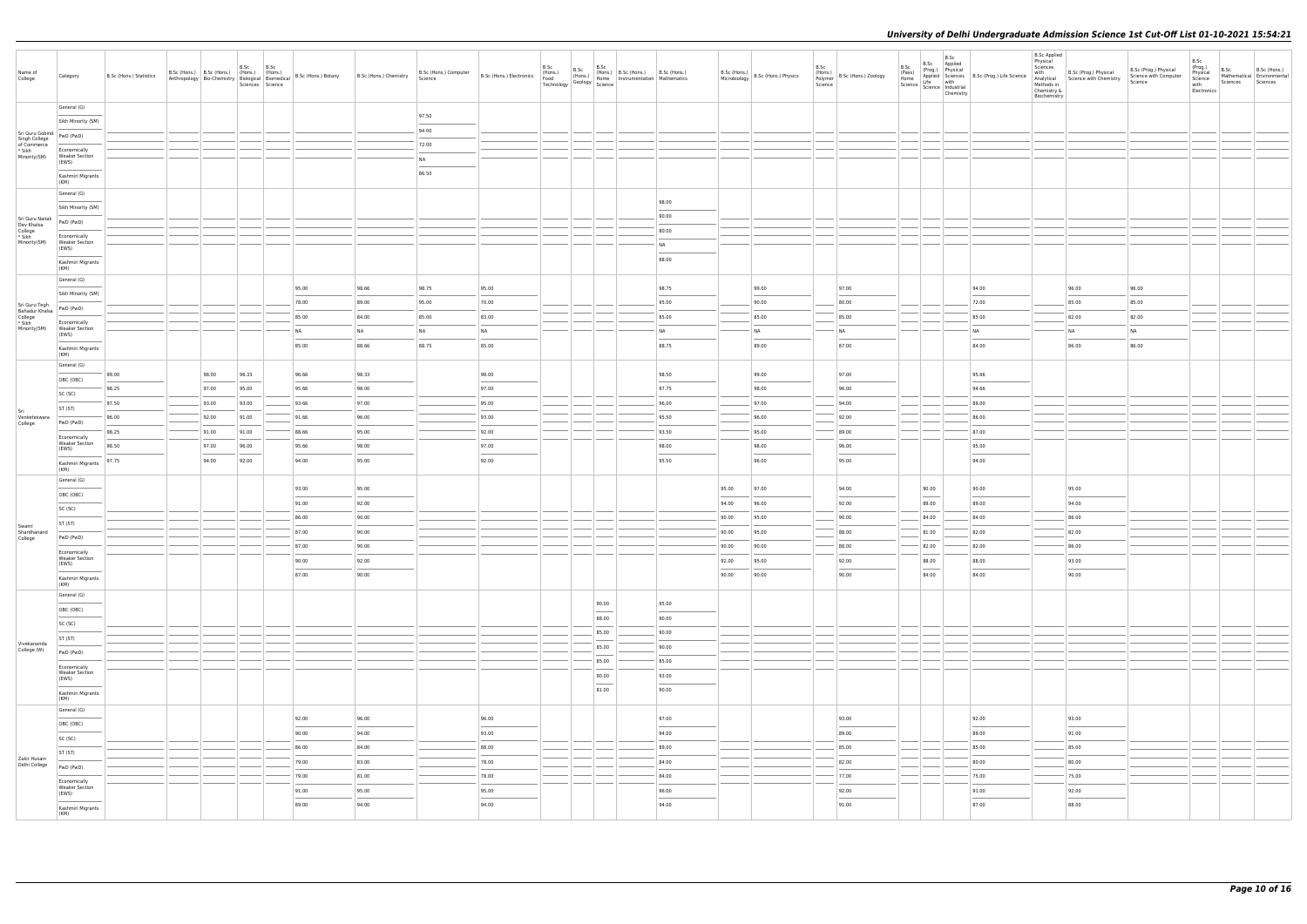| Name of<br>College                         | Category                                                                  | B.Sc (Hons.) Statistics |  | B.Sc (Hons.) B.Sc (Hons.) B.Sc (B.Sc (Hons.) (Hons.) B.Sc (Hons.) (Hons.) Bio-Chemistry Biological Biomedical Science | B.Sc (Hons.) Botany | B.Sc (Hons.) Chemistry | B.Sc (Hons.) Computer   B.Sc (Hons.) Electronics | B.Sc<br>(Hons.)<br>Food<br>Technology | B.Sc Hons.)<br>(Hons.) (Hons.)<br>Geology Home<br>Science | ) B.Sc (Hons.)<br>Instrumentation | B.Sc (Hons.)<br>Mathematics | B.Sc (Hons.)<br>Microbiology B.Sc (Hons.) Physics | B.Sc<br>(Hons.)<br>Polymer B.Sc (Hons.) Zoology<br>Science | B.Sc<br>(Pass)<br>Home<br>Science | B.Sc<br>B.Sc Applied<br>(Prog.) Physical<br>Applied Sciences<br>Life with<br>Science Industrial<br>Chemistry | B.Sc (Prog.) Life Science | <b>B.Sc Applied</b><br>Physical<br>Sciences<br>with<br>Analytical<br>Methods i<br>Chemistry<br>Biochemist | Science with Chemistry | Science | (Prog.)<br>Physical<br>Science<br>with<br>Electronic | B.Sc<br>Mathematio<br>Sciences | B.Sc (Hons.<br>Environmenta |
|--------------------------------------------|---------------------------------------------------------------------------|-------------------------|--|-----------------------------------------------------------------------------------------------------------------------|---------------------|------------------------|--------------------------------------------------|---------------------------------------|-----------------------------------------------------------|-----------------------------------|-----------------------------|---------------------------------------------------|------------------------------------------------------------|-----------------------------------|--------------------------------------------------------------------------------------------------------------|---------------------------|-----------------------------------------------------------------------------------------------------------|------------------------|---------|------------------------------------------------------|--------------------------------|-----------------------------|
|                                            | General (G)<br>the control of the control of the control of               |                         |  |                                                                                                                       |                     |                        |                                                  |                                       |                                                           |                                   |                             |                                                   |                                                            |                                   |                                                                                                              |                           |                                                                                                           |                        |         |                                                      |                                |                             |
|                                            | OBC (OBC)                                                                 |                         |  |                                                                                                                       |                     |                        |                                                  |                                       |                                                           |                                   |                             |                                                   |                                                            |                                   |                                                                                                              |                           |                                                                                                           |                        |         |                                                      |                                |                             |
|                                            | SC (SC)                                                                   |                         |  |                                                                                                                       |                     |                        |                                                  |                                       |                                                           |                                   |                             |                                                   |                                                            |                                   |                                                                                                              |                           |                                                                                                           |                        |         |                                                      |                                |                             |
|                                            | ST <sub>(ST)</sub>                                                        |                         |  |                                                                                                                       |                     |                        |                                                  |                                       |                                                           |                                   |                             |                                                   |                                                            |                                   |                                                                                                              |                           |                                                                                                           |                        |         |                                                      |                                |                             |
| Zakir Husain<br>Delhi College<br>(Evening) | PwD (PwD)                                                                 |                         |  |                                                                                                                       |                     |                        |                                                  |                                       |                                                           |                                   |                             |                                                   |                                                            |                                   |                                                                                                              |                           |                                                                                                           |                        |         |                                                      |                                |                             |
|                                            | Economically<br>Weaker Section<br>(EWS)                                   |                         |  |                                                                                                                       |                     |                        |                                                  |                                       |                                                           |                                   |                             |                                                   |                                                            |                                   |                                                                                                              |                           |                                                                                                           |                        |         |                                                      |                                |                             |
|                                            | the control of the control of the control of<br>Kashmiri Migrants<br>(KM) |                         |  |                                                                                                                       |                     |                        |                                                  |                                       |                                                           |                                   |                             |                                                   |                                                            |                                   |                                                                                                              |                           |                                                                                                           |                        |         |                                                      |                                |                             |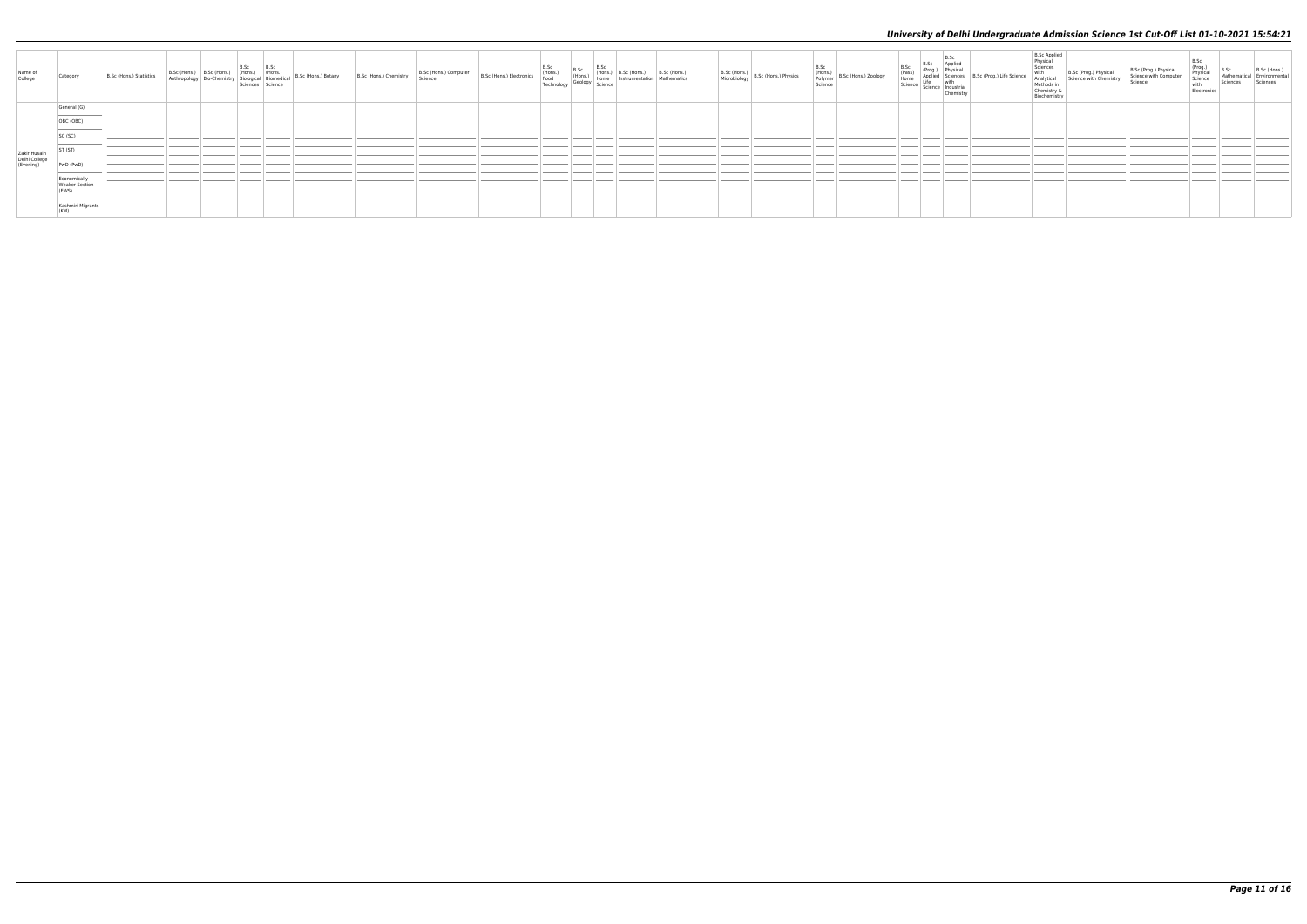# **Science Courses 1st Cut-Off Remarks**

| Name of<br>College                                  | B.Sc<br>(Hons.)<br>Statistics | $B.Sc$ (Hons.) $ B.Sc$ (Hons.)<br>Anthropology   Bio-Chemistry   Biological | B.Sc<br>(Hons.)<br>Sciences | B.Sc (Hons.)<br>Biomedical<br>Science                                              | B.Sc<br>(Hons.)<br>Botany                      | B.Sc (Hons.)<br>Chemistry                                                    | B.Sc (Hons.)<br>Computer<br>Science                                                                                                                                                                                                                            | B.Sc (Hons.)<br>Electronics                                               | B.Sc (Hons.)<br>Food<br>Technology                                     | B.Sc<br>(Hons.)<br>Geology | B.Sc<br>(Hons.)<br>Home<br>Science | B.Sc (Hons.)<br>Instrumentation   Mathematics   Microbiology   Physics | B.Sc (Hons.)   B.Sc (Hons.)   B.Sc (Hons.)                                   |          |                                                                           | B.Sc<br>(Hons.)<br>Polymer<br>Science | B.Sc<br>(Hons.)<br>Zoology                     | B.Sc<br>(Pass) | B.Sc<br>(Prog.)<br>Applied<br>Life<br>Home<br>Science   Life<br>Science   Industrial<br>Chemistry | <b>B.Sc Applied</b><br>Physical<br>Sciences                               | B.Sc (Prog.<br>Life<br>Science                 | <b>B.Sc Applied</b><br>Physical<br>Sciences<br>with<br>Analytical<br>Methods in<br>Chemistry &<br>Biochemistry | B.Sc (Prog.)<br>Physical<br>Science with<br>Chemistry                        | B.Sc (Prog.)<br>Physical<br>Science with<br>Computer<br>Science              | B.Sc (Prog.)<br>Physical<br>Science with<br>Electronics                      | B.Sc<br>Mathematical<br>Sciences               | B.Sc (Hons.)<br>Environmental<br>Sciences |
|-----------------------------------------------------|-------------------------------|-----------------------------------------------------------------------------|-----------------------------|------------------------------------------------------------------------------------|------------------------------------------------|------------------------------------------------------------------------------|----------------------------------------------------------------------------------------------------------------------------------------------------------------------------------------------------------------------------------------------------------------|---------------------------------------------------------------------------|------------------------------------------------------------------------|----------------------------|------------------------------------|------------------------------------------------------------------------|------------------------------------------------------------------------------|----------|---------------------------------------------------------------------------|---------------------------------------|------------------------------------------------|----------------|---------------------------------------------------------------------------------------------------|---------------------------------------------------------------------------|------------------------------------------------|----------------------------------------------------------------------------------------------------------------|------------------------------------------------------------------------------|------------------------------------------------------------------------------|------------------------------------------------------------------------------|------------------------------------------------|-------------------------------------------|
| Acharya<br>Narendra Dev<br>College                  |                               |                                                                             |                             | up to 3%<br>advantage to<br>candidates<br>with at least<br>60% in<br>Mathematics.  |                                                | up to 1%<br>less for girl<br>candidates.                                     | up to 1% less<br>for girl<br>candidates.                                                                                                                                                                                                                       | up to 1%<br>less for girl<br>candidates.                                  |                                                                        |                            |                                    |                                                                        |                                                                              |          | up to 1%<br>less for girl<br>candidates.                                  |                                       |                                                |                |                                                                                                   |                                                                           |                                                |                                                                                                                |                                                                              | up to 1%<br>less for girl<br>candidates.                                     | up to 1%<br>less for girl<br>candidates.                                     |                                                |                                           |
| Aditi<br>Mahavidyalaya<br>(W)                       |                               |                                                                             |                             |                                                                                    |                                                |                                                                              |                                                                                                                                                                                                                                                                |                                                                           |                                                                        |                            |                                    |                                                                        |                                                                              |          |                                                                           |                                       |                                                |                |                                                                                                   |                                                                           |                                                |                                                                                                                |                                                                              |                                                                              |                                                                              |                                                |                                           |
| Aryabhatta<br>College                               |                               |                                                                             |                             |                                                                                    |                                                |                                                                              | 1% less for<br>women<br>candidates                                                                                                                                                                                                                             |                                                                           |                                                                        |                            |                                    |                                                                        | 1% less for<br>women<br>candidates                                           |          |                                                                           |                                       |                                                |                |                                                                                                   |                                                                           |                                                |                                                                                                                |                                                                              |                                                                              |                                                                              |                                                |                                           |
| Atma Ram<br>Sanatan<br>Dharma College               |                               |                                                                             |                             |                                                                                    |                                                | $1\%$<br>concession<br>to Girl<br>Candidates<br>in the<br>aggregate<br>only. | 1%<br>concession<br>to Girl<br>Candidates<br>in the<br>aggregate<br>only.                                                                                                                                                                                      | 1%<br>concession<br>to Girl<br>Candidates<br>in the<br>aggregate<br>only. |                                                                        |                            |                                    |                                                                        | $1\%$<br>concession<br>to Girl<br>Candidates<br>in the<br>aggregate<br>only. |          | 1%<br>concession<br>to Girl<br>Candidates<br>in the<br>aggregate<br>only. |                                       |                                                |                |                                                                                                   | 1%<br>concession<br>to Girl<br>Candidates<br>in the<br>aggregate<br>only. |                                                |                                                                                                                | $1\%$<br>concession<br>to Girl<br>Candidates<br>in the<br>aggregate<br>only. | $1\%$<br>concession<br>to Girl<br>Candidates<br>in the<br>aggregate<br>only. | $1\%$<br>concession<br>to Girl<br>Candidates<br>in the<br>aggregate<br>only. |                                                |                                           |
| Bhagini<br>Nivedita<br>College (W)                  |                               |                                                                             |                             |                                                                                    |                                                |                                                                              |                                                                                                                                                                                                                                                                |                                                                           |                                                                        |                            |                                    |                                                                        |                                                                              |          |                                                                           |                                       |                                                |                |                                                                                                   |                                                                           |                                                |                                                                                                                |                                                                              |                                                                              |                                                                              |                                                |                                           |
| <b>Bharati College</b><br>(W)                       |                               |                                                                             |                             |                                                                                    |                                                |                                                                              |                                                                                                                                                                                                                                                                |                                                                           |                                                                        |                            |                                    |                                                                        | Refer to<br>Bulletin of<br>Information,<br>Delhi<br>University               |          |                                                                           |                                       |                                                |                |                                                                                                   |                                                                           |                                                |                                                                                                                |                                                                              |                                                                              |                                                                              |                                                |                                           |
| Bhaskaracharya<br>College of<br>Applied<br>Sciences |                               |                                                                             |                             | PCB/PCBt<br>(3%<br>advantage to<br>candidates<br>with at least<br>60% in<br>Maths) | PCB/PCBt                                       | <b>PCM</b>                                                                   | one<br>language,<br>Mathematics<br>and two<br>subjects out<br>of Physics,<br>Chemistry<br>and<br>Computer<br>Science<br>/Informatics<br>Practices<br>(2%<br>disadvantage<br>for Non-<br>Science<br>Stream)                                                     | <b>PCM</b>                                                                | PCM/PCB/PCBt<br>(3%<br>relaxation to<br>candidates<br>studied<br>PCMB) |                            |                                    | PCM                                                                    |                                                                              | PCB/PCBt | <b>PCM</b>                                                                | <b>PCM</b>                            | PCB/PCBt                                       |                |                                                                                                   |                                                                           |                                                |                                                                                                                |                                                                              |                                                                              |                                                                              |                                                |                                           |
| College of<br>Vocational<br>Studies                 |                               |                                                                             |                             |                                                                                    |                                                |                                                                              |                                                                                                                                                                                                                                                                |                                                                           |                                                                        |                            |                                    |                                                                        |                                                                              |          |                                                                           |                                       |                                                |                |                                                                                                   |                                                                           |                                                |                                                                                                                |                                                                              |                                                                              |                                                                              |                                                |                                           |
| Daulat Ram<br>College (W)                           |                               |                                                                             |                             |                                                                                    |                                                |                                                                              |                                                                                                                                                                                                                                                                |                                                                           |                                                                        |                            |                                    |                                                                        |                                                                              |          |                                                                           |                                       |                                                |                |                                                                                                   |                                                                           |                                                |                                                                                                                |                                                                              |                                                                              |                                                                              |                                                |                                           |
| Deen Dayal<br>Upadhyaya<br>College                  |                               |                                                                             |                             |                                                                                    | $1\%$<br>concession<br>for Girl<br>Candidates. | 1%<br>concession<br>for Girl<br>Candidates.                                  | $1\%$<br>concession<br>for Girl<br>Candidates.<br>Declared cut-<br>off is for<br>science<br>stream<br>students. For<br>other<br>streams a<br>deduction of<br>2% will be<br>levied while<br>determining<br>the effective<br>percentage<br>of the<br>candidates. | $1\%$<br>concession<br>for Girl<br>Candidates.                            |                                                                        |                            |                                    |                                                                        | 1%<br>concession<br>for Girl<br>Candidates.                                  |          | 1%<br>concession<br>for Girl<br>Candidates.                               |                                       | $1\%$<br>concession<br>for Girl<br>Candidates. |                |                                                                                                   |                                                                           | $1\%$<br>concession<br>for Girl<br>Candidates. |                                                                                                                | $1\%$<br>concession<br>for Girl<br>Candidates.                               | 1%<br>concession<br>for Girl<br>Candidates.                                  |                                                                              | $1\%$<br>concession<br>for Girl<br>Candidates. |                                           |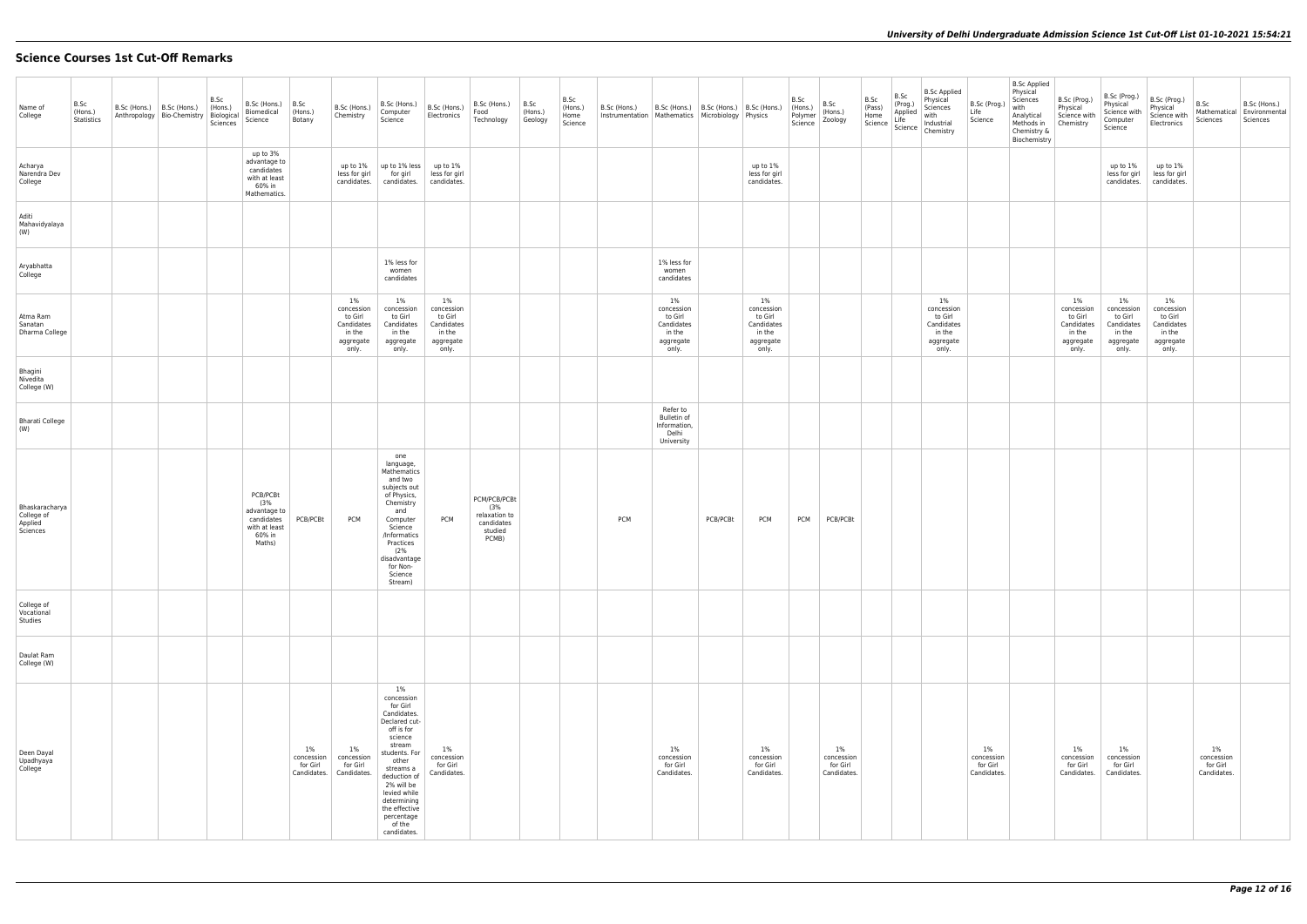| Name of<br>College                                  | B.Sc<br>(Hons.)<br>Statistics                                           | B.Sc (Hons.)   B.Sc (Hons.) | Anthropology Bio-Chemistry Biological<br>Sciences | B.Sc<br>(Hons.) | B.Sc (Hons.)<br>Biomedical<br>Science | B.Sc<br>(Hons.)<br>Botany                                               | B.Sc (Hons.)<br>Chemistry                                               | B.Sc (Hons.)<br>Computer<br>Science            | B.Sc (Hons.)<br>Electronics                  | B.Sc (Hons.)<br>Food<br>Technology | B.Sc<br>(Hons.)<br>Geology | B.Sc<br>(Hons.)<br>Home<br>Science | B.Sc (Hons.)<br>Instrumentation Mathematics Microbiology Physics | B.Sc (Hons.)   B.Sc (Hons.)   B.Sc (Hons.)                              |                                                                         | B.Sc<br>(Hons.)<br>Polymer<br>Science | B.Sc<br>(Hons.)<br>Zoology                                              | B.Sc<br>(Pass)<br>Home<br>Science | B.Sc<br>(Prog.)<br>Applied<br>Life<br>Science | <b>B.Sc Applied</b><br>Physical<br>Sciences<br>with<br>Industrial<br>Chemistry | B.Sc (P<br>Life<br>Science                            |
|-----------------------------------------------------|-------------------------------------------------------------------------|-----------------------------|---------------------------------------------------|-----------------|---------------------------------------|-------------------------------------------------------------------------|-------------------------------------------------------------------------|------------------------------------------------|----------------------------------------------|------------------------------------|----------------------------|------------------------------------|------------------------------------------------------------------|-------------------------------------------------------------------------|-------------------------------------------------------------------------|---------------------------------------|-------------------------------------------------------------------------|-----------------------------------|-----------------------------------------------|--------------------------------------------------------------------------------|-------------------------------------------------------|
| Delhi College of<br>Arts and<br>Commerce            |                                                                         |                             |                                                   |                 |                                       |                                                                         |                                                                         |                                                |                                              |                                    |                            |                                    |                                                                  |                                                                         |                                                                         |                                       |                                                                         |                                   |                                               |                                                                                |                                                       |
| Department of<br>Germanic and<br>Romance<br>Studies |                                                                         |                             |                                                   |                 |                                       |                                                                         |                                                                         |                                                |                                              |                                    |                            |                                    |                                                                  |                                                                         |                                                                         |                                       |                                                                         |                                   |                                               |                                                                                |                                                       |
| Deshbandhu<br>College                               |                                                                         |                             |                                                   |                 |                                       |                                                                         |                                                                         |                                                |                                              |                                    |                            |                                    |                                                                  |                                                                         |                                                                         |                                       |                                                                         |                                   |                                               |                                                                                |                                                       |
| Dr. Bhim Rao<br>Ambedkar<br>College                 |                                                                         |                             |                                                   |                 |                                       |                                                                         |                                                                         |                                                |                                              |                                    |                            |                                    |                                                                  |                                                                         |                                                                         |                                       |                                                                         |                                   |                                               |                                                                                |                                                       |
| Dyal Singh<br>College                               |                                                                         |                             |                                                   |                 |                                       | 1%<br>relaxation<br>for Girls<br>Candidates                             | $1\%$<br>relaxation<br>for Girls<br>Candidates                          | $1\%$<br>relaxation for<br>Girls<br>Candidates |                                              |                                    |                            |                                    |                                                                  | $1\%$<br>relaxation<br>for Girls<br>Candidates                          | $1\%$<br>relaxation<br>for Girls<br>Candidates                          |                                       | $1\%$<br>relaxation<br>for Girls<br>Candidates                          |                                   |                                               |                                                                                | 1%<br>relaxa<br>for Gi<br>Candid                      |
| Dyal Singh<br>College<br>(Evening)                  |                                                                         |                             |                                                   |                 |                                       |                                                                         |                                                                         |                                                |                                              |                                    |                            |                                    |                                                                  |                                                                         |                                                                         |                                       |                                                                         |                                   |                                               |                                                                                |                                                       |
| Gargi College<br>(W)                                |                                                                         |                             |                                                   |                 |                                       |                                                                         |                                                                         |                                                |                                              |                                    |                            |                                    |                                                                  |                                                                         |                                                                         |                                       |                                                                         |                                   |                                               |                                                                                |                                                       |
| Hansraj College                                     |                                                                         |                             |                                                   |                 |                                       |                                                                         |                                                                         |                                                |                                              |                                    |                            |                                    |                                                                  |                                                                         |                                                                         |                                       |                                                                         |                                   |                                               |                                                                                |                                                       |
| Hindu College                                       |                                                                         |                             |                                                   |                 |                                       |                                                                         |                                                                         |                                                |                                              |                                    |                            |                                    |                                                                  |                                                                         |                                                                         |                                       |                                                                         |                                   |                                               |                                                                                |                                                       |
| Indraprastha<br>College for<br>Women (W)            |                                                                         |                             |                                                   |                 |                                       |                                                                         |                                                                         |                                                |                                              |                                    |                            |                                    |                                                                  |                                                                         |                                                                         |                                       |                                                                         |                                   |                                               |                                                                                |                                                       |
| Institute of<br>Home<br>Economics (W)               |                                                                         |                             |                                                   |                 |                                       |                                                                         |                                                                         |                                                |                                              |                                    |                            |                                    |                                                                  |                                                                         |                                                                         |                                       |                                                                         |                                   |                                               |                                                                                |                                                       |
| Janki Devi<br>Memorial<br>College (W)               |                                                                         |                             |                                                   |                 |                                       |                                                                         |                                                                         |                                                |                                              |                                    |                            |                                    |                                                                  |                                                                         |                                                                         |                                       |                                                                         |                                   |                                               |                                                                                |                                                       |
| Kalindi College<br>(W)                              |                                                                         |                             |                                                   |                 |                                       |                                                                         |                                                                         |                                                |                                              |                                    |                            |                                    |                                                                  |                                                                         |                                                                         |                                       |                                                                         |                                   |                                               |                                                                                |                                                       |
| Kamala Nehru<br>College (W)                         |                                                                         |                             |                                                   |                 |                                       |                                                                         |                                                                         |                                                |                                              |                                    |                            |                                    |                                                                  | Admission as<br>per DU<br>Guidelines.                                   |                                                                         |                                       |                                                                         |                                   |                                               |                                                                                |                                                       |
| Keshav<br>Mahavidyalaya                             |                                                                         |                             |                                                   |                 |                                       |                                                                         |                                                                         | 1%<br>concession<br>to girl<br>candidates      | $1\%$<br>concession<br>to girl<br>candidates |                                    |                            |                                    |                                                                  |                                                                         | 1%<br>concession<br>to girl<br>candidates                               |                                       |                                                                         |                                   |                                               |                                                                                |                                                       |
| Kirori Mal<br>College                               | See the<br>bulletin of<br>information<br>for<br>University<br>of Delhi. |                             |                                                   |                 |                                       | See the<br>bulletin of<br>information<br>for<br>University<br>of Delhi. | See the<br>bulletin of<br>information<br>for<br>University of<br>Delhi. |                                                |                                              |                                    |                            |                                    |                                                                  | See the<br>bulletin of<br>information<br>for<br>University of<br>Delhi. | See the<br>bulletin of<br>information<br>for<br>University of<br>Delhi. |                                       | See the<br>bulletin of<br>information<br>for<br>University<br>of Delhi. |                                   |                                               |                                                                                | See t<br>bulleti<br>informa<br>for<br>Univer<br>of De |

| B.Sc (Prog.)<br>Life<br>Science                                         | Physical<br>Sciences<br>with<br>Analytical<br>Methods in<br>Chemistry &<br>Biochemistry | B.Sc (Prog.)<br>Physical<br>Science with<br>Chemistry                   | B.Sc (Prog.)<br>Physical<br>Science with<br>Computer<br>Science         | B.Sc (Prog.)<br>Physical<br>Science with<br>Electronics | B.Sc<br>Mathematical<br>Sciences | B.Sc (Hons.)<br>Environmental<br>Sciences |
|-------------------------------------------------------------------------|-----------------------------------------------------------------------------------------|-------------------------------------------------------------------------|-------------------------------------------------------------------------|---------------------------------------------------------|----------------------------------|-------------------------------------------|
|                                                                         |                                                                                         |                                                                         |                                                                         |                                                         |                                  |                                           |
|                                                                         |                                                                                         |                                                                         |                                                                         |                                                         |                                  |                                           |
|                                                                         |                                                                                         |                                                                         |                                                                         |                                                         |                                  |                                           |
|                                                                         |                                                                                         |                                                                         |                                                                         |                                                         |                                  |                                           |
| 1%<br>relaxation<br>for Girls<br>Candidates                             |                                                                                         | 1%<br>relaxation<br>for Girls<br>Candidates                             | 1%<br>relaxation<br>for Girls<br>Candidates                             |                                                         |                                  |                                           |
|                                                                         |                                                                                         |                                                                         |                                                                         |                                                         |                                  |                                           |
|                                                                         |                                                                                         |                                                                         |                                                                         |                                                         |                                  |                                           |
|                                                                         |                                                                                         |                                                                         |                                                                         |                                                         |                                  |                                           |
|                                                                         |                                                                                         |                                                                         |                                                                         |                                                         |                                  |                                           |
|                                                                         |                                                                                         |                                                                         |                                                                         |                                                         |                                  |                                           |
|                                                                         |                                                                                         |                                                                         |                                                                         |                                                         |                                  |                                           |
|                                                                         |                                                                                         |                                                                         |                                                                         |                                                         |                                  |                                           |
|                                                                         |                                                                                         |                                                                         |                                                                         |                                                         |                                  |                                           |
|                                                                         |                                                                                         |                                                                         |                                                                         |                                                         |                                  |                                           |
|                                                                         |                                                                                         |                                                                         | 1%<br>concession<br>to girl<br>candidates                               |                                                         |                                  |                                           |
| See the<br>bulletin of<br>information<br>for<br>University<br>of Delhi. | See the<br>bulletin of<br>information<br>for<br>University of<br>Delhi.                 | see the<br>bulletin of<br>information<br>for<br>University of<br>Delhi. | See the<br>bulletin of<br>information<br>for<br>University of<br>Delhi. |                                                         |                                  |                                           |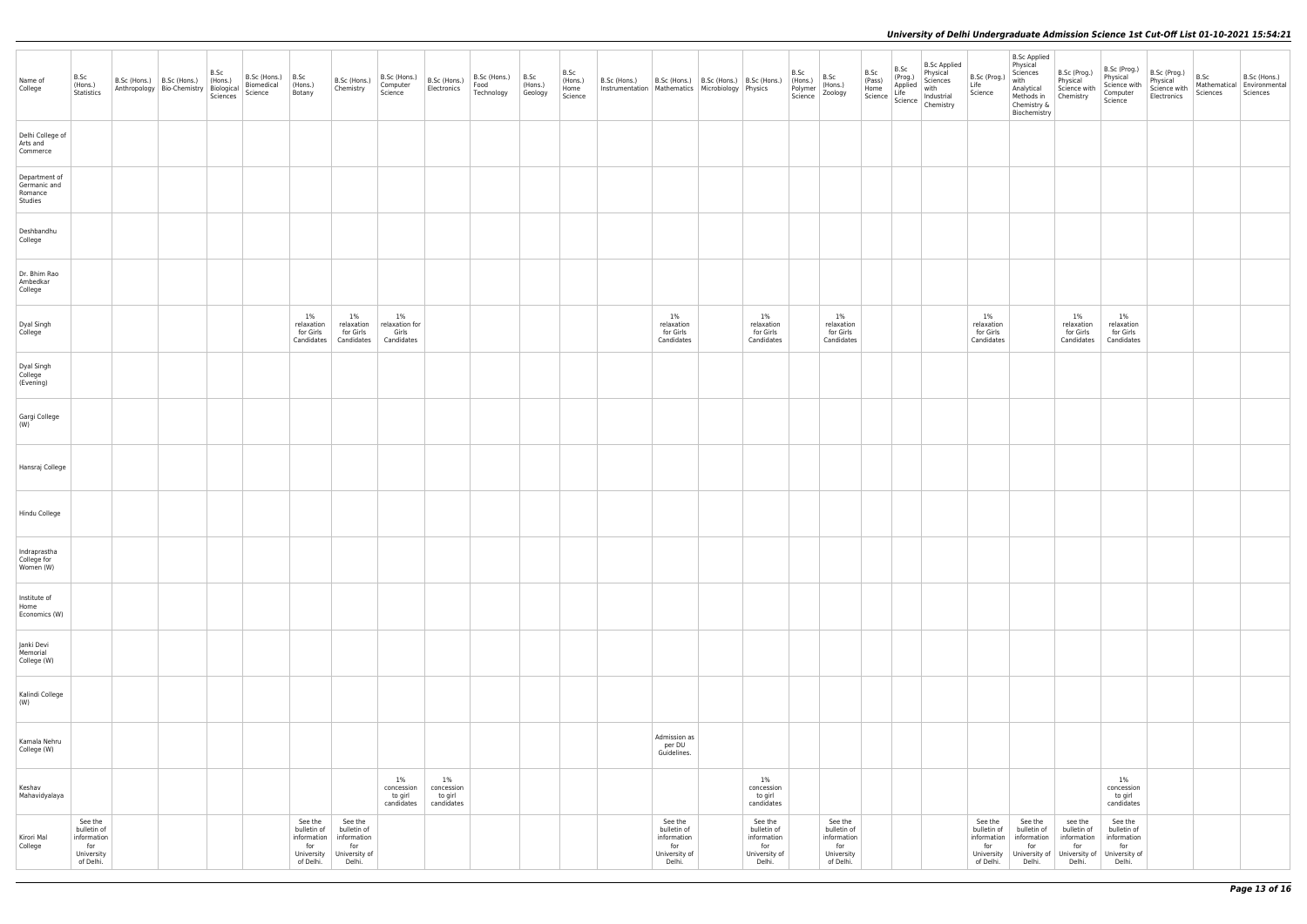| Name of<br>College                                             | B.Sc<br>(Hons.)<br>Statistics                                                                                                 | $B.Sc$ (Hons.) $ B.Sc$ (Hons.)<br>Anthropology   Bio-Chemistry   Biological | B.Sc<br>$ $ (Hons.)<br>Sciences | B.Sc (Hons.)<br>Biomedical<br>Science | B.Sc<br>(Hons.)<br>Botany                            | B.Sc (Hons.)<br>Chemistry                          | B.Sc (Hons.)<br>Computer<br>Science                                                                                        | B.Sc (Hons.)<br>Electronics               | B.Sc (Hons.)<br>Food<br>Technology | B.Sc<br>(Hons.)<br>Geology    | B.Sc<br>(Hons.)<br>Home<br>Science | B.Sc (Hons.)<br>Instrumentation   Mathematics   Microbiology   Physics |                                                                                                                            | B.Sc (Hons.)   B.Sc (Hons.)   B.Sc (Hons.) |                                                     | B.Sc<br>(Hons.)<br>Polymer<br>Science | B.Sc<br>(Hons.)<br>Zoology                            | B.Sc<br>(Pass)<br>$\begin{array}{ c c }\n\hline\n\text{Home} \\ \text{Science}\n\end{array}$ | B.Sc<br>(Prog.)<br>Applied<br>Life<br>Science | <b>B.Sc Applied</b><br>Physical<br>Sciences<br>with<br>Industrial<br>Chemistry | B.Sc (Prog.)<br>Life<br>Science                       | <b>B.Sc Applied</b><br>Physical<br>Sciences<br>with<br>Analytical<br>Methods in<br>Chemistry &<br>Biochemistry | B.Sc (Prog.)<br>Physical<br>Science with<br>Chemistry | B.Sc (Prog.)<br>Physical<br>Science with<br>Computer<br>Science | B.Sc (Prog.)<br>Physical<br>Science with<br>Electronics | B.Sc<br>Mathematical<br>Sciences                                                                                           | B.Sc (Hons.)<br>Environmental<br>Sciences |
|----------------------------------------------------------------|-------------------------------------------------------------------------------------------------------------------------------|-----------------------------------------------------------------------------|---------------------------------|---------------------------------------|------------------------------------------------------|----------------------------------------------------|----------------------------------------------------------------------------------------------------------------------------|-------------------------------------------|------------------------------------|-------------------------------|------------------------------------|------------------------------------------------------------------------|----------------------------------------------------------------------------------------------------------------------------|--------------------------------------------|-----------------------------------------------------|---------------------------------------|-------------------------------------------------------|----------------------------------------------------------------------------------------------|-----------------------------------------------|--------------------------------------------------------------------------------|-------------------------------------------------------|----------------------------------------------------------------------------------------------------------------|-------------------------------------------------------|-----------------------------------------------------------------|---------------------------------------------------------|----------------------------------------------------------------------------------------------------------------------------|-------------------------------------------|
| Lady Irwin<br>College (W)                                      |                                                                                                                               |                                                                             |                                 |                                       |                                                      |                                                    |                                                                                                                            |                                           |                                    |                               |                                    |                                                                        |                                                                                                                            |                                            |                                                     |                                       |                                                       |                                                                                              |                                               |                                                                                |                                                       |                                                                                                                |                                                       |                                                                 |                                                         |                                                                                                                            |                                           |
| Lady Shri Ram<br>College for<br>Women (W)                      |                                                                                                                               |                                                                             |                                 |                                       |                                                      |                                                    |                                                                                                                            |                                           |                                    |                               |                                    |                                                                        |                                                                                                                            |                                            |                                                     |                                       |                                                       |                                                                                              |                                               |                                                                                |                                                       |                                                                                                                |                                                       |                                                                 |                                                         |                                                                                                                            |                                           |
| Lakshmibai<br>College (W)                                      |                                                                                                                               |                                                                             |                                 |                                       |                                                      |                                                    |                                                                                                                            |                                           |                                    |                               |                                    |                                                                        |                                                                                                                            |                                            |                                                     |                                       |                                                       |                                                                                              |                                               |                                                                                |                                                       |                                                                                                                |                                                       |                                                                 |                                                         |                                                                                                                            |                                           |
| Maharaja<br>Agrasen<br>College                                 |                                                                                                                               |                                                                             |                                 |                                       |                                                      |                                                    |                                                                                                                            | 1%<br>Relaxation<br>for Girls<br>Students |                                    |                               |                                    |                                                                        |                                                                                                                            |                                            |                                                     |                                       |                                                       |                                                                                              |                                               |                                                                                |                                                       |                                                                                                                | $1\%$<br>Relaxation<br>for Girls<br>Students          | 1%<br>Relaxation<br>for Girls<br>Student                        |                                                         | $1\%$<br>Relaxation<br>for Girls<br>Students                                                                               |                                           |
| Maitreyi<br>College (W)                                        |                                                                                                                               |                                                                             |                                 |                                       | As per<br>guidelines<br>of<br>University<br>of Delhi | As per<br>guidelines of<br>University of<br>Delhi. |                                                                                                                            |                                           |                                    |                               |                                    |                                                                        | As per<br>guidelines of<br>University of<br>Delhi.                                                                         |                                            | As per<br>guidelines of<br>University of<br>Delhi . |                                       | As per<br>guidelines<br>of<br>University<br>of Delhi. |                                                                                              |                                               |                                                                                | As per<br>guidelines<br>of<br>University<br>of Delhi. |                                                                                                                | As per<br>guidelines of<br>University of<br>Delhi.    | As per<br>guidelines of<br>University of<br>Delhi .             |                                                         |                                                                                                                            |                                           |
| Mata Sundri<br>College for<br>Women (W)                        |                                                                                                                               |                                                                             |                                 |                                       |                                                      |                                                    |                                                                                                                            |                                           |                                    |                               |                                    |                                                                        |                                                                                                                            |                                            |                                                     |                                       |                                                       |                                                                                              |                                               |                                                                                |                                                       |                                                                                                                |                                                       |                                                                 |                                                         |                                                                                                                            |                                           |
| Miranda House<br>(W)                                           |                                                                                                                               |                                                                             |                                 |                                       |                                                      |                                                    |                                                                                                                            |                                           |                                    |                               |                                    |                                                                        |                                                                                                                            |                                            |                                                     |                                       |                                                       |                                                                                              |                                               |                                                                                |                                                       |                                                                                                                |                                                       |                                                                 |                                                         |                                                                                                                            |                                           |
| Motilal Nehru<br>College                                       |                                                                                                                               |                                                                             |                                 |                                       |                                                      |                                                    |                                                                                                                            |                                           |                                    |                               |                                    |                                                                        | $1\%$<br>RELAXATION<br><b>FOR GIRL</b><br>CANDIDATE                                                                        |                                            | $1\%$<br>RELAXATION<br><b>FOR GIRL</b><br>CANDIDATE |                                       |                                                       |                                                                                              |                                               |                                                                                |                                                       |                                                                                                                |                                                       |                                                                 |                                                         |                                                                                                                            |                                           |
| Motilal Nehru<br>$\overline{\phantom{a}}$ College<br>(Evening) |                                                                                                                               |                                                                             |                                 |                                       |                                                      |                                                    |                                                                                                                            |                                           |                                    |                               |                                    |                                                                        |                                                                                                                            |                                            |                                                     |                                       |                                                       |                                                                                              |                                               |                                                                                |                                                       |                                                                                                                |                                                       |                                                                 |                                                         |                                                                                                                            |                                           |
| P.G.D.A.V.<br>College                                          | 1% less for<br>Girls. Refer<br>to<br>university<br>bulletin<br>online for<br>minimum<br>eligibility &<br>other<br>conditions. |                                                                             |                                 |                                       |                                                      |                                                    | 1% less for<br>Girls. Refer<br>to university<br>bulletin<br>online for<br>minimum<br>eligibility &<br>other<br>conditions. |                                           |                                    |                               |                                    |                                                                        | 1% less for<br>Girls. Refer<br>to university<br>bulletin<br>online for<br>minimum<br>eligibility &<br>other<br>conditions. |                                            |                                                     |                                       |                                                       |                                                                                              |                                               |                                                                                |                                                       |                                                                                                                |                                                       |                                                                 |                                                         | 1% less for<br>Girls. Refer<br>to university<br>bulletin<br>online for<br>minimum<br>eligibility &<br>other<br>conditions. |                                           |
| P.G.D.A.V.<br>College<br>(Evening)                             |                                                                                                                               |                                                                             |                                 |                                       |                                                      |                                                    |                                                                                                                            |                                           |                                    |                               |                                    |                                                                        | $1\%$<br>concession<br>to Girl<br>candidates                                                                               |                                            |                                                     |                                       |                                                       |                                                                                              |                                               |                                                                                |                                                       |                                                                                                                |                                                       |                                                                 |                                                         |                                                                                                                            |                                           |
| Rajdhani<br>College                                            |                                                                                                                               |                                                                             |                                 |                                       |                                                      | 1%relaxation<br>for girls                          |                                                                                                                            | 1%relaxation<br>for girls                 |                                    |                               |                                    |                                                                        | 1%relaxation<br>for girls                                                                                                  |                                            | 1%relaxation<br>for girls                           |                                       |                                                       |                                                                                              |                                               | 1%relaxation<br>for girls                                                      |                                                       |                                                                                                                | 1%relaxation<br>for girls                             | for girls                                                       | 1%relaxation   1%relaxation<br>for girls                |                                                                                                                            |                                           |
| Ram Lal Anand<br>College                                       | $1\%$<br>concession<br>for girls                                                                                              |                                                                             |                                 |                                       |                                                      |                                                    | 1%<br>concession<br>for girls                                                                                              |                                           |                                    | 1%<br>concession<br>for girls |                                    |                                                                        | 1%<br>concession<br>for girls                                                                                              | No<br>Concession                           |                                                     |                                       |                                                       |                                                                                              |                                               |                                                                                |                                                       |                                                                                                                |                                                       |                                                                 |                                                         |                                                                                                                            |                                           |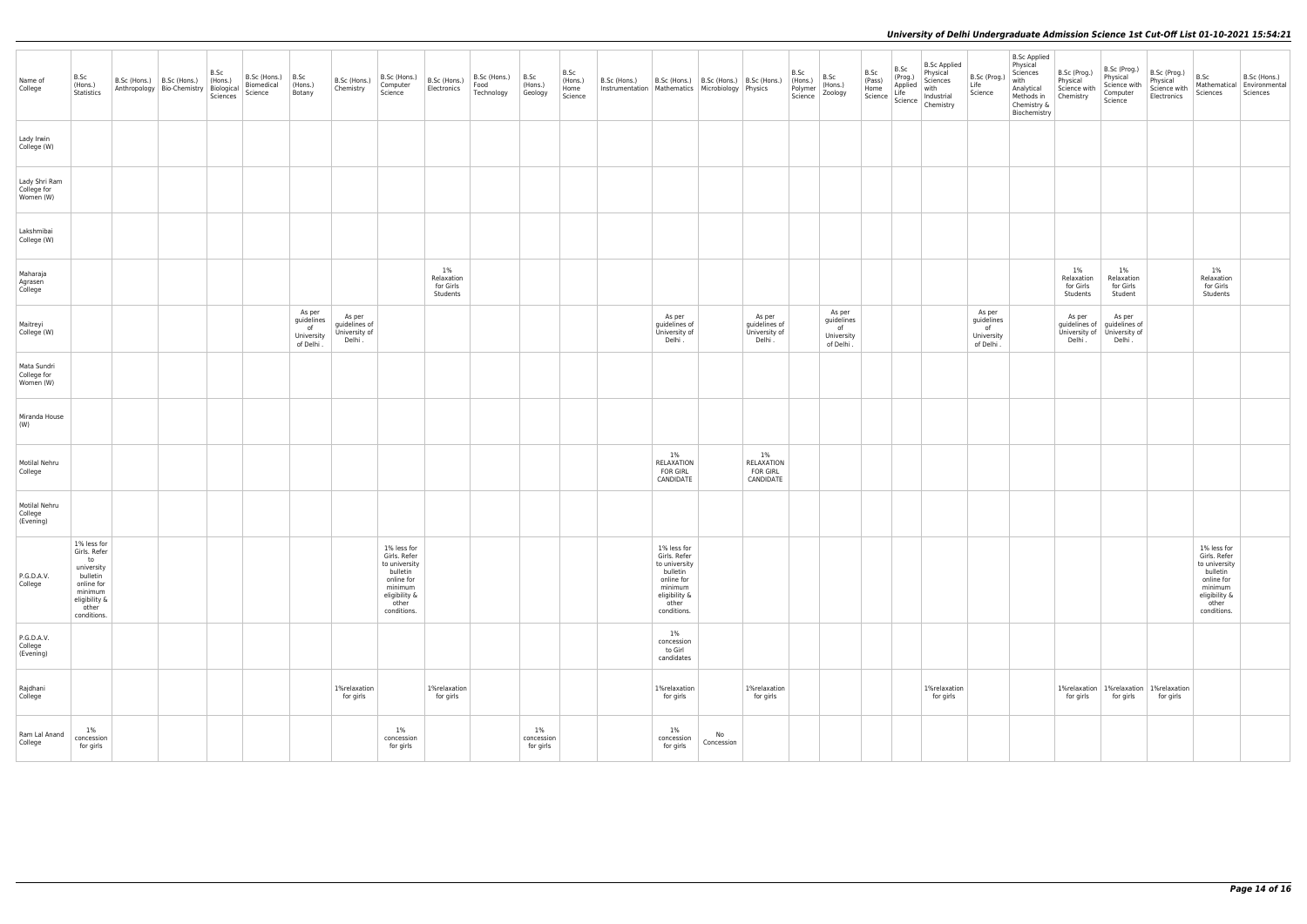| Name of<br>College                                                    | B.Sc<br>(Hons.)<br>Statistics                                                                                                                                  | $\vert$ B.Sc (Hons.) $\vert$ B.Sc (Hons.)<br>Anthropology Bio-Chemistry Biological<br>Sciences | B.Sc<br>$ $ (Hons.) | B.Sc (Hons.) $\begin{array}{ c c } \hline \text{B.Sc} \\ \hline \text{Biomedical} \\ \hline \end{array}$ (Hons.)<br>Science | Botany                         | B.Sc (Hons.)<br>Chemistry                                              | B.Sc (Hons.)<br>Computer<br>Science                                                                                                                         | B.Sc (Hons.)<br>Electronics      | B.Sc (Hons.)<br>Food<br>Technology | B.Sc<br>(Hons.)<br>Geology | B.Sc<br>$ $ (Hons.)<br>Home<br>Science | B.Sc (Hons.)<br>Instrumentation   Mathematics   Microbiology   Physics | B.Sc (Hons.)   B.Sc (Hons.)   B.Sc (Hons.)                                                                                                                  |                                | B.Sc<br>(Hons.)<br>Polymer<br>Science | B.Sc<br>B.Sc<br>(Pass)<br>(Hons.)<br>Zoology | B.Sc<br>(Prog.) | <b>B.Sc Applied</b><br>Physical<br>Sciences<br>(Pass)<br>Home<br>Science Life<br>Science Industrial<br>Science Industrial<br>Chemistry | B.Sc (Prog.)<br>Life<br>Science   | <b>B.Sc Applied</b><br>Physical<br>Sciences<br>with<br>Analytical<br>Methods in Chemistry<br>Chemistry &<br>Biochemistry | B.Sc (Prog.)<br>Physical<br>Science with                               | B.Sc (Prog.)<br>Physical<br>Science with<br>Computer<br>Science        | B.Sc (Prog.)<br>Physical<br>Science with<br>Electronics                | B.Sc<br>Sciences | B.Sc (Hons.)<br>Mathematical Environmental<br>Sciences                                                                                                |
|-----------------------------------------------------------------------|----------------------------------------------------------------------------------------------------------------------------------------------------------------|------------------------------------------------------------------------------------------------|---------------------|-----------------------------------------------------------------------------------------------------------------------------|--------------------------------|------------------------------------------------------------------------|-------------------------------------------------------------------------------------------------------------------------------------------------------------|----------------------------------|------------------------------------|----------------------------|----------------------------------------|------------------------------------------------------------------------|-------------------------------------------------------------------------------------------------------------------------------------------------------------|--------------------------------|---------------------------------------|----------------------------------------------|-----------------|----------------------------------------------------------------------------------------------------------------------------------------|-----------------------------------|--------------------------------------------------------------------------------------------------------------------------|------------------------------------------------------------------------|------------------------------------------------------------------------|------------------------------------------------------------------------|------------------|-------------------------------------------------------------------------------------------------------------------------------------------------------|
| Ramanujan<br>College                                                  | a. 1%<br>concession<br>given to<br>women<br>applicants<br>(General<br>Category).<br>b.<br>Directives<br>and<br>guidelines<br>as per<br>University<br>of Delhi. |                                                                                                |                     |                                                                                                                             |                                |                                                                        | a. 1%<br>concession<br>given to<br>women<br>applicants<br>(General<br>Category). b.<br>Directives<br>and<br>guidelines as<br>per<br>University of<br>Delhi. |                                  |                                    |                            |                                        |                                                                        | a. 1%<br>concession<br>given to<br>women<br>applicants<br>(General<br>Category). b.<br>Directives<br>and<br>guidelines as<br>per<br>University of<br>Delhi. |                                |                                       |                                              |                 |                                                                                                                                        |                                   |                                                                                                                          |                                                                        |                                                                        |                                                                        |                  | a. 1%<br>concession<br>given to<br>women<br>applicants<br>(General<br>Category). b.<br>Directives and<br>guidelines as<br>per University<br>of Delhi. |
| Ramjas College                                                        |                                                                                                                                                                |                                                                                                |                     |                                                                                                                             |                                |                                                                        |                                                                                                                                                             |                                  |                                    |                            |                                        |                                                                        |                                                                                                                                                             |                                |                                       |                                              |                 |                                                                                                                                        |                                   |                                                                                                                          |                                                                        |                                                                        |                                                                        |                  |                                                                                                                                                       |
| Satyawati<br>College                                                  |                                                                                                                                                                |                                                                                                |                     |                                                                                                                             |                                |                                                                        |                                                                                                                                                             |                                  |                                    |                            |                                        |                                                                        | 1. Girls<br>candidates<br>will be given<br>relaxation up<br>to 1% in best<br>four<br>percentage.                                                            |                                |                                       |                                              |                 |                                                                                                                                        |                                   |                                                                                                                          |                                                                        |                                                                        |                                                                        |                  |                                                                                                                                                       |
| Satyawati<br>College<br>(Evening)                                     |                                                                                                                                                                |                                                                                                |                     |                                                                                                                             |                                |                                                                        |                                                                                                                                                             |                                  |                                    |                            |                                        |                                                                        |                                                                                                                                                             |                                |                                       |                                              |                 |                                                                                                                                        |                                   |                                                                                                                          |                                                                        |                                                                        |                                                                        |                  |                                                                                                                                                       |
| Shaheed<br>Bhagat Singh<br>College                                    |                                                                                                                                                                |                                                                                                |                     |                                                                                                                             |                                |                                                                        |                                                                                                                                                             |                                  |                                    |                            |                                        |                                                                        |                                                                                                                                                             |                                |                                       |                                              |                 |                                                                                                                                        |                                   |                                                                                                                          |                                                                        |                                                                        |                                                                        |                  |                                                                                                                                                       |
| Shaheed<br><b>Bhagat Singh</b><br>College<br>(Evening)                |                                                                                                                                                                |                                                                                                |                     |                                                                                                                             |                                |                                                                        |                                                                                                                                                             |                                  |                                    |                            |                                        |                                                                        |                                                                                                                                                             |                                |                                       |                                              |                 |                                                                                                                                        |                                   |                                                                                                                          |                                                                        |                                                                        |                                                                        |                  |                                                                                                                                                       |
| Shaheed<br>Rajguru College<br>of Applied<br>Sciences for<br>Women (W) |                                                                                                                                                                |                                                                                                |                     |                                                                                                                             |                                |                                                                        |                                                                                                                                                             |                                  |                                    |                            |                                        |                                                                        |                                                                                                                                                             |                                |                                       |                                              |                 |                                                                                                                                        |                                   |                                                                                                                          |                                                                        |                                                                        |                                                                        |                  |                                                                                                                                                       |
| Shaheed<br>Sukhdev<br>College<br>Business<br>Studies                  |                                                                                                                                                                |                                                                                                |                     |                                                                                                                             |                                |                                                                        |                                                                                                                                                             |                                  |                                    |                            |                                        |                                                                        |                                                                                                                                                             |                                |                                       |                                              |                 |                                                                                                                                        |                                   |                                                                                                                          |                                                                        |                                                                        |                                                                        |                  |                                                                                                                                                       |
| Shivaji College                                                       |                                                                                                                                                                | 1% relaxation<br>for Girls.                                                                    |                     |                                                                                                                             | 1%<br>relaxation<br>for Girls. | $1\%$<br>relaxation<br>for Girls.                                      |                                                                                                                                                             |                                  |                                    |                            |                                        |                                                                        | 1%<br>relaxation<br>for Girls.                                                                                                                              | 1%<br>relaxation<br>for Girls. |                                       | $1\%$<br>relaxation<br>for Girls.            |                 |                                                                                                                                        | $1\%$<br>relaxation<br>for Girls. |                                                                                                                          | 1%<br>relaxation<br>for Girls.                                         | $1\%$<br>relaxation<br>for Girls.                                      |                                                                        |                  |                                                                                                                                                       |
| Shri Ram<br>College of<br>Commerce                                    |                                                                                                                                                                |                                                                                                |                     |                                                                                                                             |                                |                                                                        |                                                                                                                                                             |                                  |                                    |                            |                                        |                                                                        |                                                                                                                                                             |                                |                                       |                                              |                 |                                                                                                                                        |                                   |                                                                                                                          |                                                                        |                                                                        |                                                                        |                  |                                                                                                                                                       |
| Shyam Lal<br>College                                                  |                                                                                                                                                                |                                                                                                |                     |                                                                                                                             |                                | $1\%$<br>concession<br>to Women<br>candidates<br>in all the<br>courses |                                                                                                                                                             |                                  |                                    |                            |                                        |                                                                        | 1%<br>concession<br>to Women<br>candidates<br>in all the<br>courses                                                                                         |                                |                                       |                                              |                 |                                                                                                                                        |                                   |                                                                                                                          | $1\%$<br>concession<br>to Women<br>candidates<br>in all the<br>courses | $1\%$<br>concession<br>to Women<br>candidates<br>in all the<br>courses | $1\%$<br>concession<br>to Women<br>candidates<br>in all the<br>courses |                  |                                                                                                                                                       |
| Shyam Lal<br>College<br>(Evening)                                     |                                                                                                                                                                |                                                                                                |                     |                                                                                                                             |                                |                                                                        |                                                                                                                                                             |                                  |                                    |                            |                                        |                                                                        |                                                                                                                                                             |                                |                                       |                                              |                 |                                                                                                                                        |                                   |                                                                                                                          |                                                                        |                                                                        |                                                                        |                  |                                                                                                                                                       |
| Shyama Prasad<br>Mukherji<br>College For<br>Women (W)                 |                                                                                                                                                                |                                                                                                |                     |                                                                                                                             |                                |                                                                        |                                                                                                                                                             |                                  |                                    |                            |                                        |                                                                        |                                                                                                                                                             |                                |                                       |                                              |                 |                                                                                                                                        |                                   |                                                                                                                          |                                                                        |                                                                        |                                                                        |                  |                                                                                                                                                       |
| Sri Aurobindo<br>College (Day)                                        |                                                                                                                                                                |                                                                                                |                     |                                                                                                                             |                                |                                                                        |                                                                                                                                                             | $1\%$<br>relaxation<br>for girls |                                    |                            |                                        |                                                                        |                                                                                                                                                             |                                |                                       |                                              |                 |                                                                                                                                        | $1\%$<br>relaxation<br>for girls  |                                                                                                                          | 1%<br>relaxation<br>for girls                                          |                                                                        |                                                                        |                  |                                                                                                                                                       |